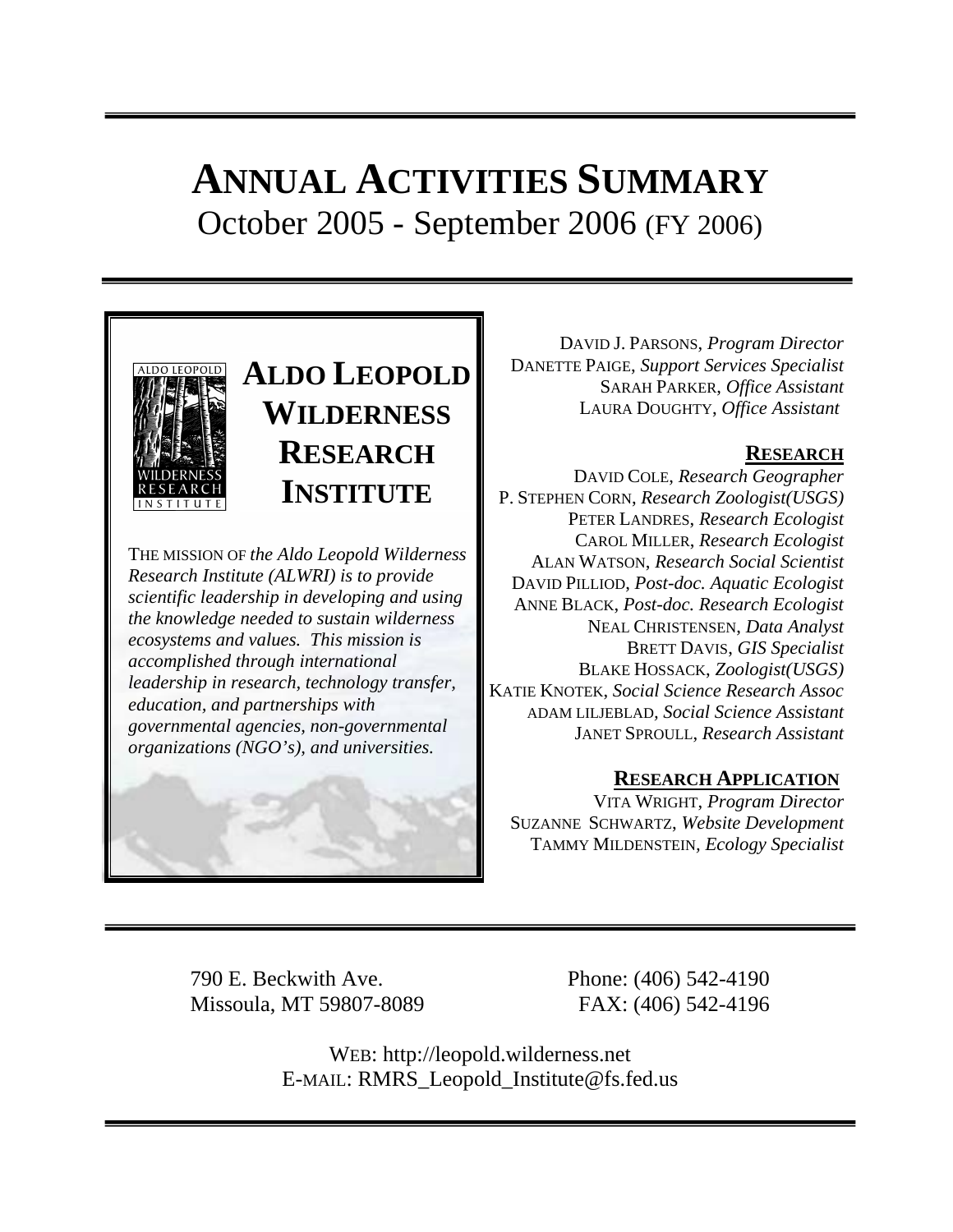The Aldo Leopold Wilderness Research Institute was established in 1993 as an interagency effort to bring national and international focus to ecological and human dimensions research relevant to understanding and managing wilderness and similarly protected areas. The Institute, located on the campus of the University of Montana in Missoula, is an outgrowth of the USDA Forest Service's Wilderness Management Research Work Unit, which was created in 1967 under the Intermountain Research Station. It is now managed through the Rocky Mountain Research Station, headquartered in Fort Collins, Colorado. With a mandate to both develop and provide information, the Leopold Institute aims to conduct and support scientifically rigorous research as well as apply research findings to management needs.

The primary goals of the Leopold Institute are: (1) to develop the scientific knowledge needed to protect and sustain wilderness and the ecological and social values derived from wilderness, and, (2) to communicate and facilitate the application of this knowledge to the wilderness management agencies and other interested groups. These goals are accomplished by coordinating efforts between agencies; conducting and expanding wilderness research through a variety of partnerships with agencies, universities, and non-governmental organizations; and increasing the application of new and existing knowledge and information. The Institute is committed to forging closer interactive ties between managers and scientists.

The Leopold Institute is supported by an Interagency Memorandum of Understanding signed by the USDA Forest Service, the USDI Bureau of Land Management, National Park Service, Fish and Wildlife Service, and U.S. Geological Survey. Representatives of each of these agencies work with the Leopold Institute to provide support and direction. Mechanisms for this collaboration include the national level interagency Wilderness Policy Council and Wilderness Steering Committee as well as individual contacts with wilderness managers and scientists.

The 2006 program of work reported on in this document is guided by the Leopold Institute's 2005 Program Charter. This Charter identifies important roles in the conduct, support, and facilitation of scientifically rigorous research and addresses the role of the Institute in providing research application and science delivery, as well as the importance of collaboration and partnerships. The Program Charter identifies five principle Problem areas which emphasize the importance of multidisciplinary approaches to challenging issues that face wilderness managers. The five problem areas identified in the charter are:

- Problem 1. Inadequate understanding of recreation experiences and the impacts of recreation hamper efforts to preserve and protect wilderness resources and experiences.
- Problem 2. Improved information is needed on how relationships between people and lands protected for their wilderness values affect and are affected by management policies and actions.
- Problem 3. There is a need for improved information to guide the stewardship of fire as a natural process in wilderness while protecting social and ecological values inside and outside wilderness.
- Problem 4. There is a lack of adequate understanding of how wilderness stewardship is influenced by the location of wilderness within larger ecological and social systems.
- Problem 5. There is a need to improve the delivery and application of scientific knowledge and tools pertinent to wilderness stewardship.

This report summarizes activities and accomplishments during FY 2006 (Oct. 1, 2005 to Sept. 30, 2006). Additional details about the Leopold Institute, its Program Charter, and Institute programs can be found at http://leopold.wilderness.net.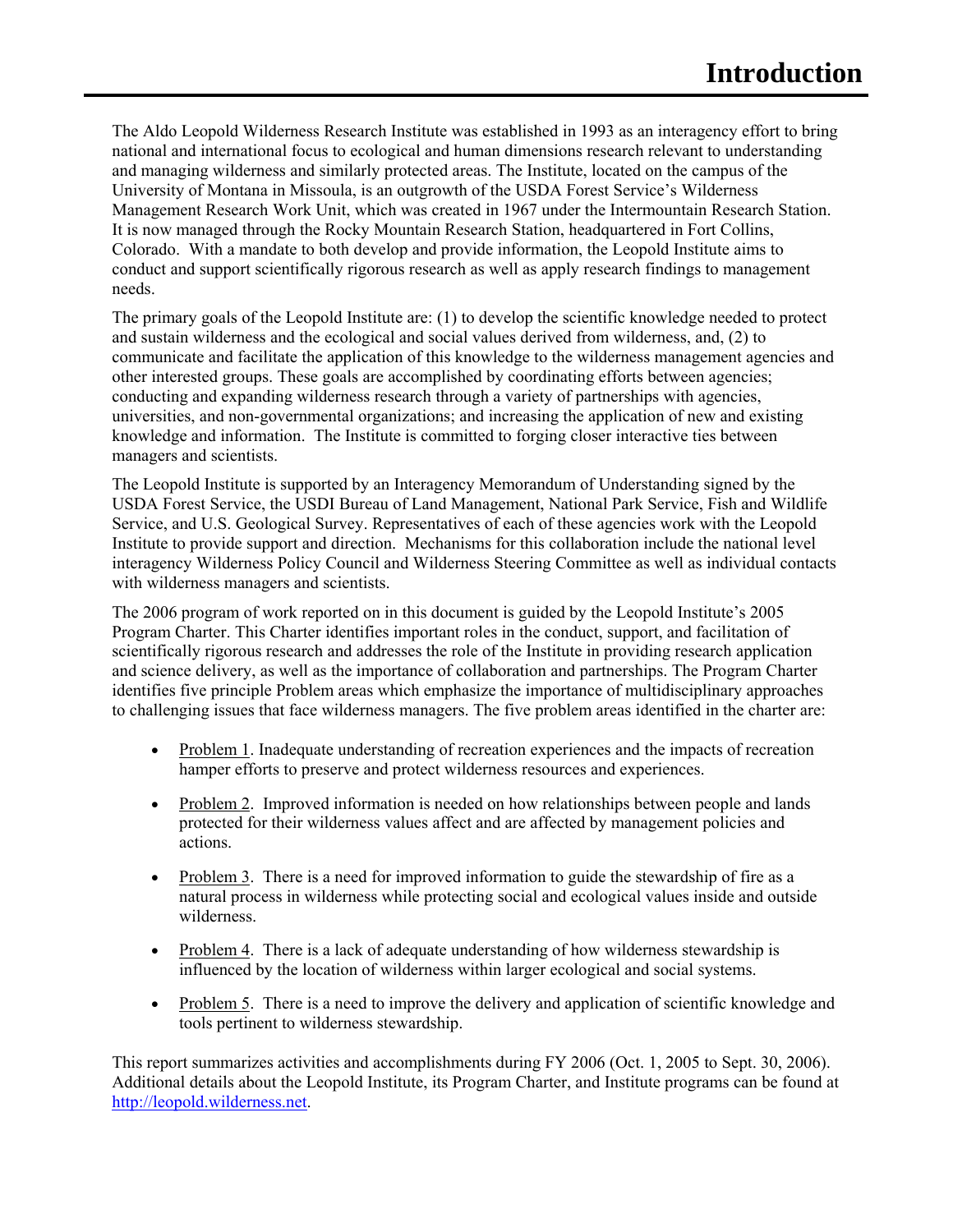# **LEOPOLD INSTITUTE STAFF**

Additional bibliographic information on the Leopold Institute staff can be found on our website at http://leopold.wilderness.net/staff/staff.htm

# **Research Scientist Staff**

- David J. Parsons Director; Ecologist
- Anne Black Post Doctoral Fire Ecologist
- David N. Cole Research Geographer
- P. Stephen Corn Research Zoologist (USGS)
- Peter B. Landres Research Ecologist
- Carol Miller Research Fire Ecologist
- David Pilliod Post Doctoral Research Aquatic Ecologist
- Alan E. Watson Research Social Scientist

# **Research Support Staff**

- Neal A. Christensen Social Science Analyst
- Brett Davis GIS Specialist
- Blake Hossack Zoologist, Herpetology (USGS)
- Katie Knotek Social Science Research Associate
- Adam Liljeblad Social Science Research Associate
- Janet Sproull Research Assistant, World Wilderness Congress

# **Research Application Staff**

- Vita Wright Research Application Program Leader
- Suzanne Schwartz Wilderness Forestry Tech and Web Developer
- Tammy Mildenstein Ecology Specialist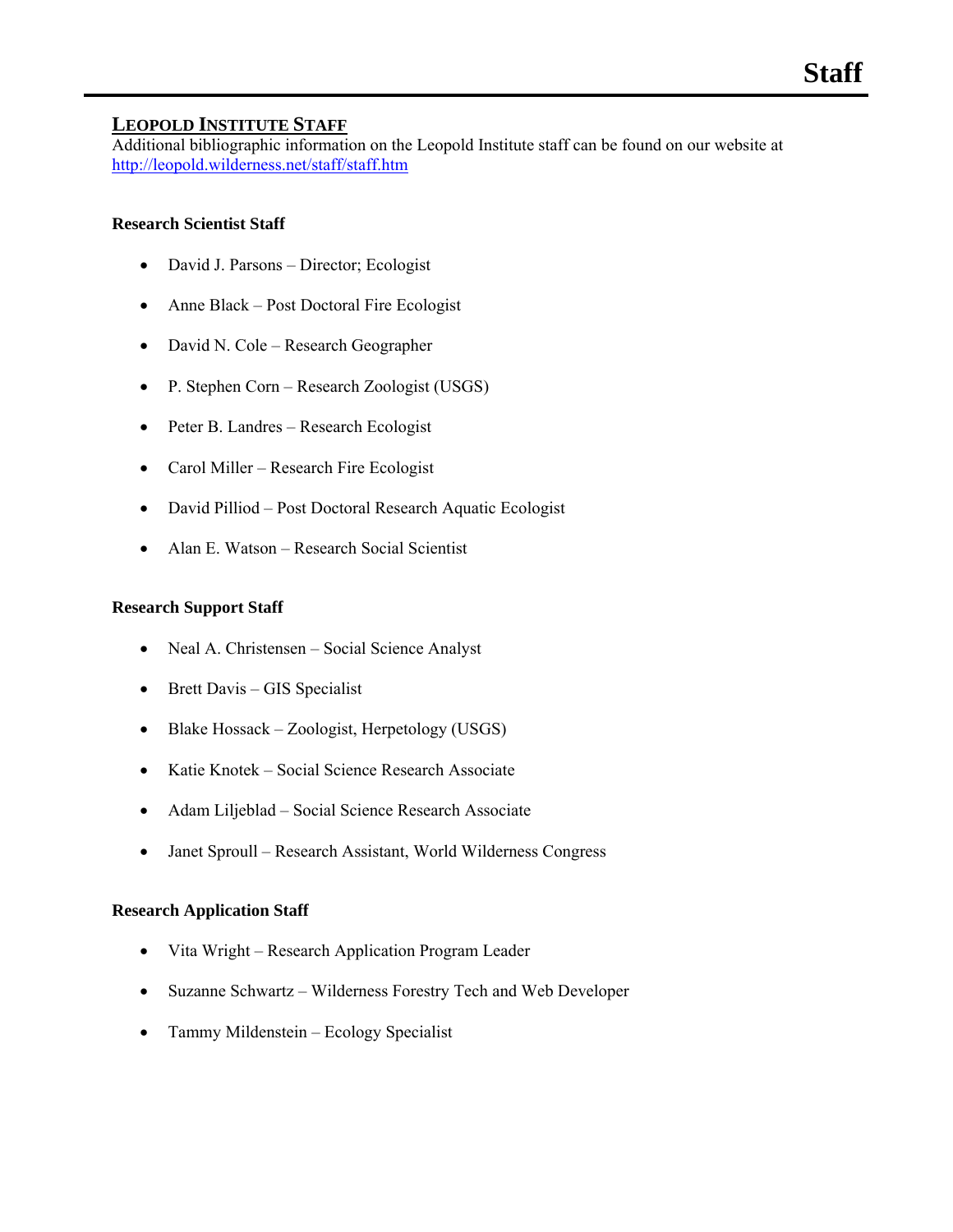# **Program Support Staff**

- Danette Paige Support Services Specialist
- Sarah Parker –Office Assistant
- Laura Doughty –Office Automation Clerk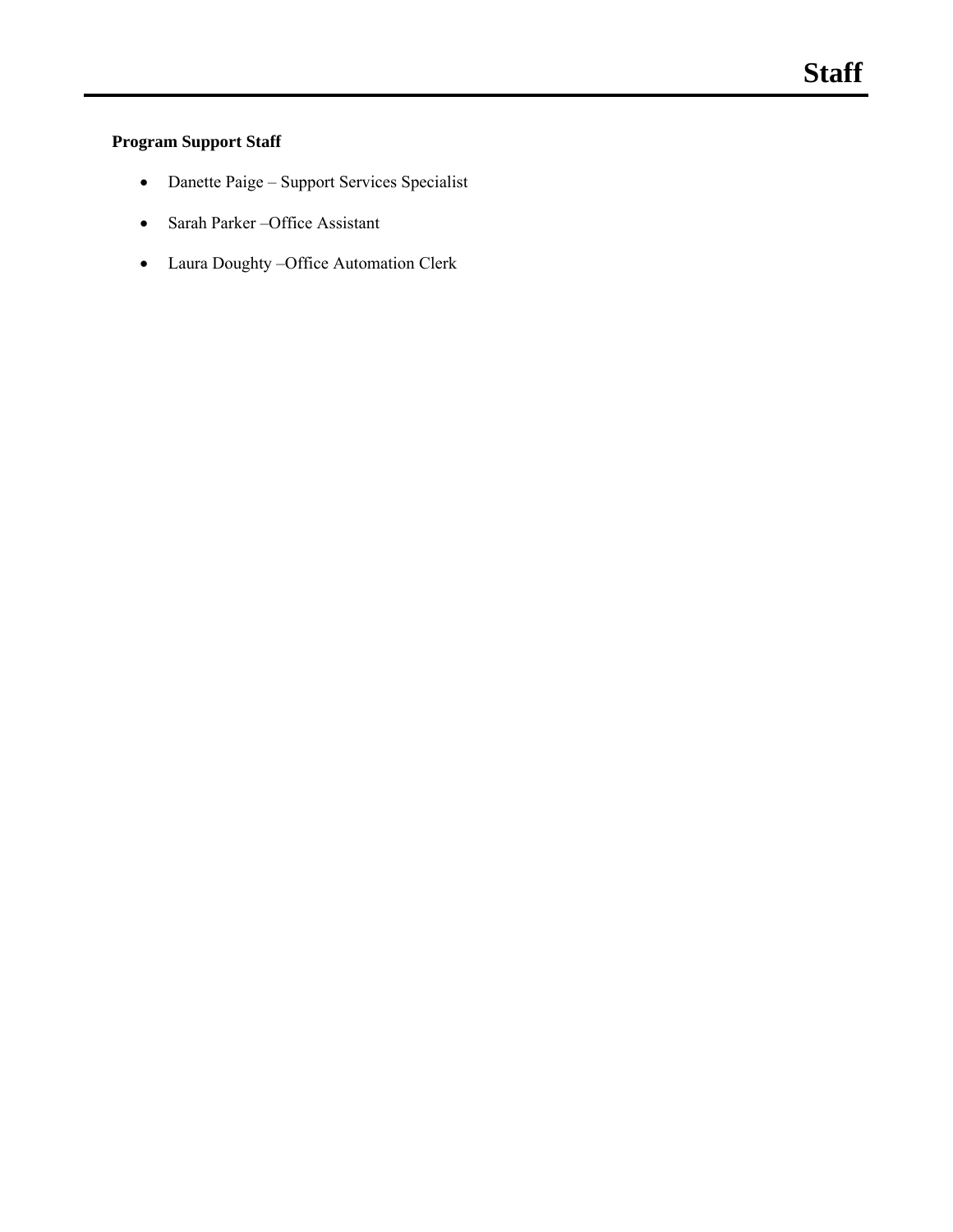# **GENERAL HIGHLIGHTS: FY 2006**

- ♦ David Parsons initiated a new project with the National Park Service to re-sample campsites in Sequoia and Kings Canyon National Parks. These sites were initially inventoried in the late-1970's and provide a valuable baseline for tracking change.
- ♦ David Parsons served as a member of the planning committee for the 2007 George Wright Society Conference to be held in St. Paul, MN.
- ♦ David Parsons participated as a member of Ecological Society of America's proposal review panel for the National Park Foundation/Andrew Mellon Foundation's program to support post doctoral students working on plant studies in national parks.
- ♦ David Parsons was appointed as lead of RMRS Strategic Program Area (SPA) team for Recreation. The team is charged with developing a strategic plan for the future of the Station's recreation research program. David Cole serves as a co-lead on this team.
- ♦ David Parsons continues to serve on the committee to review proposals submitted to Grand Teton Natural History Association for graduate studies on the Greater Yellowstone Area through the Boyd Evison fellowship.
- ♦ David Cole, in collaboration with Troy Hall at the University of Idaho, completed fieldwork on a series of nine studies related to management of visitors in highly used wilderness in the Pacific Northwest. Additional information about these studies and resultant reports are available on the Leopold Institute's website at: http://leopold.wilderness.net/research/fprojects/F007\_B.htm.
- ♦ David Cole developed a new agreement with the University of Montana to host a workshop in spring of 2007 on, "Beyond naturalness: desired conditions for protected area environments."
- ♦ David Cole initiated a new project on restoration of subalpine campsites in the Sawtooth Wilderness, Idaho, including an agreement with the University of Montana to study soil restoration.
- ♦ David Cole served on the steering committee for the Third International Conference on Monitoring and Management of Visitor Flows in Recreational and Protected Areas, held September 13-17, 2006 in Rapperswil, Switzerland.
- $\triangle$  Alan Watson received an award from the  $8<sup>th</sup>$  World Wilderness Congress and the International Journal of Wilderness for international leadership in wilderness science, October 2005, Anchorage, Alaska.
- ♦ Alan Watson provided funding and mentoring to 4 international students (China, Brazil, Zambia and Canada) at the 8th World Wilderness Congress in Anchorage, Alaska.
- ♦ Alan Watson served as Editor of a special issue of the International Journal of Wilderness, "Anticipating change for wildland fire use in wilderness ecosystems," April 2006. Katie Knotek organized the symposium at the  $8<sup>th</sup>$  World Wilderness Congress on which the special issue was based.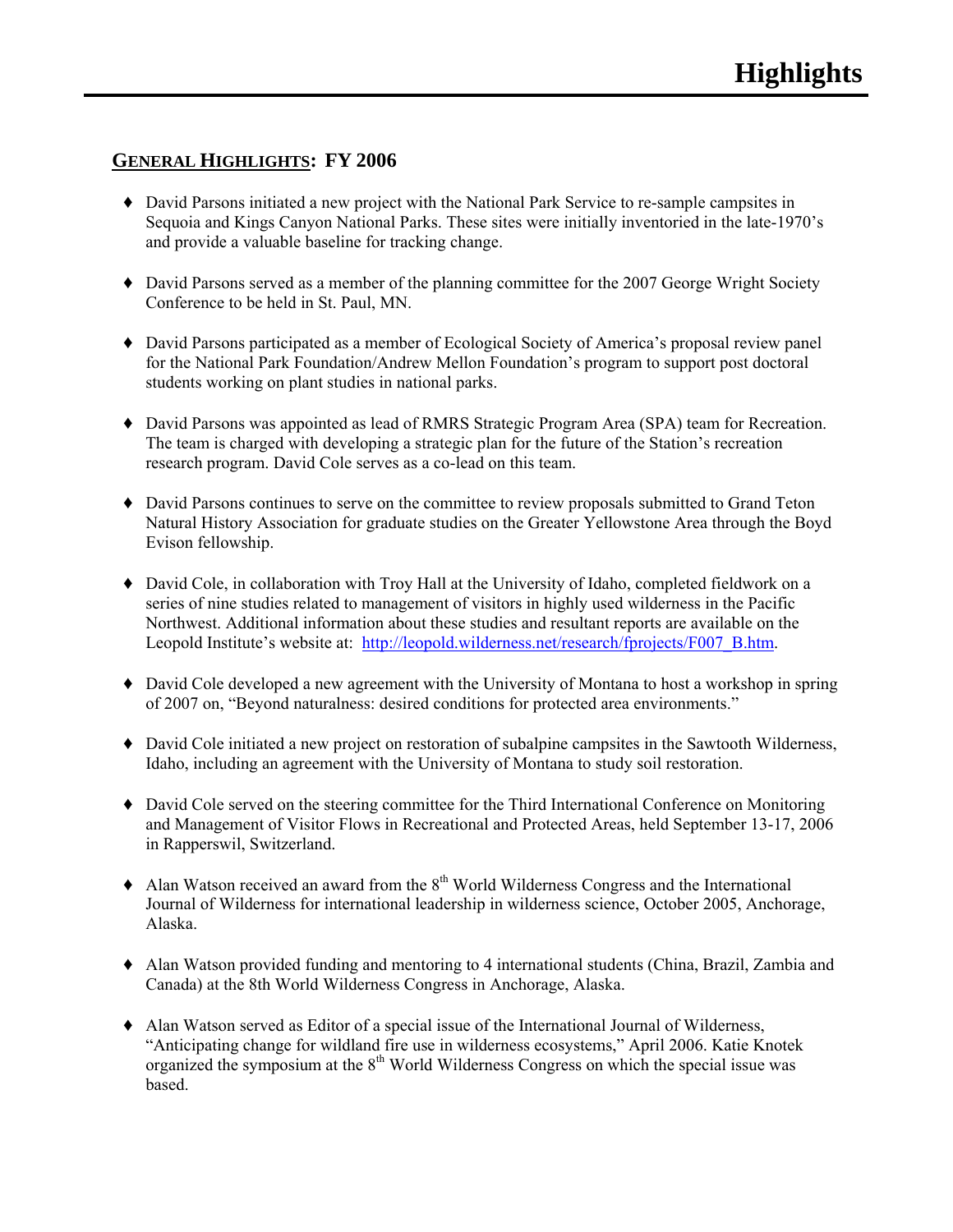- ♦ Alan Watson provided consultation with Northwest Russia Association of National Parks and Zapovednik Directors, October 2005, Lake Ladoga, Russia.
- ♦ Alan Watson acted as Fulbright Senior Protected Area Specialist to the Komarov Botanical Institute, Russian Academy of Sciences, St. Petersburg and Moscow, Russia, October 2005.
- ♦ Alan Watson initiated the following three research projects in FY2006: "Factors of change influencing experiences and relationships with Wilderness: implications for stewardship," "Mapping personal and community meanings for planning and use of wildland fire and forest fuels treatments," and "GIS applications in mapping community meanings for fuel treatment analysis."
- ♦ Alan Watson completed the following two research projects in FY2006: "The Situk River, Yakutat Resident Study: A Report on Local Relationships to Place" (with Neal Christensen), and "Managing with Mindfulness: Learning from High Reliability Organizations to Improve Public Outreach for Fire and Fuels Management" (with Anne Black).
- ♦ Alan Watson was appointed RMRS National Fire Plan Portfolio head for Social Science.
- ♦ Peter Landres received the Forest Service National Wilderness Award for "Excellence in Wilderness Stewardship Research". Peter was awarded for his outstanding accomplishments in developing and implementing a national protocol for monitoring wilderness character. He was nominated by a group of national forest managers and the Washington Office.
- ♦ Peter Landres secured agreement from the National Wilderness Program Leaders from each of the four wilderness management agencies to work together developing recommendations for a single protocol to monitor wilderness character across the entire National Wilderness Preservation System. Additional project details are available on the Leopold Institute website at: http://leopold.wilderness.net/research/fprojects/F014.htm.
- ♦ Peter Landres completed the pilot testing of the new wilderness character monitoring protocol at the end of June 2006. Pilot testing was conducted in all nine Forest Service regions: on-site pilot testing was conducted at 4 locations, and off-site testing was conducted at 5 locations.
- ♦ Peter Landres Completed the 230-page Technical Guide for Monitoring Selected Conditions Related to Wilderness Character.
- ♦ Peter Landres served as co-lead of the Steering Committee developing a new Arthur Carhart National Wilderness Training interagency course: "Natural and Cultural Resources Monitoring in Wilderness."
- ♦ Carol Miller initiated a three year Joint Fire Science funded project to improve and evaluate approaches for mapping burn probabilities in a quantitative wildland fire risk analysis framework. She will be lead PI on this three year collaborative project with Mark Finney (*Rocky Mountain Research Station*), Alan Ager (*Pacific Northwest Research Station*) and Marc Parisien (*Canadian Forest Service/UC Berkeley*).
- ♦ Carol Miller served on the Steering Committee for the "1st Fire Behavior and Fuels Conference," held in Portland, OR in March 2006 and had lead responsibility for organizing a special panel session on WFU.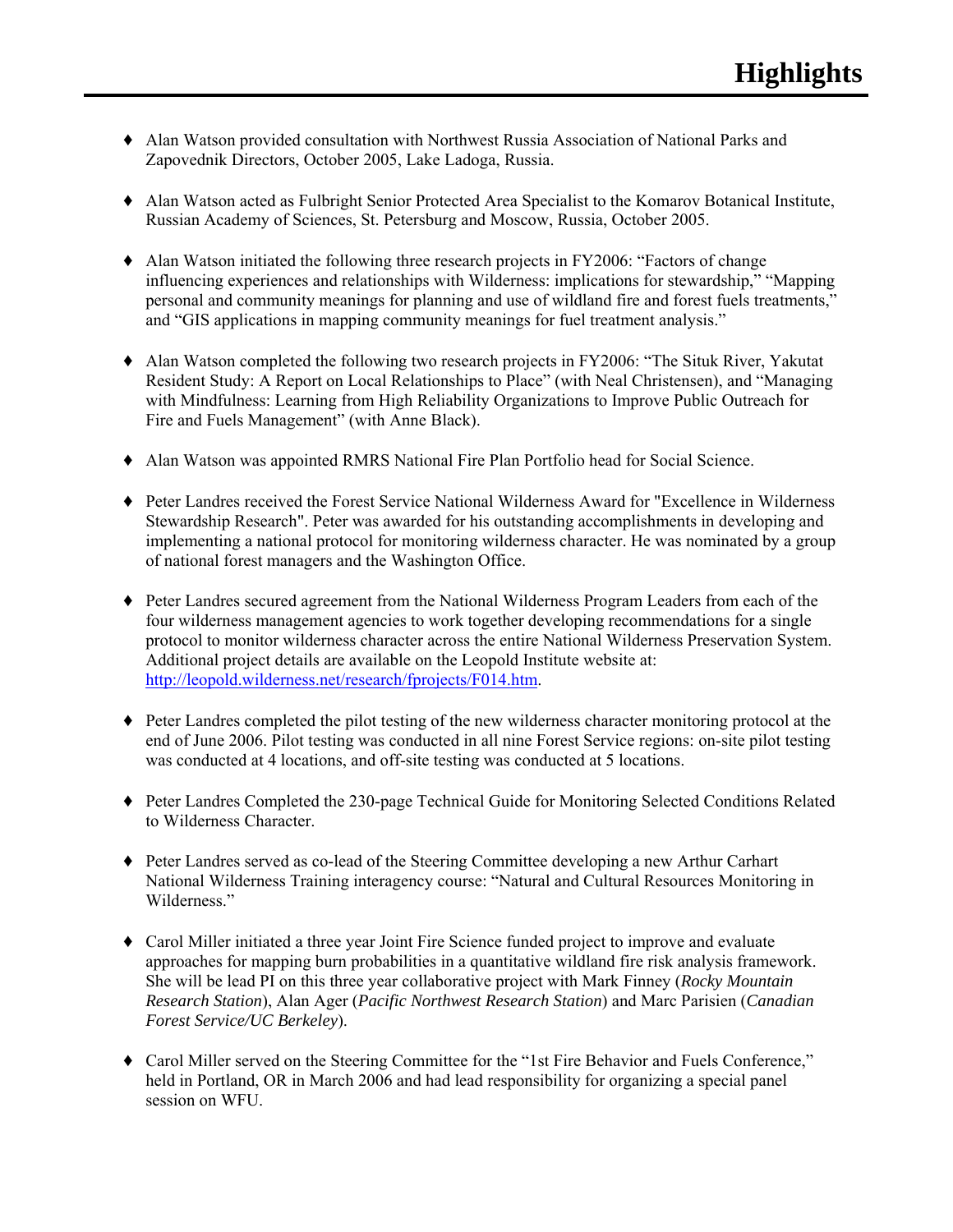- ♦ Carol Miller participated in Rocky Mountain Research Station's fire ecology research strategy meeting (Sep 20-22) during which a fire ecology research agenda was created for the Station. This agenda will likely be used to facilitate cross-station collaboration of National Fire Plan research.
- ♦ Carol Miller developed cooperative agreements for three projects to capture "deep smarts" of WFU (Wildland fire use) managers, to look at WUI (Wildland urban interface) and its growth relative to wilderness areas and WFU opportunities and to collect an additional year of post-fire data on stream communities.
- ♦ Carol Miller served on a committee for improving the understanding of Wilderness values by fire management staff so that suppression activities do not unnecessarily impact these values. A guidebook was drafted for Wilderness administrators to distribute to incident management teams.
- ♦ Steve Corn lead a workshop session on stressors of amphibian populations at the 2nd Alaska Amphibian Conference in Juneau, AK.
- ♦ Steve Corn presented a summary of his projects to the staff at Northern Rocky Mountain Science Center, Science Review in Bozeman, MT.
- ♦ Vita Wright met with Robert Bennetts, Inventory & Monitoring Coordinator for the National Park Service, to co-develop a concept paper on the Diffusion of Innovations theory and how it can help integrate the NPS Vital Signs Monitoring results into management.
- ♦ Katie Knotek completed the project, "High reliability organization of public involvement in agency decisions to accomplish wilderness fire management objectives."
- ♦ Katie Knotek developed new study plan, "Understanding landscape values and meanings for the planning and application of fuel treatment and fire management on the Flathead Indian Reservation, Montana."
- ♦ Anne Black developed and coordinated science delivery efforts for the National Science Synthesis Team. She developed and supervised FedSource, Enterprise Team and METI contracts and contractors to conduct project evaluation, website development, and web-based examples and training materials.
- ♦ Anne Black was a participant in the "Trunk Monkeys" community of practice to identify, employ and test effectiveness of HRO concepts on the ground
- ♦ Anne Black was accepted into the 2006 Class of Leadership for Collective Intelligence training, Dialogos, Inc. which consists of 5 4-day workshops over 10 months.
- ♦ Anne Black was appointed as RMRS National Fire Plan Science Portfolio head for Science Application and Delivery.
- ♦ Anne Black developed and supervised contracts/contractors (METI, LC Services) to conduct field, analysis and write-up for Joint Fire Science Program Social Mapping project.
- ♦ Brett Davis reviewed a manuscript for inclusion in 'The International Journal of Wilderness' as a guest associate editor.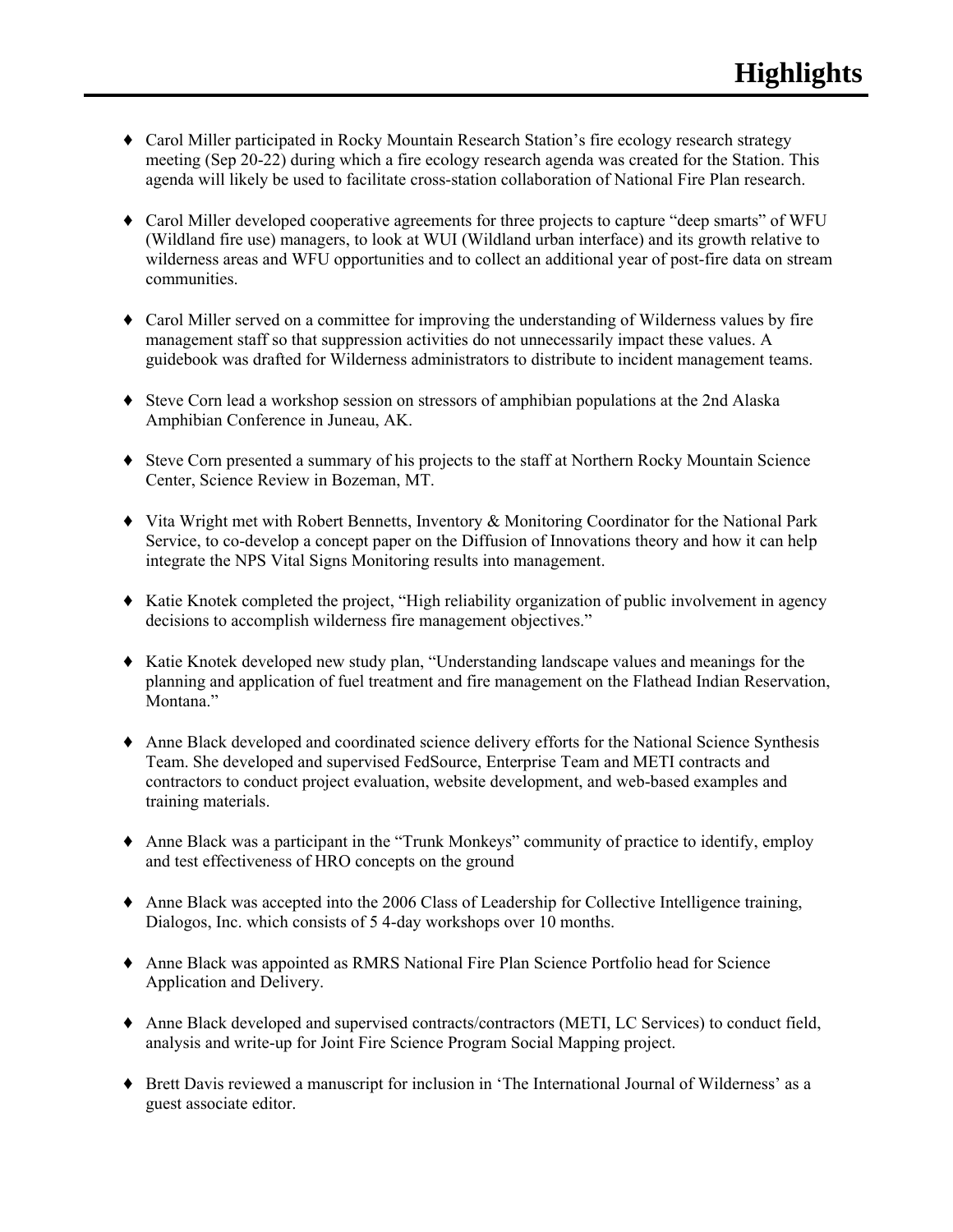# **RESEARCH HIGHLIGHTS: FY 2006:**

The following Research Highlights were submitted for the Rocky Mountain Research Station's 2006 Research Accomplishments Report:

# **The Importance of Monitoring Wilderness Character**

# **Submitted by Peter Landres**

Congress, in passing the 1964 Wilderness Act and all subsequent wilderness legislation, designated over 106 million acres of federal land as wilderness. The primary administrative mandate from these laws, and the policies of the four federal agencies who manage wilderness, is to preserve the wilderness character of this land. Despite over a hundred wilderness laws and long-standing agency policies, wilderness character has never been defined in terms that allow the agencies to evaluate management outcomes in preserving it. Even though wilderness field and program managers, scientists, non-government organizations, and even the Government Accountability Office have for years called for methods to track cumulative changes to wilderness character, until now there has been no definition of this central concept and no means for assessing how wilderness character is changing.

Scientists at the Aldo Leopold Wilderness Institute are leading the effort to define wilderness character, and develop new and practical methods to monitor how wilderness character is changing over time. In collaboration with wilderness managers and monitoring program leaders from across the nation, this project has developed a working definition for wilderness character, identified a set of indicators and measures to be monitored, developed a cost-effective approach for gathering and reporting the data, and secured funding for this development and pilot testing. The full range of managers, from wilderness field staff to program leaders to line officers, strongly supports development of this monitoring because they believe it is of fundamental importance to the preservation of wilderness. In addition, in the course of developing this monitoring, whole new lines of wilderness social science research are being explored.

This monitoring will allow, for the first time, the means for tracking trends in wilderness character. The benefits of this information are many, including 1) improving accountability by linking performance measures and outcomes of wilderness stewardship directly to the mandates of wilderness legislation and agency policy; 2) improving decisionmaking by knowing how specific attributes of wilderness character have changed in the past and how short-term projects are likely to affect these attributes; 3) improving the setting of priorities by knowing how different proposed actions are likely to affect wilderness character; 4) establishing legacy information on wilderness character that captures the institutional memory of wilderness managers so long-term and cumulative changes to wilderness character can be assessed; and 5) improving public trust and confidence in agency stewardship of wilderness.

More information on this new monitoring can be found in the publications "Monitoring selected conditions related to wilderness character: a national framework" RMRS GTR-151, downloadable at http://www.fs.fed.us/rm/pubs/rmrs\_gtr151.html and "Developing indicators to monitor the 'outstanding opportunities' quality of wilderness character" in the International Journal of Wilderness, Volume 10, No. 3. Four additional articles in this same issue of the International Journal of Wilderness explore new social science research fields related to wilderness character and its stewardship. Additional information on this monitoring is available on the Leopold Institute's website at:

http://leopold.wilderness.net/research/fprojects/F014.htm.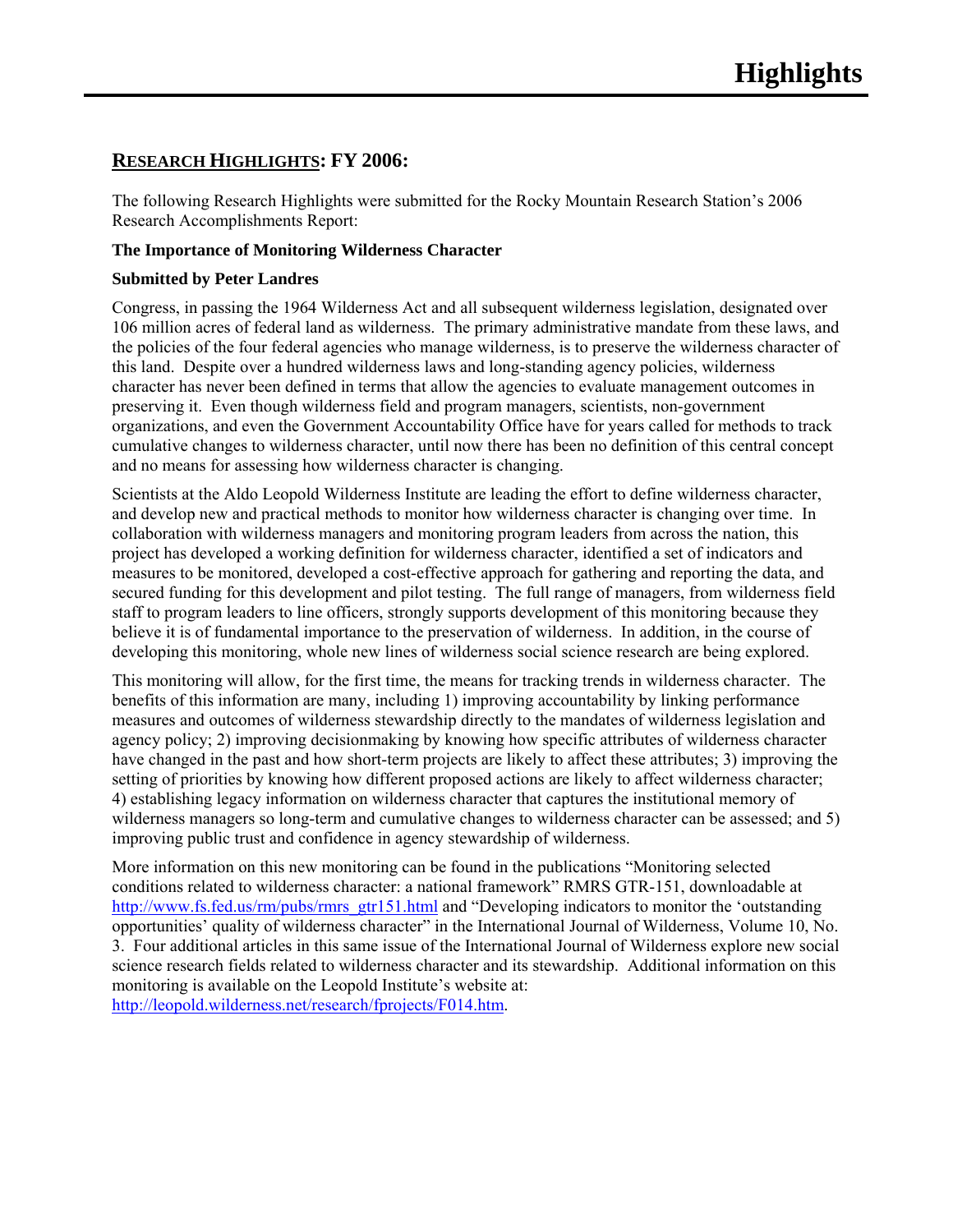#### **Visitor Experiences in High-Use Wildernesses in the Pacific Northwest:**

#### **Submitted by David Cole**

Wilderness use, particular in areas close to large metropolitan areas, is increasing and a large part of this growth comes from day use. There is considerable controversy about appropriate management of popular wilderness trails and destination areas. Much of the controversy stems from divergent interpretations of the language from the 1964 Wilderness Act that describes what wilderness should offer visitors: "outstanding opportunities for solitude or a primitive and unconfined type of recreation." There is growing debate about what causes more degradation of solitude or primitive and unconfined recreation: growing crowds of people or Forest Service imposed use limits and regulations, especially limits on day use. Tough, value-laden decisions must be made about appropriate management objectives regarding the experiential conditions wilderness should provide. This issue is a particular concern in the Pacific Northwest, where heavy recreation use occurs in wilderness areas close to large cities such as Seattle and Portland.

To inform these decisions, a major collaborative project was undertaken, beginning in 2002 between the Aldo Leopold Wilderness Research Institute (Dr. David Cole), the University of Idaho (Associate Professor Troy Hall) and the Pacific Northwest Region of the Forest Service (Regional Wilderness Specialist Susan Sater). A series of nine research and administrative studies were conducted in Forest Service wildernesses in Oregon and Washington between 2002 and 2005. Goals of the research were to understand the nature of human experience in wilderness and how experiences vary between heavily and lightly used places, as well as between day and overnight trips. Data were collected on what people experienced, their evaluations of those experiences and their opinions about what the Forest Service should do to manage wilderness experiences. Some people were interviewed at length while on their wilderness trips, while many more filled out questionnaires after their trip. At more popular trailheads, people were given questionnaires as they exited the wilderness. To collect information from users of more remote places, questionnaires were mailed to their homes. Finally, in addition to gathering information from on-site visitors of wilderness, information was also gathered at meetings of stakeholders particularly interested in wilderness. These meetings also provided an opportunity to study the degree to which visitor information was influenced by information presented at meetings or by group discussions about values.

This project was unique in recreation research for its high degree of collaboration between management and research as well as the ability to simultaneously apply multiple methods in many different wildernesses. Data collection has been completed but report writing has only begun. Results clearly show that visitor opinions about appropriate wilderness management are highly divergent and that providing visitors with information and venues for discussing and deliberating about management do not reduce polarization. Wilderness managers are going to have to make tough decisions about issues for which there is little consensus among the public. Experiential conditions in heavily-used places in wilderness are suboptimal. Visitors recognize that there are lots of people around, that there is more crowding than they prefer, that solitude is harder to find and more frequently interrupted. However, most visitors consider crowding to not be a very serious problem. They learn to cope with crowding, either though advanced planning (e.g. avoiding popular places on sunny weekends) or simply by rationalizing crowding as a necessary evil in such a beautiful place so close to the large cities where they live. When faced with the alternative of Forest Service imposed use limits, most visitors appear inclined to prefer that they be allowed to adapt and adjust to conditions, to be free to choose whether or not to visit a crowded place. Additional information about these studies and resultant reports are available on the Leopold Institute's website at: http://leopold.wilderness.net/research/fprojects/F007\_B.htm.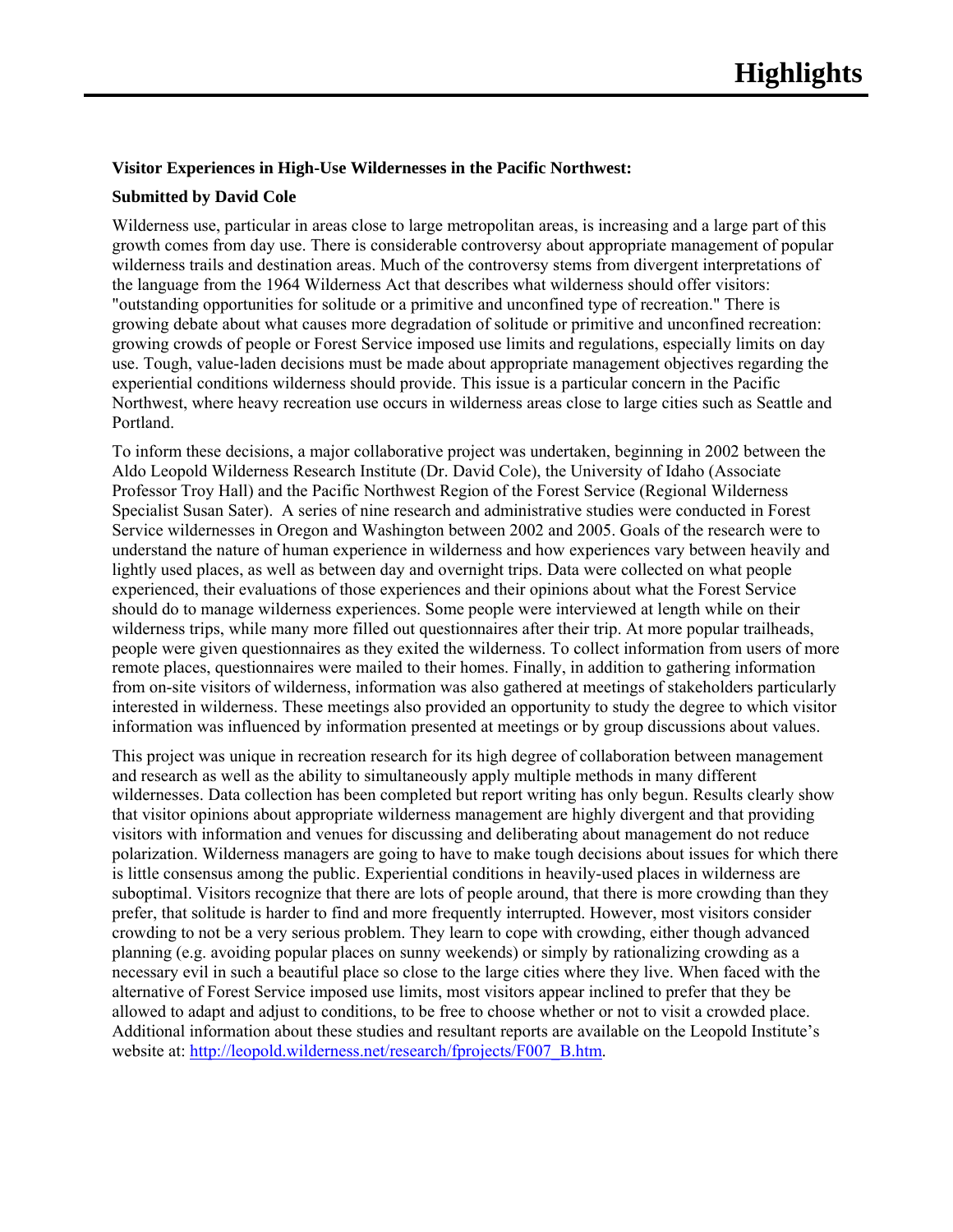# **Managing the Unexpected in Public Outreach for Fire and Fuels Management**

# **Submitted by Katie Knotek**

Many unexpected events can occur when conducting public outreach for fire and fuels management, such as contentious public meetings, withdrawal of key publics from participation, harassment of personnel within the organization, and litigation. To reduce the likelihood of such events occurring, wildland fire management organizations need some framework to guide their public outreach. Social scientists from the Aldo Leopold Wilderness Research Institute drew upon the work of Weick and Sutcliffe (Managing the Unexpected: Assuring High Performance in an Age of Complexity, 2001) and their theory on managing with mindfulness to develop and test a potential framework to meet this need.

The framework includes five central mindfulness processes that can be applied to planning and conducting public outreach: 1) recognize potential barriers to accomplishment of management objectives, 2) resist simplification of information or interpretations, 3) ensure situational awareness of events as they occur, 4) be prepared to respond to and recover from unexpected events, and 5) call upon appropriate expertise in decision-making and management efforts. Scientists tested the usefulness and applicability of the framework using, as a case study, the USDA Forest Service's (USFS) public outreach efforts conducted during the planning and implementation of the South Fork of the Sun River Prescribed Burn (a multi-phase operation being implemented in the Scapegoat Wilderness, Montana). If the framework could be used to document and understand the effectiveness of the agency's public outreach, then it may be useful in making future efforts related to fire and fuels management more effective.

In-depth interviews were conducted with a sample of agency representatives on the Lewis and Clark National Forest and non-agency public representatives from local communities who were aware of and/or participated in this public outreach (e.g., private landowners, outfitter/guides, local recreationists, nongovernmental organization representatives, etc.) to document the agency's efforts. In the interviews, both agency and public representatives discussed at length such things as public meetings, newspaper articles, one-on-one contacts with private landowners, internal agency briefings, informational mailings, briefings to key publics (county commissioners, governor's staff, media), and other such efforts utilized by the agency.

Analysis of these specific actions used by the agency and perceptions of their effectiveness provided insight into the applicability of the five central mindfulness processes. For example, public representatives acknowledged the value of the agency's efforts to engage the public early on in the planning of the prescribed burn, which indicated the agency recognized and responded to a possible barrier to accomplishment of its public outreach objectives. Through the framework, it was also possible to document and understand how some actions or inactions by the agency could have benefited from more attention to the mindfulness processes. For example, some public representatives felt that specific personal concerns were not addressed by the agency, which indicated the agency might have simplified some information received through public outreach. Thus, use of the framework provided the agency with information on how it might continue to foster or improve its mindfulness when conducting public outreach for fire and fuels management.

This research provides an example of a framework that can be used to document and understand the effectiveness of an organization's outreach efforts. As a case study, the methods and results of the research provide a means of comparison to additional cases and a tool for other land management agencies and units. Just as it was used in this study to evaluate and improve upon the USFS's (specifically the Lewis and Clark National Forest's) public outreach efforts, the framework of mindfulness processes can be similarly utilized by other wildland fire management organizations to guide their performance in planning and conducting public outreach for similar fire and fuels management projects.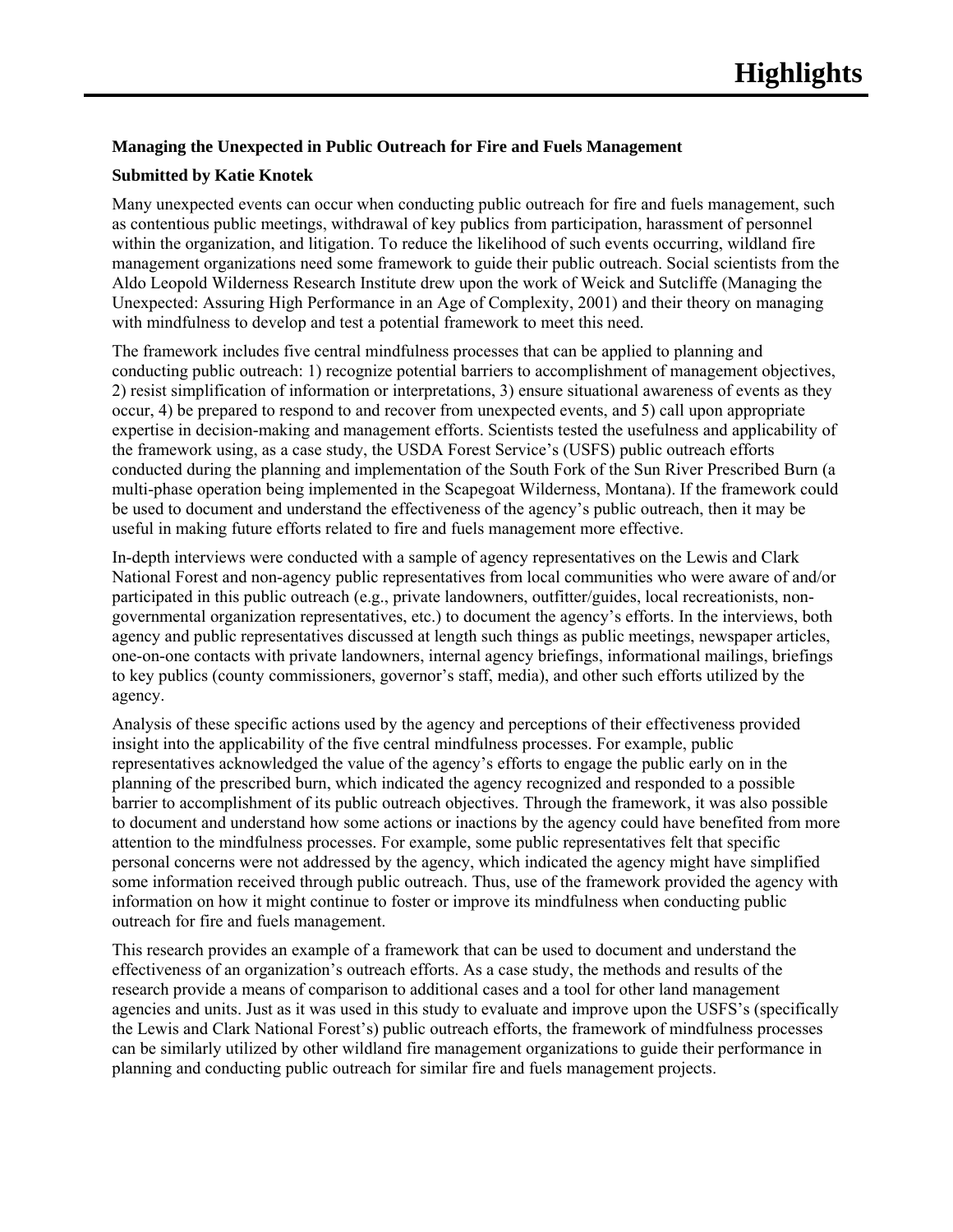The research was presented to fire and fuels scientists and managers at the 1st Fire Behavior and Fuels Conference: Fuels Management – How to Measure Success and will be detailed in the article, "Organizational characteristics that contribute to success in engaging the public to accomplish fuels management at the wilderness/non-wilderness interface," published in the conference proceedings. The research was also presented to Public Information Officers at the 2006 Northern Rockies Incident Management Teams Meeting and to Public Affairs Officers at the 2006 Northern Region Public Affairs Conference. The final project report is available on the Leopold Institute's website at: http://leopold.wilderness.net/unpublished/UNP110.pdf.

## **Describing wilderness experiences for backcountry visitors in Denali National Park, Alaska**

#### **Submitted by Alan Watson**

Scientists at the Aldo Leopold Wilderness Research Institute have an established record of helping managers and planners from all the federal land management agencies understand critical elements of experiences desired by the public visiting protected wildlands. The National Park Service has a national mandate to conserve scenery, natural and historic objects, and wildlife to provide for the enjoyment of National Parks in a manner as will leave them unimpaired for future generations. In Alaska, as a result of language in the Alaska National Interest Lands Conservation Act of 1980, recreation visitors to the expanded Denali National Park and Preserve are expected to receive a wilderness recreation experience in both wilderness and protected backcountry. Managers encountered difficulty trying to define management goals for providing an appropriate type of experience at very remote glaciers where people congregate, like landing areas where day visitor flightseers want to experience this remote location and mountain climbers and cross-country skiers are preparing for or leaving from very intense multi-day visits to very challenging places in the Park.

The Ruth Amphitheater, Kahiltna Base Camp, and the Pika, Buckskin, and Eldridge Glaciers in Denali National Park and Preserve have exceptional scenic values, provide access to some world renowned climbing destinations, and are the primary destination for air taxis and scenic airplane tours in the Park. Recreational visitation to these areas has grown dramatically in recent years. For example, scenic landings in the Ruth Amphitheater increased from 220 in 1991 to 1,800 in 2001. The number of climbers on Mount McKinley has doubled in the last 25 years with 659 attempts to summit in 1980 and 1,340 in 2006. This study provides information to: 1) assist park managers understand the factors influencing visitor experiences at these backcountry sites, and 2) support selection of management actions that reduce user conflicts and improve visitor experiences in these high use, but remote areas.

Qualitative interviews with dayusers, skiers, mountain climbers and air taxi operators provided substantial insight into some of the dimensions of experiences the Park managers may want to try to protect. A follow-up quantitative survey of day and overnight users allowed further refinement of definitions of these experience elements and understand some of the things that influence them. For example, about 30 percent of the day users indicated that the number of planes on the glacier they landed on did not matter to them, and just under half said that the number of planes passing overhead did not matter to them. Almost half indicated that the number of large dayuse groups on the glacier did not matter to them. About 29 percent of multi-day users felt that other climbing groups had a negative influence on their experiences about the same number who felt that the number of aircraft passing overhead had a negative influence on them. About one-fifth thought the number of people camped by them, either away from the landing area or at the landing area, had a negative influence on their experiences. Less than half reported having negative aspects of the experience attributable to the numbers of climbers or flightseers they saw at the base camp landing area. The air taxi operators tended to have a positive influence on 84 percent of multiday visitor experiences, 77 percent felt the members of their group improved their visit, and around twothirds tended to evaluate interaction with management as a positive aspect of their experience. In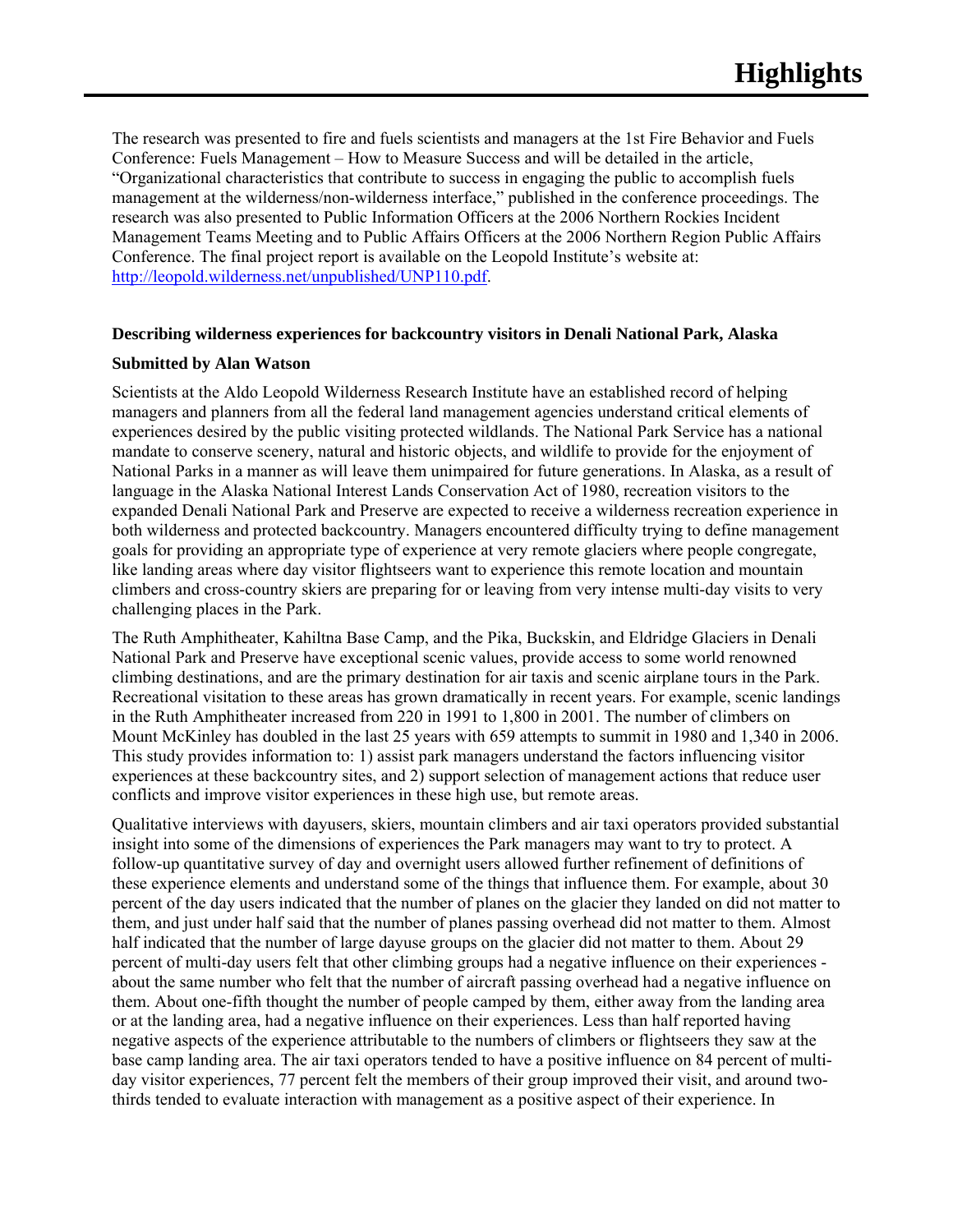research, we increased our understanding of not only who the visitors are, but also who the pilots are that provide access to backcountry glaciers for both day and multi-day users. We also learned a great deal about the experiences day users and multi-day users receive while in the backcountry, as well as greater understanding of the things that influence those experiences. Through this research we are also better able to understand how people respond to some specific things we expect them to encounter in the backcountry, and their reaction to possible management actions to address human impacts there.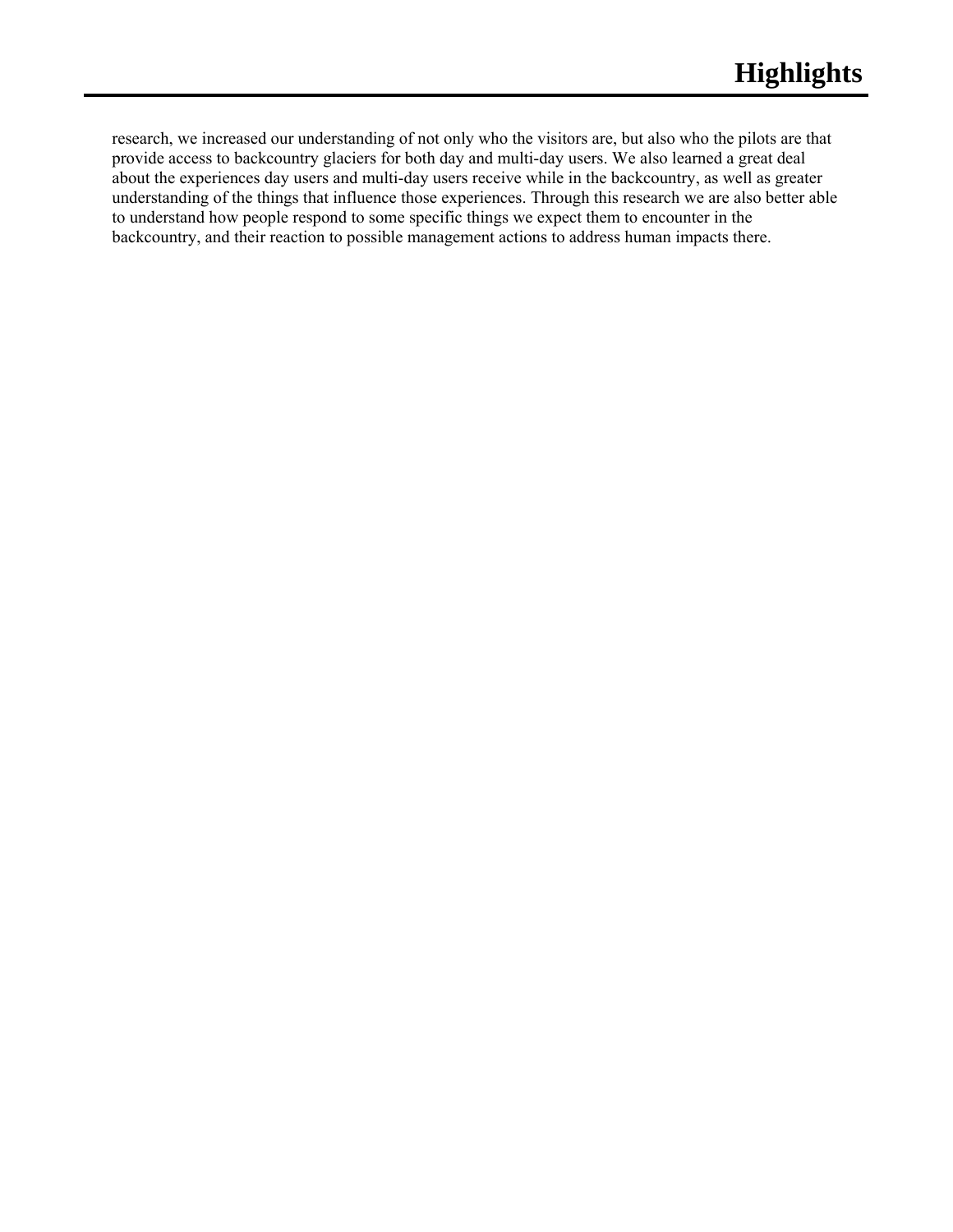# **Summary of Accomplishments: FY 2006**

The following CRIS progress reports were submitted documenting accomplishments for the Leopold Institute's 5 Problem Areas:

# **Problem Area 1 - Recreation:**

During FY2006, Leopold Institute scientists made substantial progress in addressing the broad area of understanding the effects of recreation use and recreation management strategies on wilderness attributes and visitor experiences. David Cole's research efforts included studies of visitors to high-use wildernesses in Oregon and Washington for which field work was completed and reports have been written for seven of nine coordinated studies. This work has improved understanding of the nature of visitor experiences, visitor evaluations of those experiences, how visitors cope with the situations they encounter and visitors' management preferences. It is setting the stage for development of a vision, including establishment of indicators and standards, for wilderness recreation management in the face of increasing wilderness use, particularly in areas close to metropolitan centers. Alan Watson's research efforts in Denali National Park & Preserve focused on defining experiences and influences on experiences of climbers of Mt. McKinley and flightseers who landed on glaciers in the Denali backcountry. This research described major elements of experiences there and potential indicators for protecting experiences. Research in the Bob Marshall Wilderness updated studies of trends in visit and visitor characteristics and explored the effects of fire on visits, visitors and their support for wildland fire use policies. Progress was also made in documenting trends in ecological impact in different wildernesses and effective means of restoring damaged recreation sites. Three publications document the effectiveness of varied treatments in restoring damaged soil and vegetation on subalpine campsites in the Eagle Cap Wilderness. Scarification, soil amendments and planting all accelerate recovery rates.

Impact Statement: The growing importance of understanding the human dimension implications of natural resource management decisions has made this research more critical than ever. This research is being used to design monitoring programs, establish objectives for managing backcountry and wilderness zones, and to understand likely public response to proposed management actions.

## **Problem Area 2 - Relationships:**

During FY2006, Institute scientists and cooperators published several articles on this topic, attempting to expand understanding of the concept of relational marketing in the public sector and providing improved methods for understanding stakeholder response to proposed management actions. An important publication described the potential for design and implementation of a monitoring program that focuses on change in relationships with wilderness affected by management actions and response to management actions influenced by relationships with wilderness. This monitoring guidance paper was expanded beyond the original public purpose marketing elements of trust, commitment, and perceptions of social responsibility to include inventory and monitoring of the meanings people ascribe to wilderness and other wildlands. Other publications (published and in press) on trust were aimed at development of effective, efficient monitoring tools and greater understanding of how trust is influenced by agency actions or inactions. Besides research to understand relationships with the Selway-Bitterroot Wilderness, scientists studied relationships sports anglers, subsistence users, commercial fisheries, and local residents held with the Situk River on the Tongass National Forest. This project was cooperative with the Alaska Department of Natural Resources, the Alaska Department of Fish & Game, the Tongass National Forest and the Tlingit Tribe of Yakutat, Alaska. A large project was initiated in 2006 to understand not only how visit and visitor characteristics are changing at the Boundary Waters Canoe Area Wilderness in Minnesota, but also why these things are changing. Specific interest is in understanding how charging user fees, reducing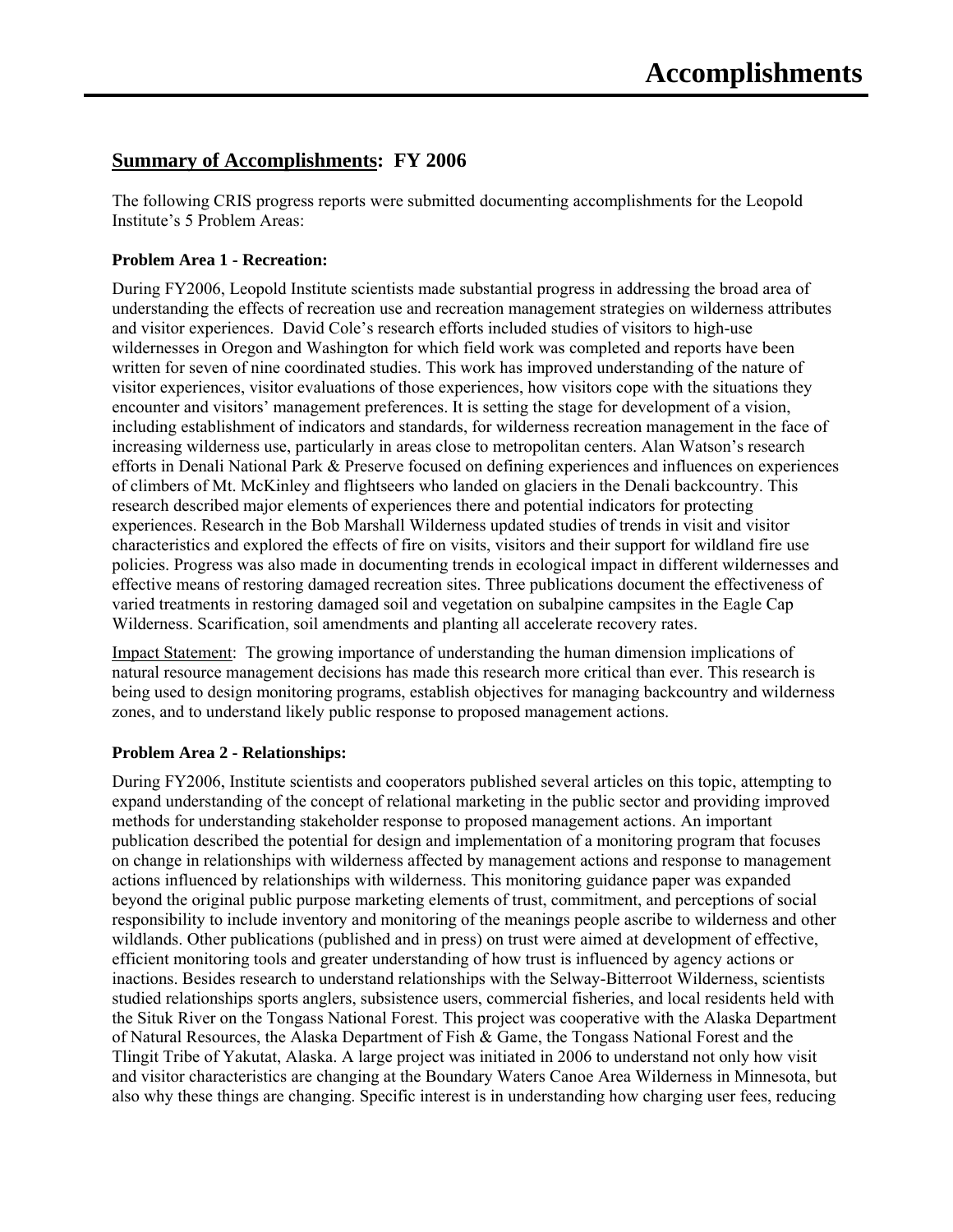group size limits, prescribed fire policies, technology advances and demographics within the region influence visitor experiences and relationships between local communities and wilderness. Another project initiated in 2006 is a cooperative consultation with the Confederated Salish & Kootenai Tribes in Montana to assist them in mapping the meanings community members attach to the Mission Mountain Tribal Wilderness and adjoining Tribal Buffer Zone, in order to provide public input into fire and fuels management decisions.

Impact Statement: This work has provided science mediation in controversial planning decisions by bringing multiple organizations and communities together to agree on information needs, listen to scientific findings and discuss implications for management decisions on the Tongass and Bitterroot National Forests. This work has added conceptual frameworks for monitoring the relationship between the public and public wildlands in a way that management can be evaluated in terms of protecting or restoring these relationships, e.g., establishing baselines and monitoring levels of trust. This work has also contributed new methodologies for illustrating and considering human relationships with public wildlands in landscape level fuel treatment decisions.

#### **Problem Area 3 - Fire:**

Our fire research continues to include a mixture of in-house and cooperative projects that are jointly funded by the NFP and JFSP. Carol Miller provides leadership for the program, which is conducted by a cross-disciplinary team of biologists, ecologists, social scientists, and science delivery experts. These researchers are using wilderness to learn how to use fire as a cost-effective management strategy that is socially acceptable and beneficial to natural ecosystems. This year significant accomplishments were made in efforts to better understand the social and ecological consequences of fire and fuels management strategies. We also were involved in substantial science delivery activities:

- We continued work on a project to develop methods to quantify and track the cumulative consequences of past suppression decisions ('Sequential Effects') and to create a 'Map Library' of potential fire spread and effects from future ignitions. Fire behavior models will determine where fires would have spread and what effects (including smoke production) would have resulted, had they not been suppressed. The Map Library portion of the project was delivered to Park management, providing valuable information to support the decision whether or not to suppress future ignitions. This research is important because managers need to understand the effects of fire management strategies on fire regimes, vegetation and fuel conditions, and socio-economic trade-offs over time.
- New field research was initiated to assess the establishment and spread of non-indigenous invasive plants following wildland fire in remote wilderness settings. Naturally-ignited fire is allowed to play its natural role in wilderness, but the consequences of fire on the occurrence of non-indigenous invasive plants in areas remote from known source populations is completely unknown. This research will provide spatially-explicit, empirically-based statistical models for predicting the postfire occurrence of non-indigenous invasive plants in wilderness. The results of this research aim to improve the detection and evaluation of potential risks from non-indigenous invasive plants following fire in wilderness, in turn suggesting priorities for control and eradication of this important threat to wilderness.
- We have examined the social and historical factors leading to the implementation of a large prescribed fire in the Bob Marshall Wilderness Complex in Western Montana. We interviewed management staff and community members living in and around the towns of Choteau and Augusta, MT to understand how the Forest Service organized public involvement and how specific actions influenced participant and management perceptions of successful or unsuccessful application of mindfulness principles. This case study identified effective communication and collaboration techniques that can be applied to other situations. Results have been used to clarify how high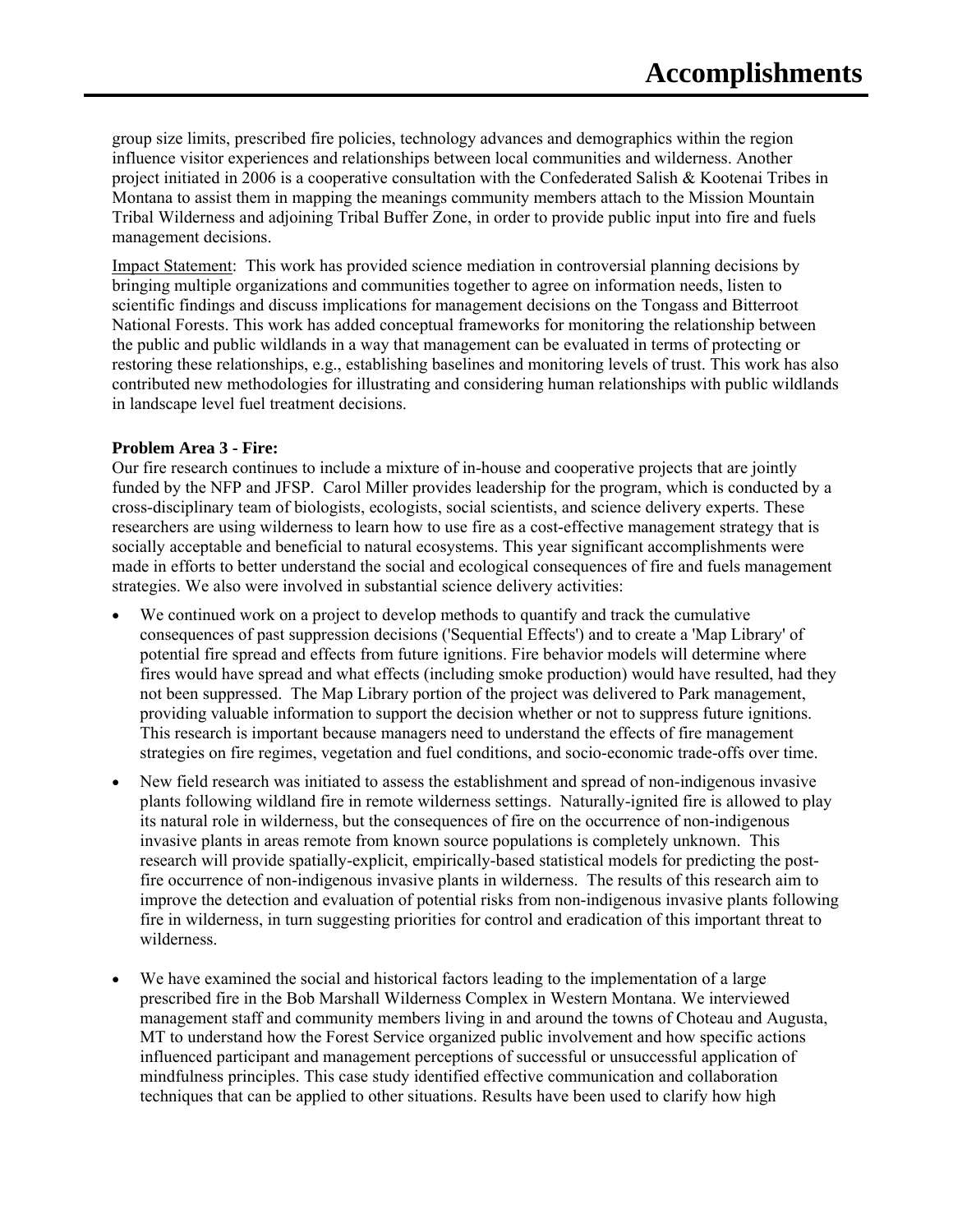reliability organizing principles can improve the effectiveness of the agency when engaging the public in decisions to accomplish fire and fuels management objectives.

- Questions about attitudes toward management-ignited fire were included in a survey of recreation visitors to the Bob Marshall Wilderness Complex. Local visitors from the counties adjacent to the Bob Marshall Wilderness Complex were more supportive than distant visitors of management-ignited fires to both reduce chances of fire escaping to non-wilderness lands and to restore the natural role of fire in wilderness. This research is important because although Wildland Fire Use is the most costeffective fuel management strategy in large wilderness areas, its success will depend on public support and minimizing conflicts with visitors.
- One of the most important constraints on a manager's ability to implement wildland fire use is the proximity to values at risk in the wildland urban interface. A new collaborative project (North Central Research Station, Oregon State University) was launched to examine the implications of increasing housing densities in the wildland urban interface on the feasibility of wildland fire use.
- A new project initiated in 2006 will examine how current and recent past wildland fire policies in the Boundary Waters Canoe Area Wilderness have influenced the relationships regional communities have with this Wilderness. A survey of recreation visitors will also provide understanding about how fuel accumulations from blowdowns, prescribed fire and wildland fire use activities in the Boundary Waters is affecting route choices, enjoyment of wilderness as wilderness, and visitor experiences.
- Successful cost-effective restoration of fire to fire-adapted ecosystems, requires that the fire community manage fire safely and reliably. We completed an annotated bibliography, Organizational Management Tools for Wildland and Prescribed Fire Managers.
- As Wildland Fire Use is added to the fuel managers' toolbox for lands outside of wilderness, the need for tools that allow managers to comprehensively assess tradeoffs among the risks and benefits of fire in a quantitative, actuarial sense is rapidly increasing. A collaborative project (RWU-4401, PNW-Wildland Threat Center, UC Berkeley, Canadian Forest Service) was launched to compare and evaluate burn probability modeling approaches for use in an operational risk analysis framework. In addition, a framework for assessing fires' positive, neutral and negative impacts to any resource was extended to aquatic systems (collaboration with RWU-4353).

Impact Statement: This research is important because sustainable fire management needs to include wildland fire use (WFU) and other non-aggressive management responses to fire. The lessons learned from applying WFU in large, remote wilderness areas can be translated to the adjacent front country and to smaller wilderness areas. This research is improving the quality and consistency of fire and fuels management decisions and helping managers devise effective strategies that capitalize on the opportunities for WFU within and outside wilderness.

## **Problem Area 4 - Wilderness in Larger Systems:**

Element 4a. Invasive species: During FY2006 greenhouse experiments were completed by Peter Landres and University of Montana cooperator Ray Callaway on the effects of fire-produced charcoal on the germination and establishment of spotted knapweed seeds, and the effects of this charcoal on mediating the effect of knapweed-produced allelopathic herbicide on the establishment and growth of native bunchgrasses. During the 2006 field season, Landres initiated new field research to document the occurrence of non-indigenous invasive in remote wilderness backcountry areas. To develop empiricallybased statistical models for predicting the occurrence of the invasive plants in remote backcountry areas, new field methodologies were developed. Landres also co-organized a session on the restoration of Whitebark pine in the Greater Yellowstone Ecosystem following invasion of the nonnative Whitebark pine blister rust.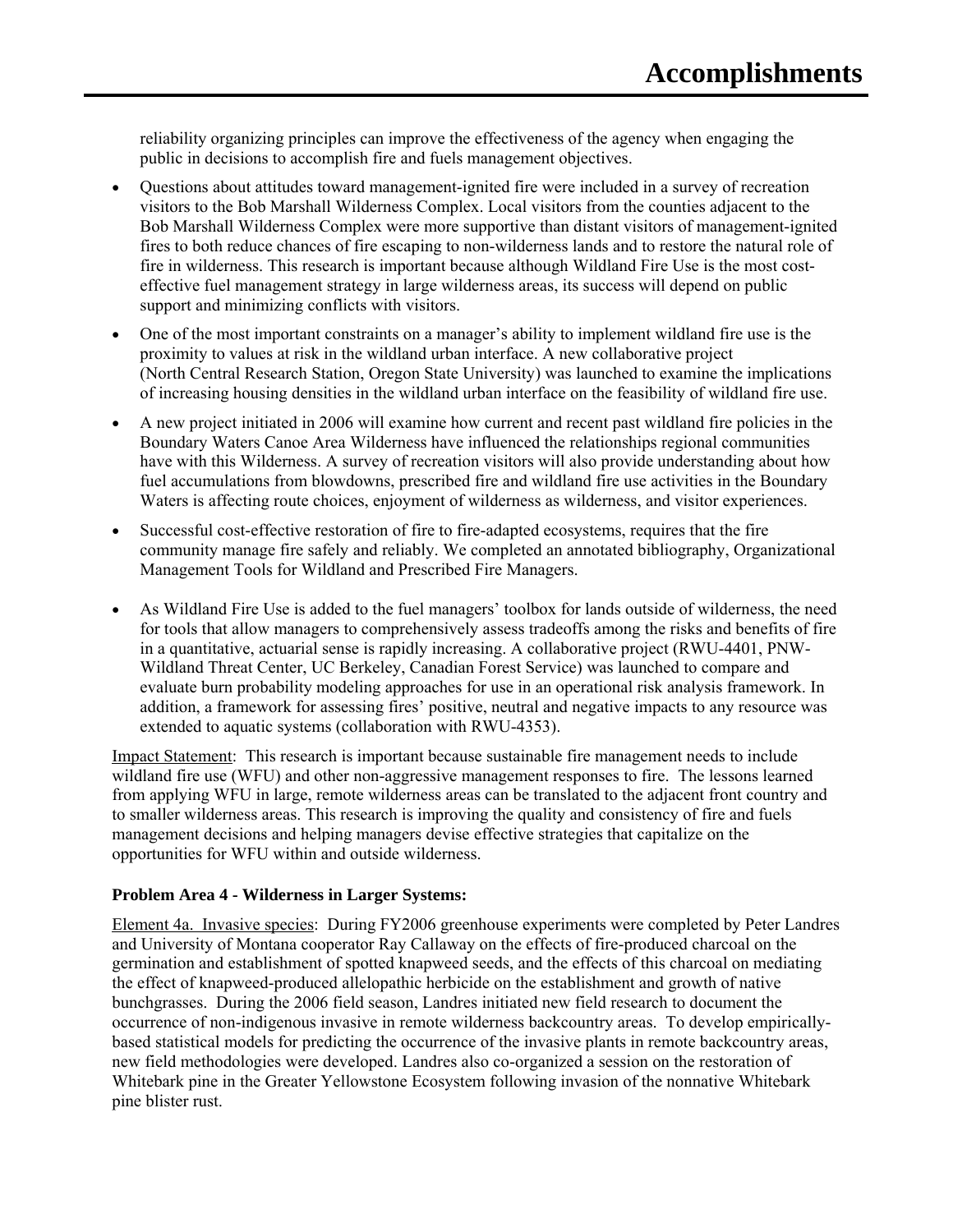David Pilliod, former Leopold Institute post-doctoral fellow, is the lead author on a synthesis paper in preparation that uses a meta analysis of several studies in the northern Rocky Mountains and Pacific Northwest to examine effects of trout on occurrence of amphibians at multiple scales.

Element 4b. Global change impacts on wildlife: Steve Corn, with funding from USGS and the National Park Service and in collaboration with scientists from Idaho State University and the USGS Fort Collins Science Center, surveyed 543 individual wetlands in 65 small watersheds in Rocky Mountain, Yellowstone, Grand Teton, and Glacier National Parks. Naïve and estimated occupancies of amphibian species in 2006 continue to reflect a trend of decreasing occupancy from north to south. As expected, watershed occupancy is higher than wetland occupancy and probably provides the best method for tracking trends of uncommon species, such as boreal toads.

Steve Corn presented an invited paper, Amphibians and Climate Change, at MtnClim 2006, the annual meeting of the Consortium for Integrated Climate Research on Western Mountains.

Steve Corn published a paper describing effects on tailed frogs in *Canadian Journal of Zoology*, and a paper describing effects of the 2001 Moose fire on pond-breeding species is currently in review at *Ecological Applications*. Another paper describing the effects of the Moose Fire on the chemistry and temperature of wetlands is in the USGS review process and will be submitted to the journal *Wetlands*.

A proposal from Steve Corn and Sophie St.-Hilaire (Idaho State University) was funded through the USGS/NPS Park Oriented Biological Support Program. The goals of this study are to determine the prevalence of *chytrid* fungus in Grand Teton National Park and the comparable pathogenicity of locallycultured isolates of the fungus to boreal toads. Experiments are underway to determine what environmental conditions are necessary to result in mortality associated with this fungal agent.

Element 4c. Wilderness water: Alan Watson completed an investigation of the impacts and benefits of wilderness dams in the Selway-Bitterroot Wilderness, which resulted in one publication that explains the history of these dams, perceptions of local people and experts about the ecological disruption effects and hydrologic connections with quality of life and economic pursuits of adjacent communities.

Element 4d. Wilderness monitoring protocols: Peter Landres led completion of the 230-page Technical Guide for Monitoring Selected Conditions Related to Wilderness Character that was written by a team of over 40 agency resource specialists, and agency and university scientists. Landres received the Forest Service National Wilderness Research Application award for his work developing wilderness character monitoring. Landres co-led pilot testing of this monitoring protocol in all nine Forest Service regions, with \$270,000 received from the National Forest Systems Inventory and Monitoring program to conduct this testing. Landres co-led the final review all pilot test results leading to the final decisions about the Technical Guide, which will be completed in early FY2007. Also during FY2006, Landres was selected to chair a new interagency team (Bureau of Land Management, US Fish and Wildlife Service, Forest Service, and National Park Service) with responsibility to develop recommendations for monitoring wilderness character across the entire National Wilderness Preservation System. Landres organized a session on "A practical approach to monitoring wilderness character with application to Alaska and other countries" at the 8th World Wilderness Congress.

Alan Watson, working with scientists and managers of Parks Canada, extended research to develop new methods to identify major elements of wilderness visitor experiences and understand major factors of influence on them. These factors of influence, and sometimes the experience dimensions themselves, provide the foundation for selection of indicators and prescription of monitoring to protect human experiences in wilderness. This work resulted in a workshop in Canada bringing together U.S. and Canada managers and scientists, as well as a workshop proceedings that is in press.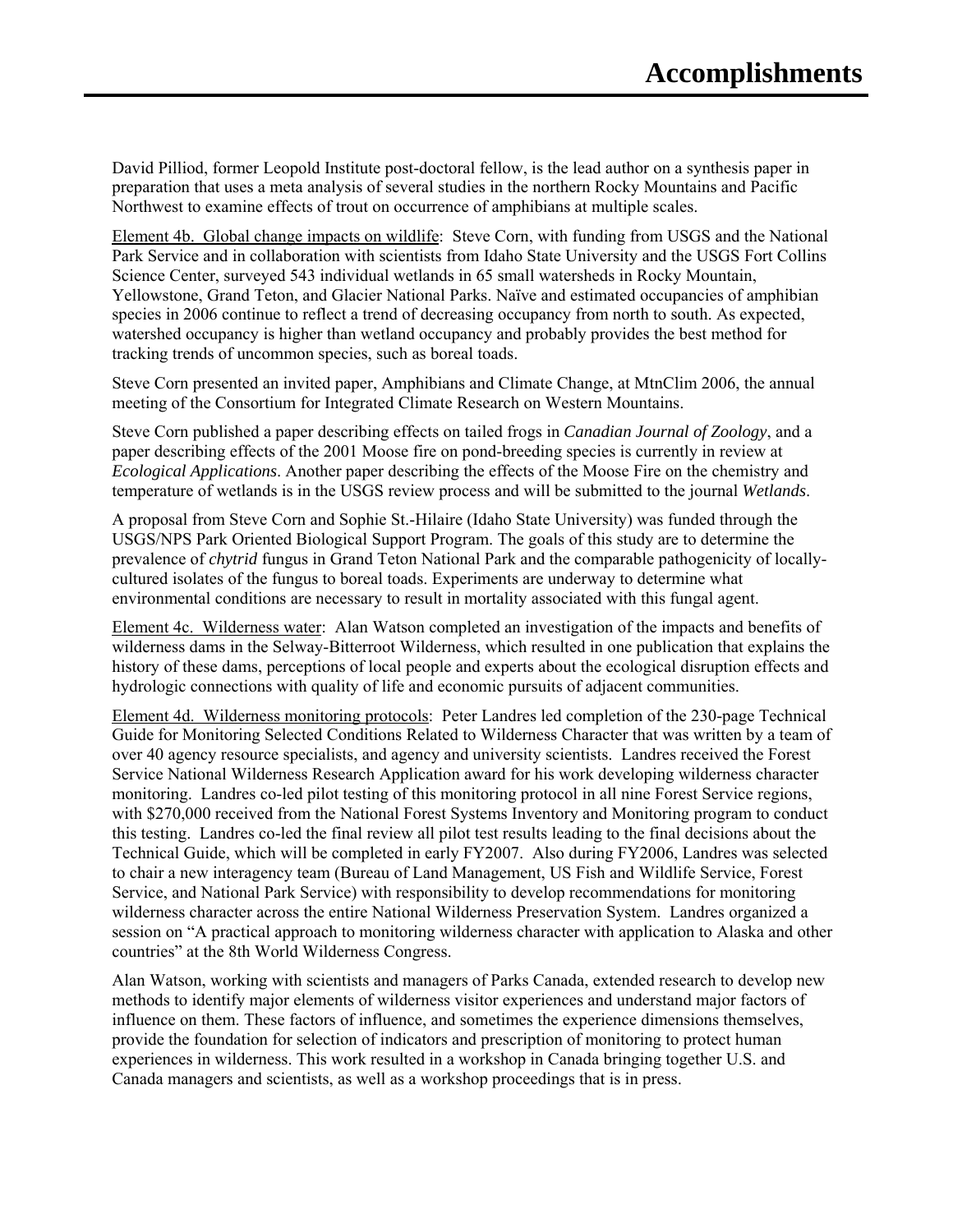Impact Statement: All wildernesses are impacted by regional (and global) threats, and research by Leopold Institute scientists is uniquely focusing on wilderness ecological and social values at risk from these threats. This research will help managers understand the potential consequences from these threats as well as the potential consequences from alternative management decisions taken to mitigate them.

# **Problem Area 5 - Science Application & Delivery:**

The Institute's Research Application Program includes activities aimed at current research delivery and application as well as efforts to understand and improve research delivery and application processes. The program is jointly funded by the RMRS, BLM, and FWS. Vita Wright provides leadership for the program, which is conducted by the program leader, as well as staff including a web developer and parttime technical assistance by various University of Montana students. This year, accomplishments were made to gain an understanding of influences to the use of science by federal agency managers and in synthesizing literature for wildlife management and fire management in wilderness. We also worked with staff in all the Leopold Institute program areas to deliver science using Internet resources. In addition to the accomplishments reported here, research delivery and application accomplishments by Institute scientists are reported in each program area.

- Studied the personal and organizational communication literature, and prepared and submitted the paper, *Communication barriers to applying federal research in support of land management in the United States*, to the proceedings of the International Conference on Transfer of Forest Science Knowledge  $\&$  Technology. This paper explores the potential for misunderstanding between research communicators and managers, and emphasizes the need to understand audiences prior to communicating research results. The manuscript has been reviewed and accepted, and will be published in FY07.
- At the request of the National Park Service Inventory & Monitoring Program, co-authored a concept paper, *Diffusion of innovation: a theoretical framework for understanding how scientific knowledge and tools are adopted by managers*. This paper will appear on a web site the NPS is developing to facilitate science integration.
- Published the results of a meeting with National Park Service natural resource specialists and managers we organized to gather perspectives on barriers to the use of new knowledge and tools, and how to overcome these barriers, within the National Park Service. The publication, *Overcoming barriers to the use of science in National Parks (session summary)*, was included in the George Wright Society Conference proceedings.
- Completed a search for relevant wildlife and recreation publications and finalized the manuscript, *Backcountry recreation impacts to terrestrial wildlife: an annotated reading list*. This bibliography will help backcountry wildlife and recreation managers cross disciplinary boundaries to understand the issues each discipline must balance in order to both provide recreational experiences and minimize impacts to wildlife. It will be published as a Rocky Mountain Research Station General Technical Report in FY07.
- Finalized the manuscript, *Organizational management tools for wildland fire managers: an annotated reading list*, which includes knowledge from several social science disciplines as it relates to fire safety. This knowledge will be used in trainings to improve organizational culture and practices related to firefighter safety and prescribed fire management, thus reducing the potential for fire escapes and loss of life. This bibliography will be published as a Rocky Mountain Research Station General Technical Report in FY07.
- Expanded ALWRI Online Resources to provide access to research through the following Project Details & Resources Pages. These web pages provide the latest knowledge and tools needed to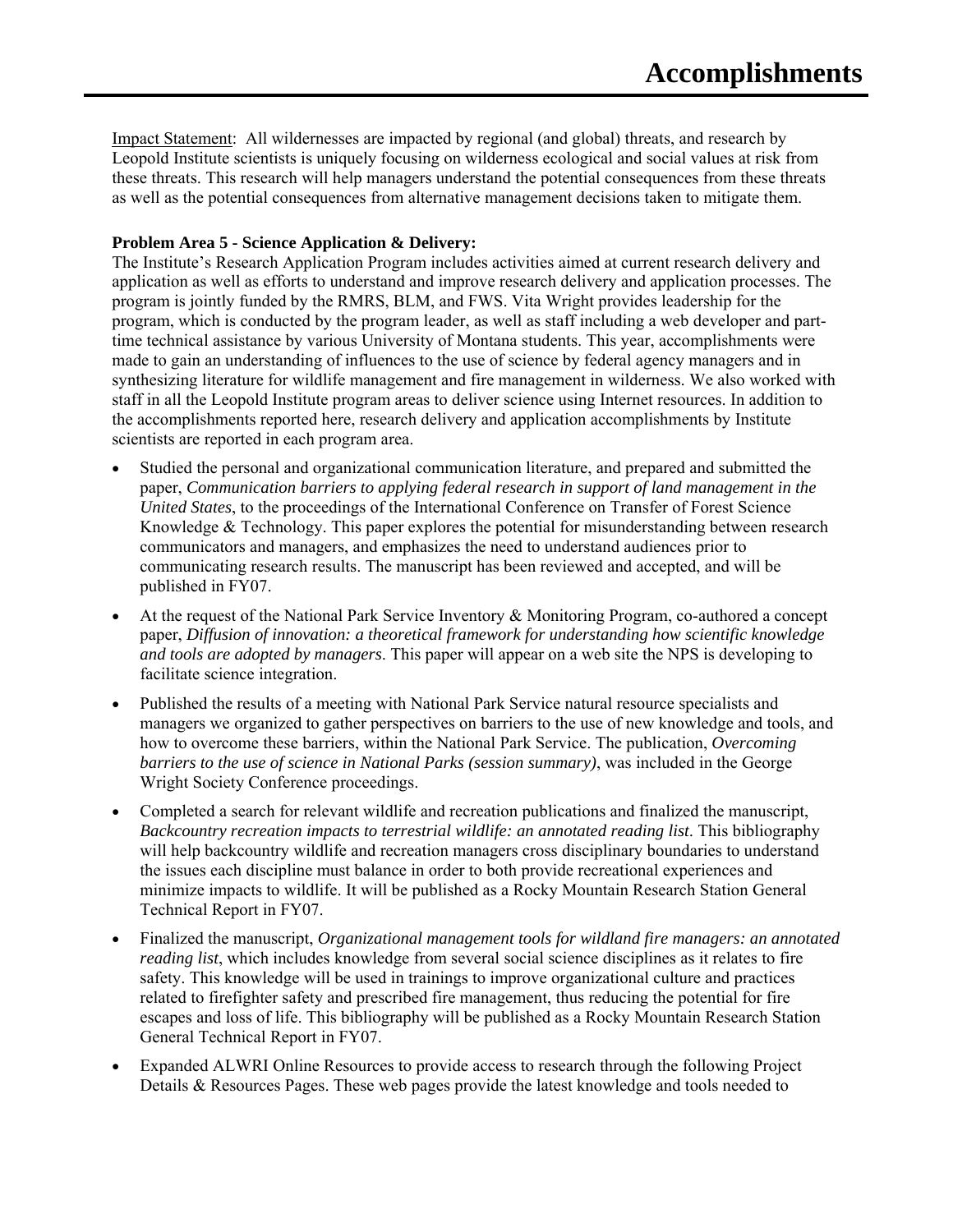address challenging fire, recreation, and social issues. They are available at http://leopold.wilderness.net/research/fprojects.htm

- o Fire Effects Planning Framework [F005]
- o Learning from the past: retrospective analyses of fire behavior in Yosemite and Sequoia-Kings Canyon National Parks [F006]
- o Visitor experiences in wilderness: applications to management of heavily-used wildernesses and day users [F007]
- o Campsite restoration techniques [F008]
- o Computer simulation modeling of recreation use: developing a practical management tool [F009]
- o Baseline data collection and monitoring: trends in recreation use and impacts [F010]
- o Wilderness recreation management techniques: compiling and integrating scientific and experiential knowledge [F011]
- o Recreation ecology research: expanding, synthesizing and sharing knowledge [F012]
- o Dilemmas of wilderness management: exploring conflicting values [F013]
- o Wilderness Character Monitoring [F014]
- o Technical & Social Influences to the success of science delivery and application [F016]

Impact Statement: This program is important because, in order to obtain the full investment of research dollars, researchers and research communicators need to effectively transfer scientific knowledge and tools to land managers so they can apply them to planning and management objectives.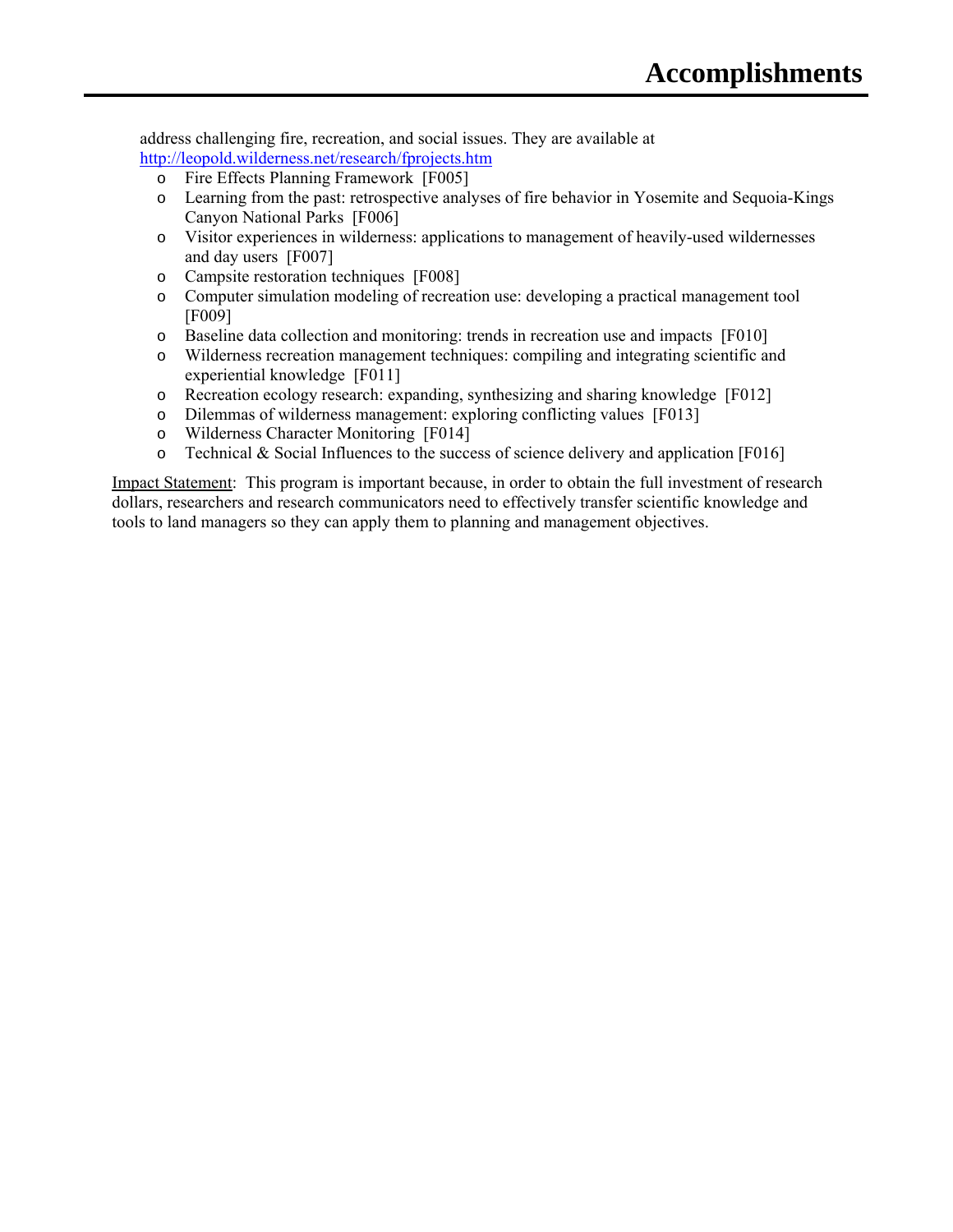Leopold Institute projects include in-house research and research application studies, as well as cooperative projects with scientists from other federal agencies and universities. This section provides brief descriptions of projects that were either initiated or completed in FY 2005.

On-going projects are listed by title and Principal Investigator. Additional details are available on the Institute's website: http://leopold.wilderness.net/research.cfm

# **PROJECTS AND AGREEMENTS INITIATED IN FY 2006:**

## **GIS APPLICATIONS IN MAPPING COMMUNITY MEANINGS FOR FUEL TREATMENT**

**ANALYSIS.** Steve Carver – *University of Leeds*, Alan Watson – *Aldo Leopold Wilderness Research Institute*

**PROJECT DESCRIPTION:** The purpose of this agreement is to foster international cooperation between the Aldo Leopold Wilderness Research Institute, the University of Montana and the University of Leeds to advance GIS methodologies in application to evaluate the impact on values at risk related to fuels management on the Flathead Indian Reservation and National Forest lands in the Western U.S.

# **FACTORS OF CHANGE INFLUENCING EXPERIENCES AND RELATIONSHIPS WITH WILDERNESS: IMPLICATIONS FOR STEWARDSHIP.** William Borrie – *University of Montana*,

Alan Watson – *Aldo Leopold Wilderness Research Institute*

**PROJECT DESCRIPTION:** The purpose of this agreement is to address two of the objectives of a larger research program aimed at understanding the factors of change that influence experiences and relationships with wilderness. The findings from this study will be important for understanding the impacts of management activities on relationships between the public and public lands and further implications for stewardship.

## **GROWTH IN THE WILDLAND URBAN INTERFACE AND ITS IMPLICATIONS FOR**

**WILDLAND FIRE USE.** Roger Hammer – *Oregon State University*, Carol Miller – *Aldo Leopold Wilderness Research Institute*

**PROJECT DESCRIPTION:** The purpose of this agreement is to study the changing relationship between the wildland urban interface (WUI) and the feasibility of wildland fire use (WFU) as a fire management strategy in and around Wilderness areas.

**TECHNICAL AND SOCIAL INFLUENCE ON THE SUCCESS OF SCIENCE DELIVERY IN FEDERAL LAND MANAGEMENT AGENCIES.** Mike Patterson – *University of Montana*, Vita Wright – *Aldo Leopold Wilderness Research Institute*

**PROJECT DESCRIPTION:** The purpose of this agreement is to ensure that a Forest Service study to evaluate the factors influencing adoption of scientific knowledge by fire managers and identifying barriers to effective communication and application of science delivery efforts.

#### **EVALUATING APPROACHES TO MAPPING BURN PROBABILITIES FOR A QUANTITATIVE WILDLAND FIRE RISK ANALYSIS FRAMWORK.** Carol Miller – *Aldo*

*Leopold Wilderness Research Institute*; Alan Ager – *Western Wildland Environmental Threat Assessment Center*; Mark Finney –*RMRS Fire Lab*; Marc Parisien – *Canadian Forest Service*

**PROJECT DESCRIPTION:** This project is a collaboration that brings together experts from Canada and the United States who have been studying burn probability modeling and wildland fire risk analysis. This project, funded by the Joint Fire Science Program, has three objectives: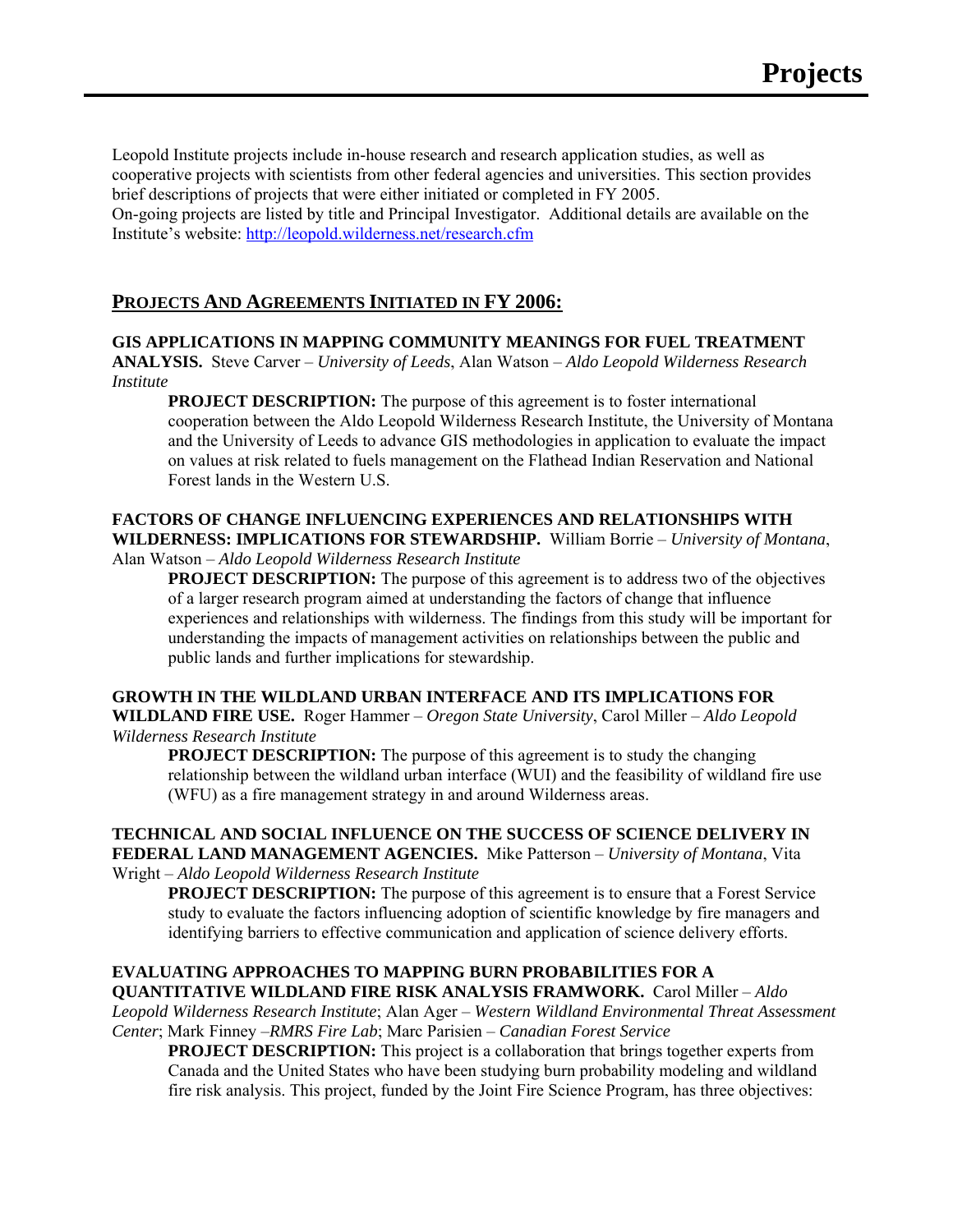- Using artificial and real landscapes, compare burn probability (BP) models to evaluate the accuracy, practicality and effectiveness of each for mapping BP in different fire regimes.
- Assess the spatial factors that affect and contribute to BP at the landscape scale to better understand what makes landscapes more or less susceptible to burning.
- Incorporate an improved BP modeling capability into an operational framework for assessing wildland fire risk and demonstrate this application on a case study landscape.

# **POST-FIRE RECOVERY OF STREAM AMPHIBIANS, BENTHIC MACROINVERTEBRATES, AND RIPARIAN VEGETATION IN A FEDERALLY DESIGNATED WILDERNESS.** David

Pilliod – *Cay Poly Corporation* , Carol Miller – *Aldo Leopold Wilderness Research Institute* **PROJECT DESCRIPTION:** The purpose of this agreement is to determine the factors influencing recovery from wildland fires of stream amphibian populations, benthic macroinvertebrate communities, and riparian habitat conditions.

## **CHANGING EXPERIENCES AND RELATIONSHIPS WITH WILDERNESS: IMPLICATIONS**

**FOR MANAGEMENT.** Ingrid Schneider – *University of Minnesota*, Alan Watson – *Aldo Leopold Wilderness Research Institute*

**PROJECT DESCRIPTION:** The purpose of this agreement is to address multiple tasks of a larger research program aimed at understanding the factors of change that influence experiences and relationships with wilderness. The findings from this study will be important for understanding the impacts of management activities on relationships between the public and public lands and further implications for wilderness stewardship.

# **LESSONS LEARNED FROM FIRE USE PRACTITIONERS AND FIRE BEHAVIOR**

**ANALYSTS.** Dave Thomas – *Ogden, UT*, Carol Miller – *Aldo Leopold Wilderness Research Institute* **PROJECT DESCRIPTION:** The purpose of this agreement is to apply concepts of learning organizations in the gathering and collecting of experience and wisdom from the people who have planned and implemented the Wildland Fire Use program.

# **RESTORATION OF SOIL ON WILDERNESS CAMPSITES.** Tom DeLuca – *University of*

*Montana*, David Cole – *Aldo Leopold Wilderness Research Institute*

**PROJECT DESCRIPTION:** The purpose of this agreement is to better understand the effectiveness of varied treatments in restoring soil such that recovery of native vegetation on wilderness campsites occurs more rapidly.

**DESIRED FUTURE CONDITIONS FOR WILDERNESS.** Laurie Yung – *University of Montana*, David Cole – *Aldo Leopold Wilderness Research Institute*

**PROJECT DESCRIPTION:** The purpose of this agreement is to gather, discuss and disseminate ideas that can be helpful in formulating prescriptive statements about desired future conditions for wilderness and, therefore, contribute to improved wilderness planning and management.

**APPLYING CONCEPTS OF HIGH RELIABILITY AND ORGANIZATIONAL LEARNING IN THE FIRE MANAGEMENT COMMUNITY.** Anne Black – *Aldo Leopold Wilderness Research Institute*; Dave Thomas – *U.S. Forest Service*; Kathleen Sutcliff – *University of Michigan Ross Business School*; Dave Cleaves & James Saveland – *Rocky Mountain Research Station*; Deirdre Dether & Brett Fay – *R4*; Dave Christenson, Johnetta Holt, & Paula Nasiatka – *Wildland Fire Lessons Learned Center*

**PROJECT DESCRIPTION:** This project will develop opportunities to identify and apply the concepts of high reliability within the fire community, and to capture and document effective practices.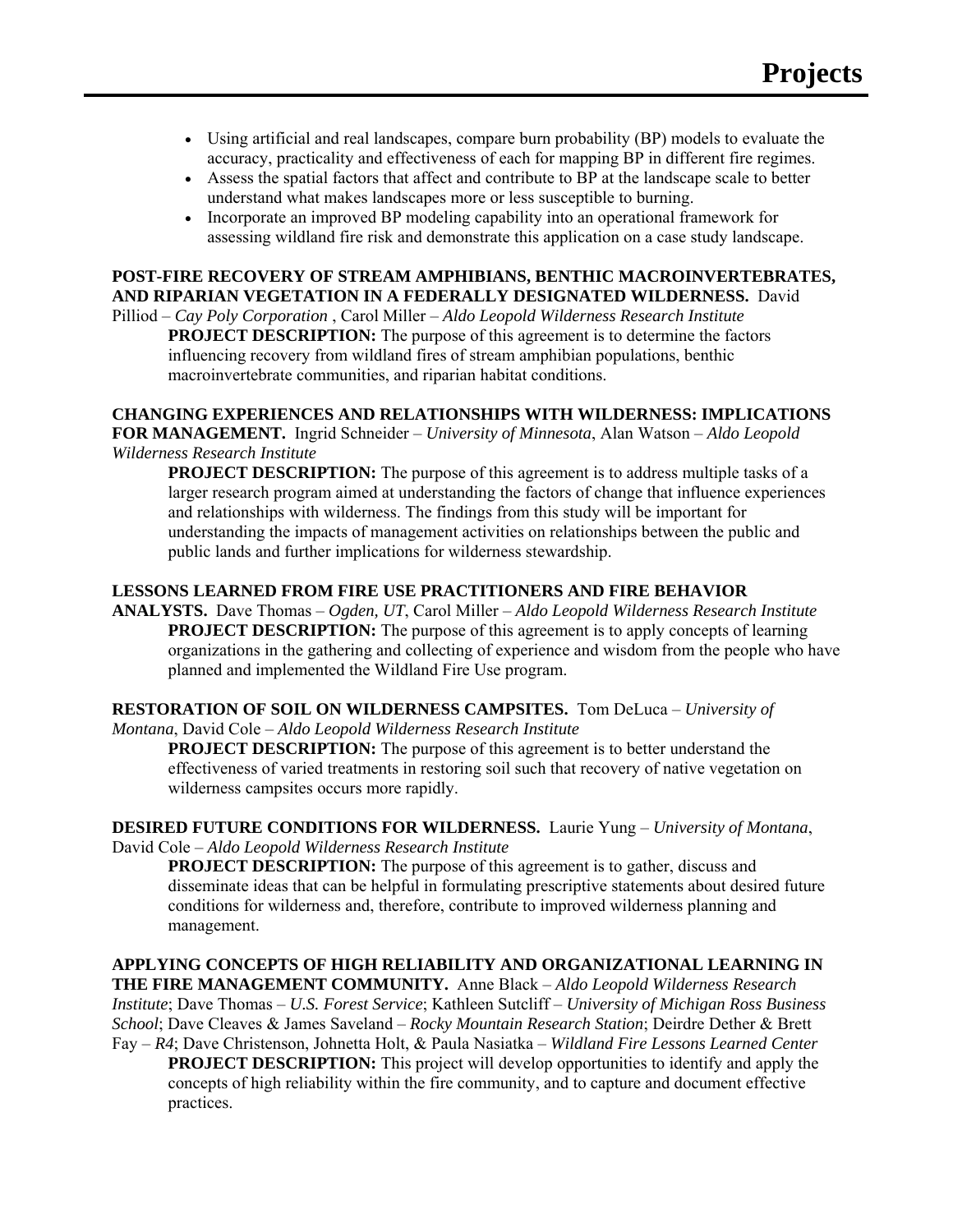#### **RAPID ASSESSMENT OF COMMUNITY RELATIONSHIPS TO THE BITTERROOT**

**NATIONAL FOREST.** Kari Gunderson –*Aldo Leopold Wilderness Research Institute*; John Titre – *Park Studies, Inc.*

**PROJECT DESCRIPTION:** a. Provide guiding principles and a specific methodology plan for data collection and analysis for 1) low resolution/large breadth assessments, and 2) high resolution, narrow breadth assessments for a landscape level fuel treatments project coordinated by the Bitterroot ecosystem Management Research Project,

b. Provide review and feedback during implementation of the study plan, including analysis and input to applied modeling efforts,

c. Develop and provide an annotated bibliography of relevant place-based planning and management articles that describe the purpose of place-based planning, methods of data collection and analysis, and applications.

**CAMPSITE SURVEY: SEQUOIA AND KING CANYON NATIONAL PARKS.** David Parsons – *Aldo Leopold Wilderness Research Institute*; Greg Fauth – *Sequoia and Kings Canyon National Parks* **PROJECT DESCRIPTION:** This project will resurvey a subsample of the over 7,000 campsites found in the backcountry of Sequoia and Kings Canyon National Parks. These campsites were originally inventoried in the late 1970's and early 1980's. They provided a basis for the original establishment of daily trailhead quotas for backcountry use in those two parks. Changing use levels and patterns as well as management actions (establishment of bear boxes, rehabilitation of campsites too close to water, etc.) during the 1980's and 1990's have created a need to see how the distribution and impact levels of the parks campsites might have changed.

**EFFECTS OF JUDICIAL DECISIONS ON WILDERNESS STEWARDSHIP.** Kathryn Mutz -*University of Colorado, School of Law*; Peter Landres – *Aldo Leopold Wilderness Research Institute* **PROJECT DESCRIPTION:** The purpose of this agreement is to identify and summarize the effects of judicial decisions related to the Wilderness Act of 1964 and subsequent wilderness legislation on agency responsibility for managing designated wilderness.

#### **RESTORATION OF CAMPSITES IN SUBALPINE FOREST IN THE SAWThOOTH**

**WILDERNESS, IDAHO.** David Cole – *Aldo Leopold Wilderness Research Institute* **PROJECT DESCRIPTION:** Test the effectiveness of restoration techniques in restoring soil and vegetation conditions on long-denuded campsites. In particular, survival and growth of transplanted *Vaccinium scoparium* will be assessed. Treatments employed are (1) scarification, (2) amendments of two types and two amounts of locally-collected organic matter, (3) amendments with a bioorganic fertilizer, (4) application of a mulch mat, (5) watering, and slash piling.

**UNDERSTANDING LANDSCAPE MEANINGS FOR THE PLANNING AND APPLICATION OF FUEL TREATMENT AND FIRE MANAGEMENT ON THE FLATHEAD INDIAN RESERVATION, MONTANA.** Alan Watson & Katie Knotek – *Aldo Leopold Wilderness Research Institute*, Laurie Yung – *University of Montana*

**PROJECT DESCRIPTION:** This study will be cooperatively conducted by the Confederated Salish and Kootenai Tribes (CSKT), the Aldo Leopold Wilderness Research Institute (ALWRI) and the Bitterroot Ecosystem Management Research Project (BEMRP) of the USDA Forest Service Rocky Mountain Research Station, and The University of Montana Wilderness Institute. The research will apply methods recently developed and refined by BEMRP in a current landscape-level fuel treatment project on the Bitterroot National Forest. These methods will be used to identify the range, types, intensity and spatial distribution of individual and community meanings associated with the Mission Mountains landscape and to described how the potential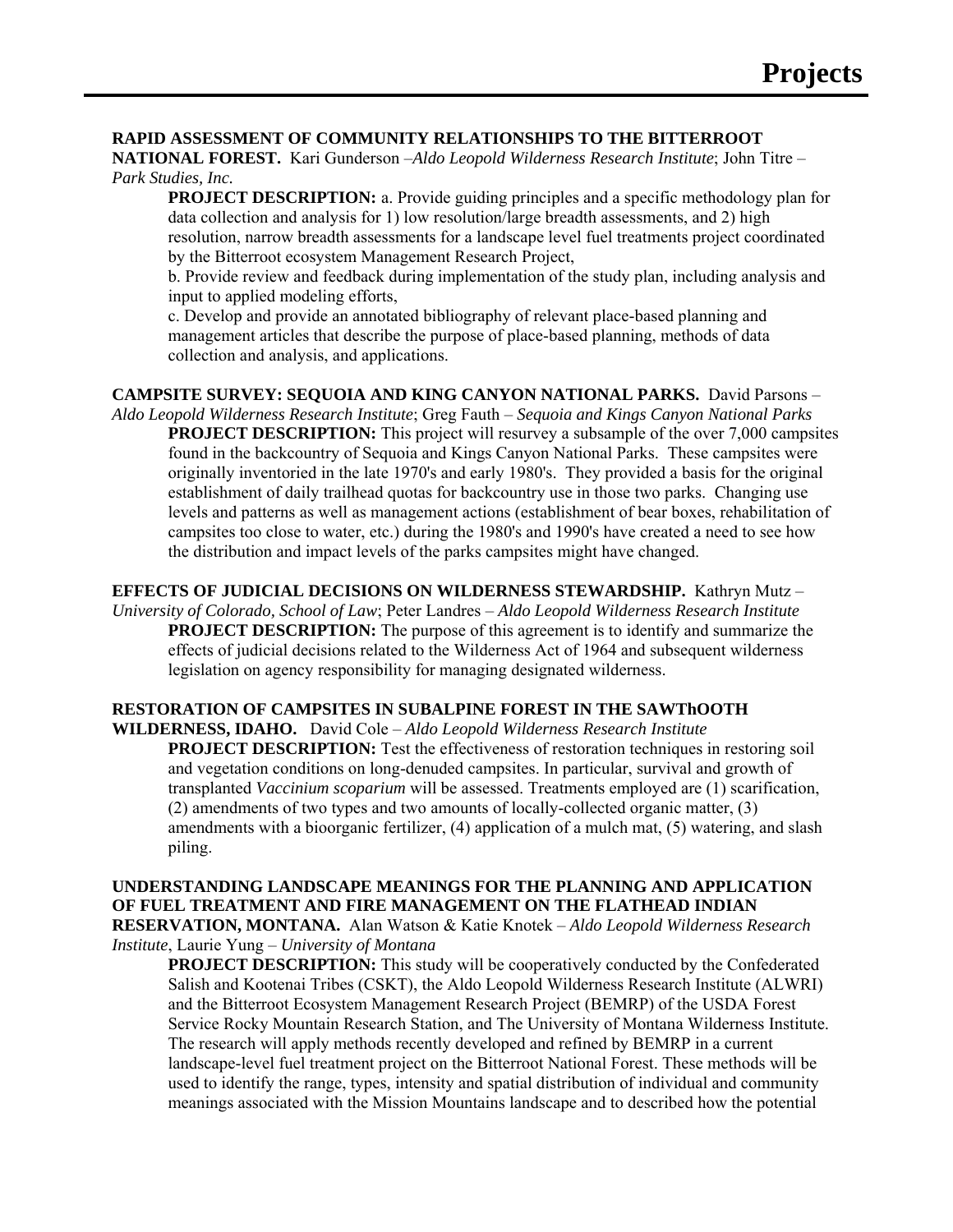application of fuel treatment in the Tribal Buffer Zone may affect them. The conceptual model and methods developed in this study will demonstrate applicability across management jurisdictions, communities, cultures, and resource conditions, as well as other landscape-level fuel treatment and fire management efforts in the Northern Rockies and across the United States**.**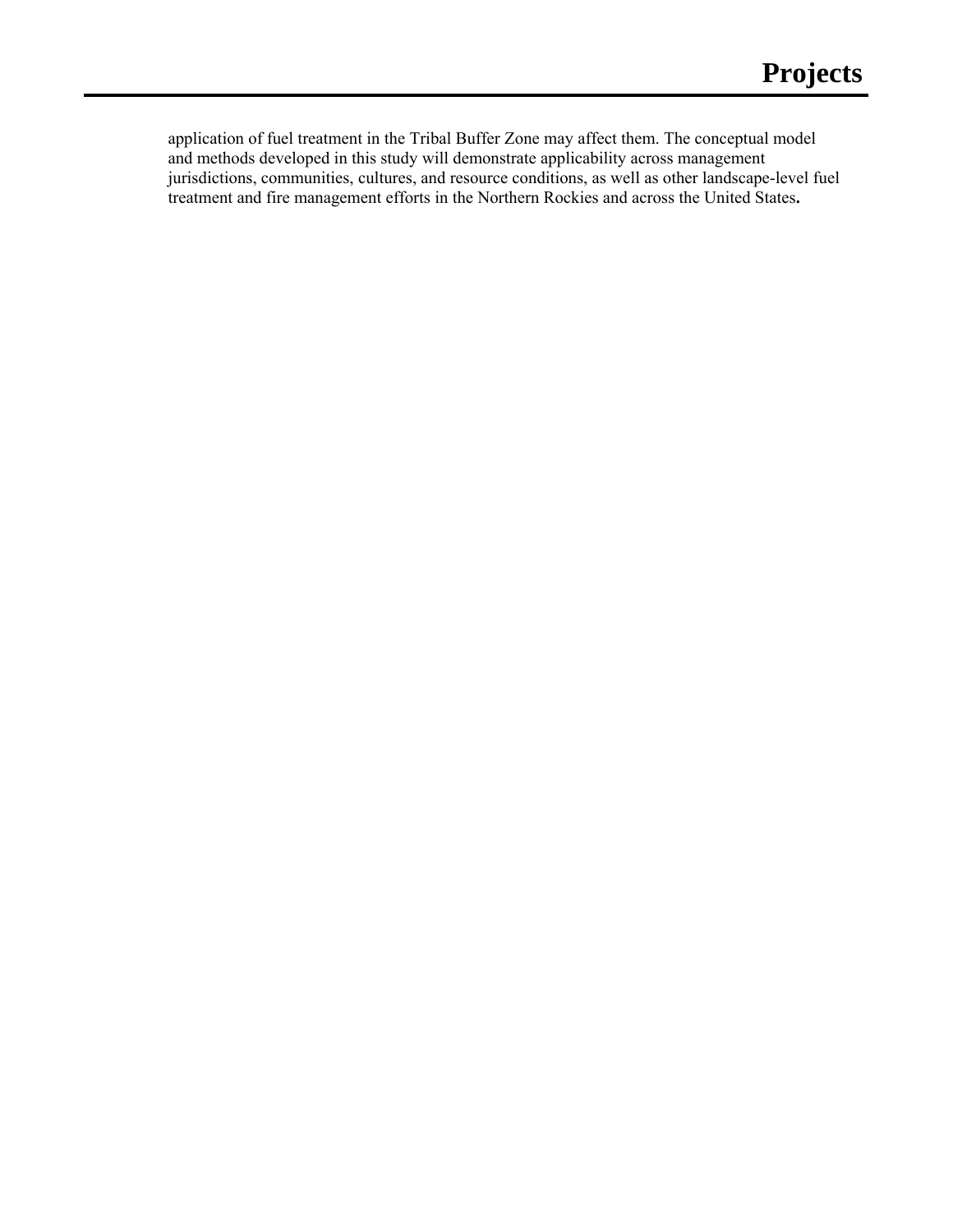## **PROJECTS ON-GOING IN FY 2006:**

**(See the Institute's web site for additional details:** http://leopold.wilderness.net/research.cfm**)** 

**BASELINE DATA AND TRENDS IN RECREATION IMPACTS ON WILDERNESS CAMPSITES.** David Cole - *Aldo Leopold Wilderness Research Institute*

**UNDERSTANDING VISITOR EXPERIENCES IN PORTIONS OF WILDERNESS THAT RECEIVE HEAVY USE, PARTICULARLY BY PEOPLE ON DAY VISITS.** David Cole - *Aldo Leopold Wilderness Research Institute*, Troy Hall - *University of Idaho*

**VISITOR CONFLICT IN HIGH-USE WILDERNESS IN THE NORTHEAST.** Rudolph Schuster - *State University of New York*, David Cole - *Aldo Leopold Wilderness Research Institute*

**EFFECTIVENESS OF SOIL AMENDMENTS, TRANSPLANTING, AND SEEDING IN ACCELERATING THE REVEGETATION OF DISTURBED SUBALPINE CAMPSITES, EAGLE CAP WILDERNESS, OREGON.** David Cole - *Aldo Leopold Wilderness Research Institute*

**DEFINING THE ROLE OF TRUST IN COLLABORATIVE RELATIONSHIPS TO MAKE WILDERNESS STEWARDSHIP DECISIONS.** William Borrie - *University of Montana*, Alan Watson - *Aldo Leopold Wilderness Research Institute*

**DEVELOPING AN UNDERSTANDING OF WILDERNESS EXPERIENCES AND MEANINGS: AUYUITTUQ AND QUTTINIRPAAQ NATIONAL PARKS OF CANADA, NUNAVUT.** Alan Watson - *Aldo Leopold Wilderness Research Institute*, Parks Canada, Paul Lachapelle, Stephen F. McCool - *University of Montana*

**BITTERROOT NATIONAL FOREST - HYDROLOGIC AND HUMAN CONNECTIVITY: WILDERNESS DAMS AND QUALITY OF LIFE IN THE BITTERROOT VALLEY.** Kari Gunderson, Alan Watson - *Aldo Leopold Wilderness Research Institute*, Catherine Pringle - *University of Georgia* 

**YAKUTAT COMMUNITY STUDY.** Neal Christensen, Alan Watson - *Aldo Leopold Wilderness Research Institute* 

**LEARNING FROM THE PAST: RETROSPECTIVE ANALYSES OF FIRE BEHAVIOR IN YOSEMITE AND SEQUOIA-KINGS CANYON NATIONAL PARKS.** Carol Miller, Anne Black, Brett Davis - *Aldo Leopold Wilderness Research Institute*, Tony Caprio - *Sequoia-Kings Canyon National Park*, Michael Beasley - *Yosemite National Park*

**CLIMATE DRIVERS OF FIRE AND FUEL IN THE NORTHERN ROCKIES: PAST, PRESENT AND FUTURE.** Emily Heyerdahl, Matthew Rollins - *RMRS Fire Lab*, Penny Morgan - *University of Idaho*, Carol Miller - *Aldo Leopold Wilderness Research Institute*

**COMPARING FIRE SCAR ANALYSIS, FIRE ATLAS RECORDS, AND FIRE SIMULATIONS.** Carol Miller - *Aldo Leopold Wilderness Research Institute*, Thomas Swetnam, Calvin Farris - *University of Arizona*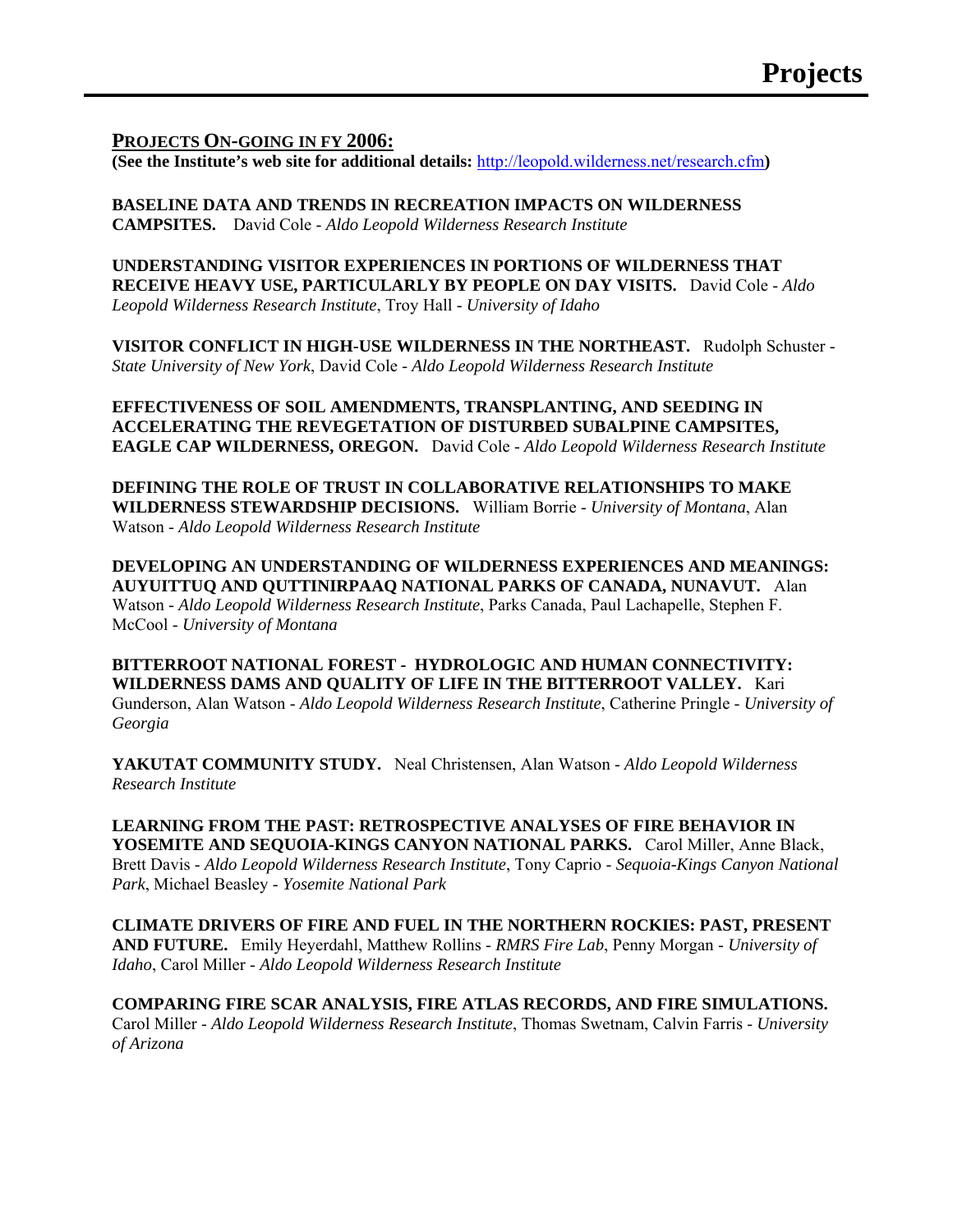**SIMULATION OF WILDLAND FIRE USE (WFU) TO MEET RESTORATION OBJECTIVES IN WILDERNESS.** Carol Miller - *Aldo Leopold Wilderness Research Institute*, Robert E. Keane, Russ Parsons - *Fire Sciences Lab*

**VARIABILITY IN FIRE REGIMES ACROSS SPACE AND TIME.** Carol Miller - *Aldo Leopold Wilderness Research Institute*, Penny Morgan - *University of Idaho*

**WILDERNESS FIRE REPORTING.** David Parsons, Peter Landres, Vita Wright, Carol Miller, Doug Tempel - *Aldo Leopold Wilderness Research Institute*, Susan Sater - *U.S. Forest Service Pacific Northwest Region (R6*), Chris Ryan - *U.S. Forest Service Northern Region (R1),* Steve Boutcher - *U.S. Forest Service Washington Office*

**EVALUATING THE EFFECTS OF MANAGEMENT-IGNITED FIRE ON THE INFLUX OF EXOTIC PLANTS IN WILDERNESS.** Peter Landres - *Aldo Leopold Wilderness Research Institute*

**EFFECTS OF CHARCOAL FROM DIFFERENT FUELS AND FIRE SEVERITIES ON THE DEMOGRAPHY AND PHYTOTOXIC IMPACTS OF SPOTTED KNAPWEED FOLLOWING WILDFIRE.** Ray Callaway - *University of Montana*, Peter Landres - *Aldo Leopold Wilderness Research Institute*

**MONITORING EFFECTS ON TRUST IN COLLABORATIVE PLANNING FOR A LANDSCAPE-LEVEL FUELS TREATMENT PROJECT ON THE BITTERROOT NATIONAL FOREST.** Katie Knotek, Alan Watson - *Aldo Leopold Wilderness Research Institute*, William Borrie - *University of Montana*

**PREDICTING INDIVIDUAL RESIDENTIAL DEVELOPMENT NEAR WILDERNESS FOR STRATEGICALLY PLANNING FUEL TREATMENTS IN THE BITTERROOT NATIONAL FOREST, MONTANA.** Neal Christensen, Peter Landres - *Aldo Leopold Wilderness Research Institute*

**ORGANIZATIONAL MANAGEMENT TOOLS FOR WILDLAND FIRE MANAGERS: AN ANNOTATED READING LIST.** Greg Larson – *University of Montana*, Vita Wright - *Aldo Leopold Wilderness Research Institute*

**UNDERSTANDING THE EFFECTS OF FIRE MANAGEMENT PRACTICES ON FOREST HEALTH: IMPLICATIONS FOR WEEDS AND VEGETATION STRUCTURE.** Anne Black, Peter Landres - *Aldo Leopold Wilderness Research Institute*

**THE FIRE EFFECTS PLANNING FRAMEWORK (FEPF).** Anne Black, Carol Miller - *Aldo Leopold Wilderness Research Institute*

**DEVELOPMENT AND DELIVERY OF SCIENCE SYNTHESIS:FUELSTOOLS AND TRAINING MATERIALS.** Anne Black - *Aldo Leopold Wilderness Research Institute*

**METHODS FOR ESTIMATING DESERT TORTOISE ABUNDANCE.** Steve Corn - *Aldo Leopold Wilderness Research Institute*, Philip A. Medica - *U.S. Fish and Wildlife Service*, C. Richard Tracy - *University of Nevada, Reno*, Ronald W. Marlow - *University of Nevada*

**AMPHIBIAN RESEARCH AND MONITORING INITIATIVE.** Steve Corn, Blake Hossack, David Pilliod *- Aldo Leopold Wilderness Research Institute*, Charles R. Peterson - *Idaho State University*, Andrew Sheldon, Chris Funk, Bryce Maxell, Aimee Wyrick - *University of Montana*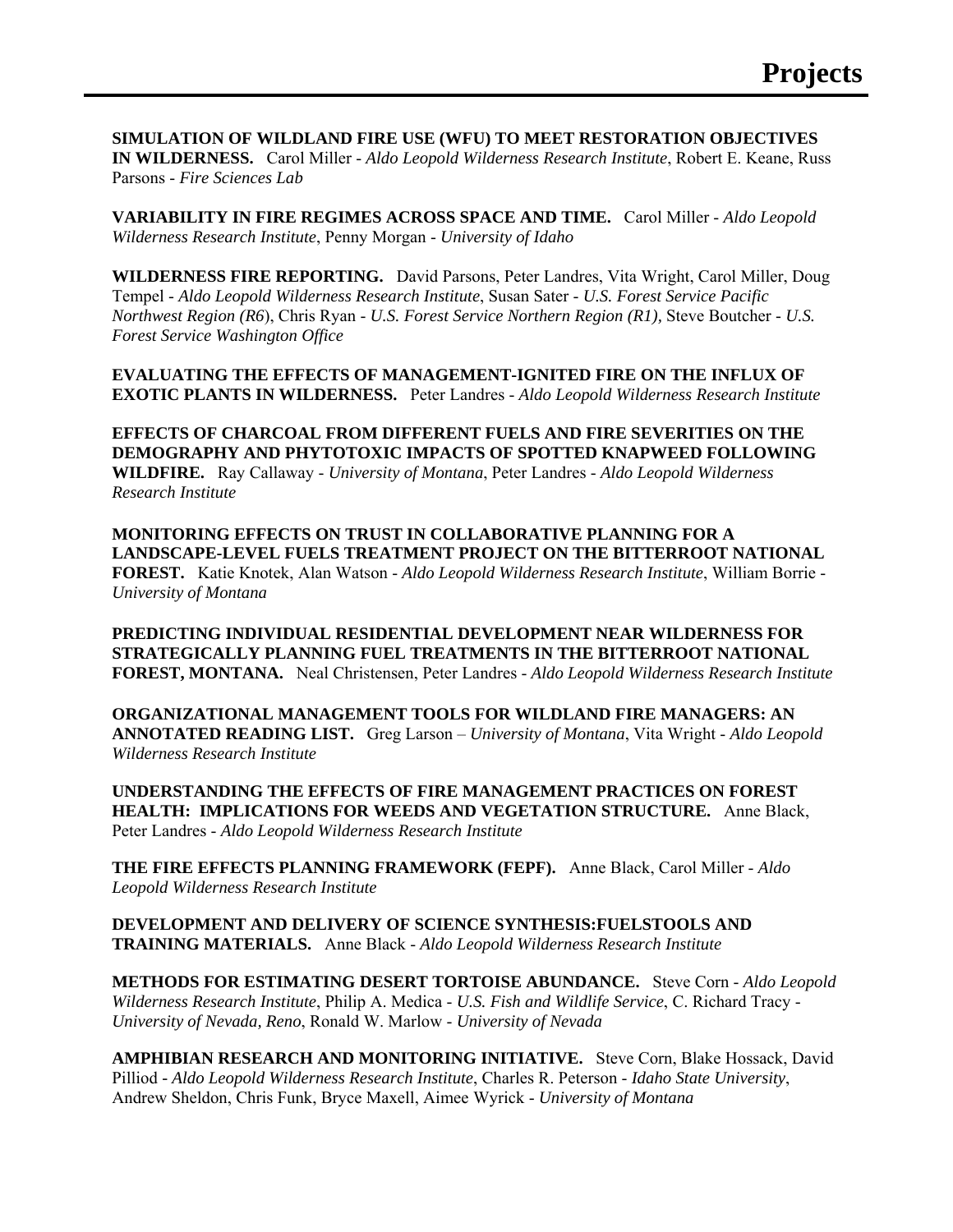**DECLINING AMPHIBIANS IN THE PACIFIC NORTHWEST: DO STOCKED GAME FISH SPREAD PATHOGENIC AQUATIC FUNGI THAT CAUSE MASS MORTALITY OF** 

**AMPHIBIAN EGGS?** David Pilliod - *Aldo Leopold Wilderness Research Institute*, Jill McNeill, Vern Winston - *Idaho State University*, Bruce Bury, Chris Pearl - *USGS Forest and Rangeland Ecosystem Sciences Center* 

**CHYTRID FUNGUS IN THE ROCKY MOUNTAINS: ESTABLISHING DISTRIBUTION & EVALUATING THREAT TO BOREAL TOADS.** David Pilliod - *Aldo Leopold Wilderness Research Institute*, Erin Muths - *USGS Biological Resources Division*

**EFFECTS OF PRESCRIBED AND WILDLAND FIRE ON AQUATIC ECOSYSTEMS IN WESTERN FORESTS.** Steve Corn, David Pilliod - *Aldo Leopold Wilderness Research Institute*, Bruce Bury, Erin Hyde, Chris Pearl - *USGS Forest and Rangeland Ecosystem Sciences Center*

**PERSONAL AND SOCIAL INFLUENCES TO THE SUCCESS OF SCIENCE DELIVERY AND APPLICATION EFFORTS.** Vita Wright - *Aldo Leopold Wilderness Research Institute*, Mike Patterson – *University of Montana*, Charisse Sydoriak - *BLM National Science and Technology Center*, John Szymoniak, Cynthia Miner - *Pacific Southwest Research Station*, James Saveland - *Rocky Mountain Research Station*, Ruth Jacobs - *USGS Forest and Rangeland Ecosystem Sciences Center*

**LEOPOLD INSTITUTE WEB SITE.** Suzanne Schwartz, Vita Wright - *Aldo Leopold Wilderness Research Institute*, Lisa Eidson - *University of Montana Wilderness Institute*

**TRENDS IN CAMPSITE IMPACTS IN THE SOUTHWEST.** David Cole *- Aldo Leopold Wilderness Research Institute*; Pam Foti, - *Northern Arizona University*

**INTEGRATING SOCIAL VALUES IN VEGETATION MODELS VIA GIS: THE MISSING LINK FOR THE BITTERROOT NATIONAL FOREST.** Anne Black, Alan Watson, Carol Miller - Aldo Leopold Wilderness Research Institute

**HIGH RELIABILITY ORGANIZATION OF PUBLIC INVOLVEMENT IN AGENCY DECISIONS TO ACCOMPLISH WILDERNESS FIRE MANAGEMENT OBJECTIVES.** Katie Knotek, Alan Watson, Carol Miller - *Aldo Leopold Wilderness Research Institute*

**LEARNING FROM THE PAST: RETROSPECTIVE ANALYSES OF THE FIRE BEHAVIOR IN YOSEMITE AND SEQUOIA-KINGS CANYON NATIONAL PARKS.** Carol Miller, Anne Black, Brett Davis - *Aldo Leopold Wilderness Research Institute*; Mike Beasley and Tony Caprio - *National Park Service* 

**MONITORING EFFECTS OF TRUST IN COLLABORATIVE PLANNING FOR A LANDSCAPE-LEVEL FUELS TREATMENT PROJECT ON THE BITTERROOT NATIONAL FOREST, MONTANA.** Alan Watson, Katie Knotek - *Aldo Leopold Wilderness Research Institute*; William Borrie - *University of Montana*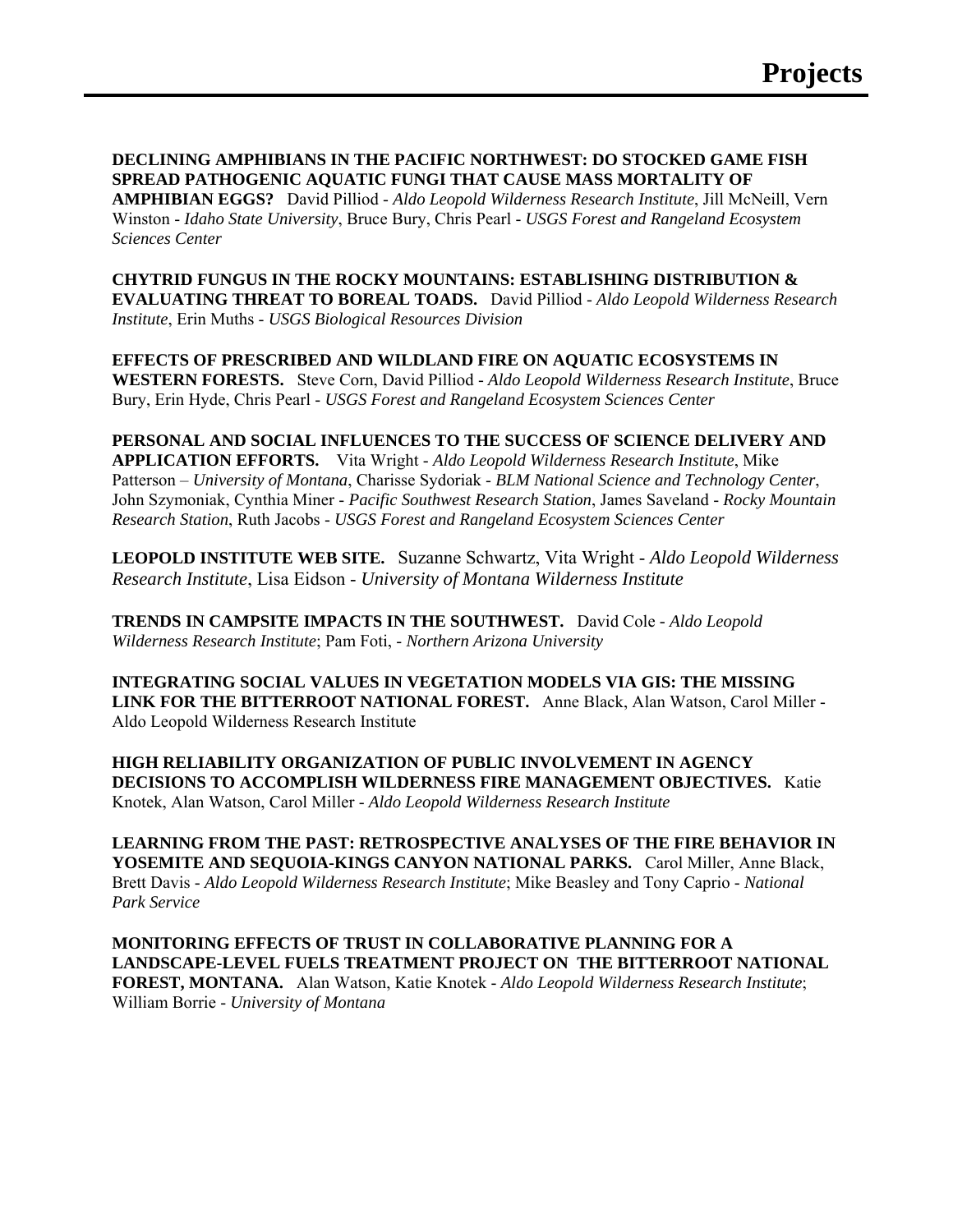# **PROJECTS COMPLETED IN FY 2006:**

#### **ANALYSIS OF BARRIERS TO WILDLAND FIRE USE (WFU) IN FOREST SERVICE**

**WILDERNESS AREAS.** Carol Miller - *Aldo Leopold Wilderness Research Institute*, Dustin Doane - *University of Idaho*

**PROJECT DESCRIPTION:** This study helped to identify the barriers to implementing WFU in FS wilderness areas. A national internet survey of FS wilderness fire management officers was used to understand the factors that influence the WFU recommendation. Although we encountered problems with the administration of the survey and had a low response rate, we were able to identify primary barriers to WFU in wilderness, thereby establishing a foundation for mitigating these barriers, and for improving organizational effectiveness and the quality and consistency of fire management decisions. This study documented that decisions to implement WFU are influenced by organizational culture, environmental factors, resource availability and public support.

**WHERE:** National survey, administered from Moscow, ID. **PRODUCTS:** 

Doane, Dustin; O'Laughlin, Jay; Morgan, Penelope, Miller, Carol. 2006. Barriers to wildland fire use: a preliminary problem analysis. *International Journal of Wilderness*. 12(1): 36-38. Leopold Publication Number 575

A Master's thesis at University of Idaho was completed by Dustin Doane. Journal articles are in preparation.

#### **RAPID ASSESSMENTS OF COMMUNITY RELATIONSHIPS TO THE BITTERROOT**

**NATIONAL FOREST.** Kari Gunderson, Alan Watson - *Aldo Leopold Wilderness Research Institute,* John Titre - *Park Studies, Inc.*

**PROJECT DESCRIPTION:** a. Provide guiding principles and a specific methodology plan for data collection and analysis for 1) low resolution/large breadth assessments, and 2) high resolution, narrow breadth assessments for a landscape level fuel treatments project coordinated by the Bitterroot ecosystem Management Research Project, b. Provide review and feedback during implementation of the study plan, including analysis and input to applied modeling efforts, c. Develop and provide an annotated bibliography of relevant place-based planning and management articles that describe the purpose of place-based planning, methods of data collection and analysis, and applications.

**WHERE:** Communities around the Bitterroot National Forest.

# **PRODUCTS:**

Park Studies, Inc. will provide an annotated bibliography of relevant place-based planning and management articles that describe the purpose of place-based planning, methods of data collection and analysis, and applications.

**MACROINVERTEBRATE ASSEMBLAGES IN MOUNTAIN STREAMS IN BURNED (WILDLAND AND PRESCRIBED) AND UNBURNED WATERSHEDS ON THE PAYETTE NATIONAL FOREST, IDAHO.** Katherine Strickler - *University of Idaho*, David Pilliod - *Aldo Leopold Wilderness Research Institute*

**PROJECT DESCRITION:** This study will characterize the effects of prescribed and wildland fire on aquatic invertebrate communities. Funding is provided by the Joint Fire Sciences Program. **WHERE:** Payette National Forest, ID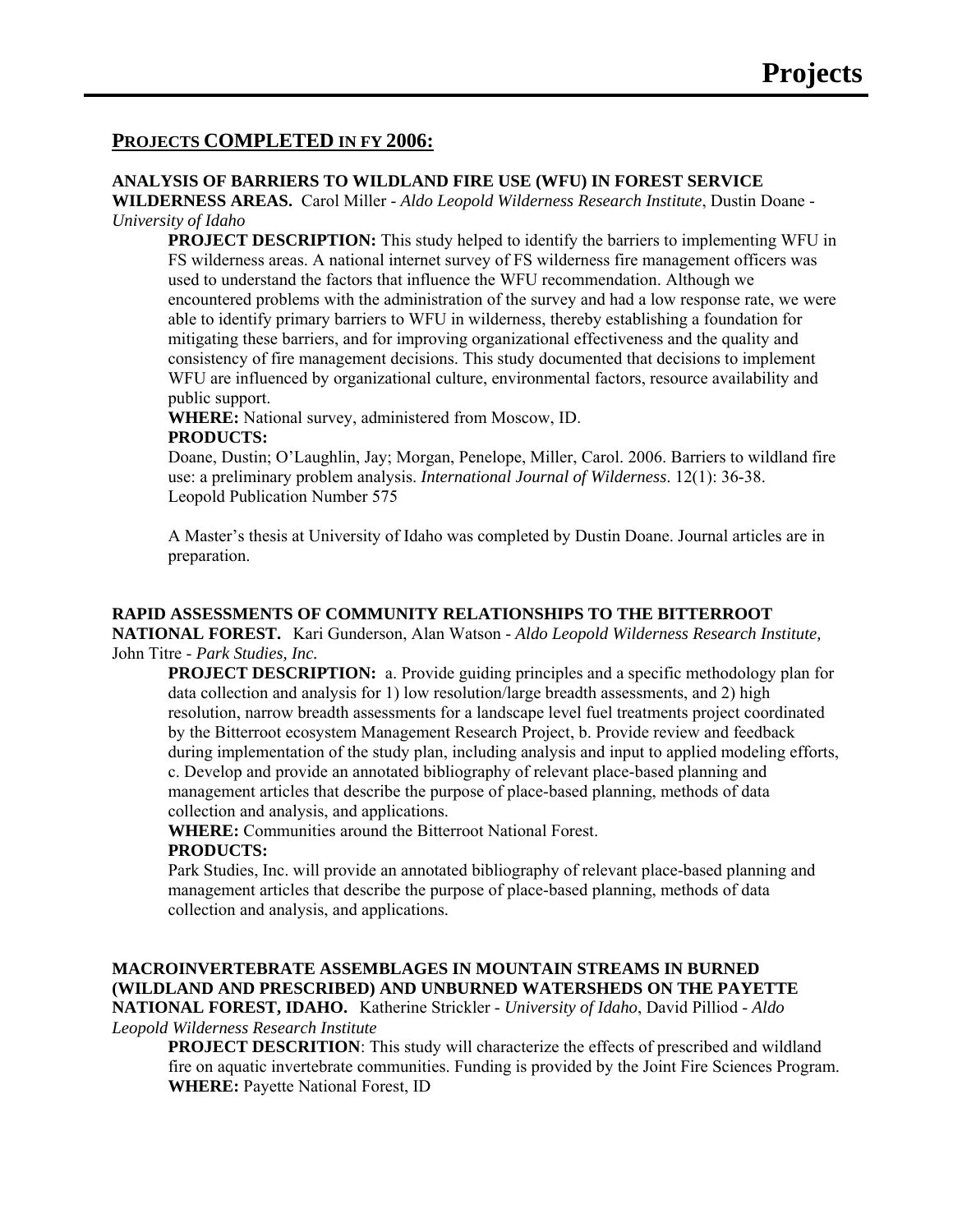#### **INTEGRATING SOCIAL SCIENCE RESEARCH WITH WILDLAND FIRE SCIENCE: ASSESSING VALUES AT RISK FROM THE BITTERROOT COMMUNITY WILDFIRE**

**PROTECTION PLAN.** Alan Watson - *Aldo Leopold Wilderness Research Institute*, Jim Burchfield, Paul Lachapelle, Tam Ubben - *University of Montana*

**PROJECT DESCRIPTION:** To understand how Bitterroot residents regard the efficacy of the actions recommended and carried out under the Community Wildfire Protection Plan. 23 individuals representing a diversity of interests were interviewed in 2004 and 2005. People were asked to describe how recommended fuel treatments conformed to people's attitudes, values, and community norms regarding forest lands in the Bitterroot, and whether the treatments were addressing priority values at risk. Results seem to indicate that the management if wildland use fires in wilderness will be guided more by physiographic, weather, and demographic conditions than the intensity of treatments in the wildland urban interface.

**WHERE:** Bitterroot Valley, Montana

## **PRODUCTS:**

Burchfield, James; Lachapelle, Paul; Ubben, Tam. 2005. Integrating social science research with wildland fire science: assessing values at risk from the Bitterroot Community Wildfire Protection Plan. Univerity of Montana, College of Forestry adn Conservation. Final report to the Leopold Institute.

# **FIRE MANAGEMENT STRATEGIES FOR WILDERNESS AND OTHER PROTECTED WILDLANDS: THE POTENTIAL CONTRIBUTION OF LANDSCAPE-SCALE ANALYSES OF**

**FIRE HISTORY.** Carol Miller - *Aldo Leopold Wilderness Research Institute*, Lisa Graumlich, Todd Kipfer - *Montana State University*

**PROJECT DESCRIPTION:** The purpose of this project is to understand factors that control the frequency, severity, and spread of natural fires across landscapes. Analysis of long term fire and climate patterns will be used in combination with simulation models to assess management options for fires and fuels in wildland ecosystems. Tree-ring based studies of fire history and long-term climate reconstructions will play a key role in this research. **WHERE:** Various national forests and parks.

#### **SUPPORTING THE WILDERNESS INFORMATION NETWORK WITH RESEARCH**

**MATERIALS.** Vita Wright – *Aldo Leopold Wilderness Research Institute*

**PROJECT DESCRIPTION:** The purpose of this agreement is to update and improve the accessibility of research materials that the Aldo Leopold Wilderness Institute (RWU-4901) distributes through the Internet with an emphasis on database development and management. **WHERE:** Aldo Leopold Wilderness Research Institute

# **INTEGRATING SOCIAL VALUES IN VEGETATION MODELS VIA GIS: THE MISSING**

**LINK FOR THE BITTERROOT NATIONAL FOREST.** Anne Black, Alan Watson, Carol Miller - *Aldo Leopold Wilderness Research Institute*

**PROJECT DESCRIPTION:** This project, funded by the Joint Fire Science Program, seeks to advance the scientific basis for integrating social values into forest and fuel management planning while filling a locally important knowledge and data gap identified by the Bitterroot NF. The project also seeks to provide managers with the means to assess potential public response to vegetation management along the Bitterroot Front by demonstrating how social values may be integrated into vegetation models. Our objectives are to: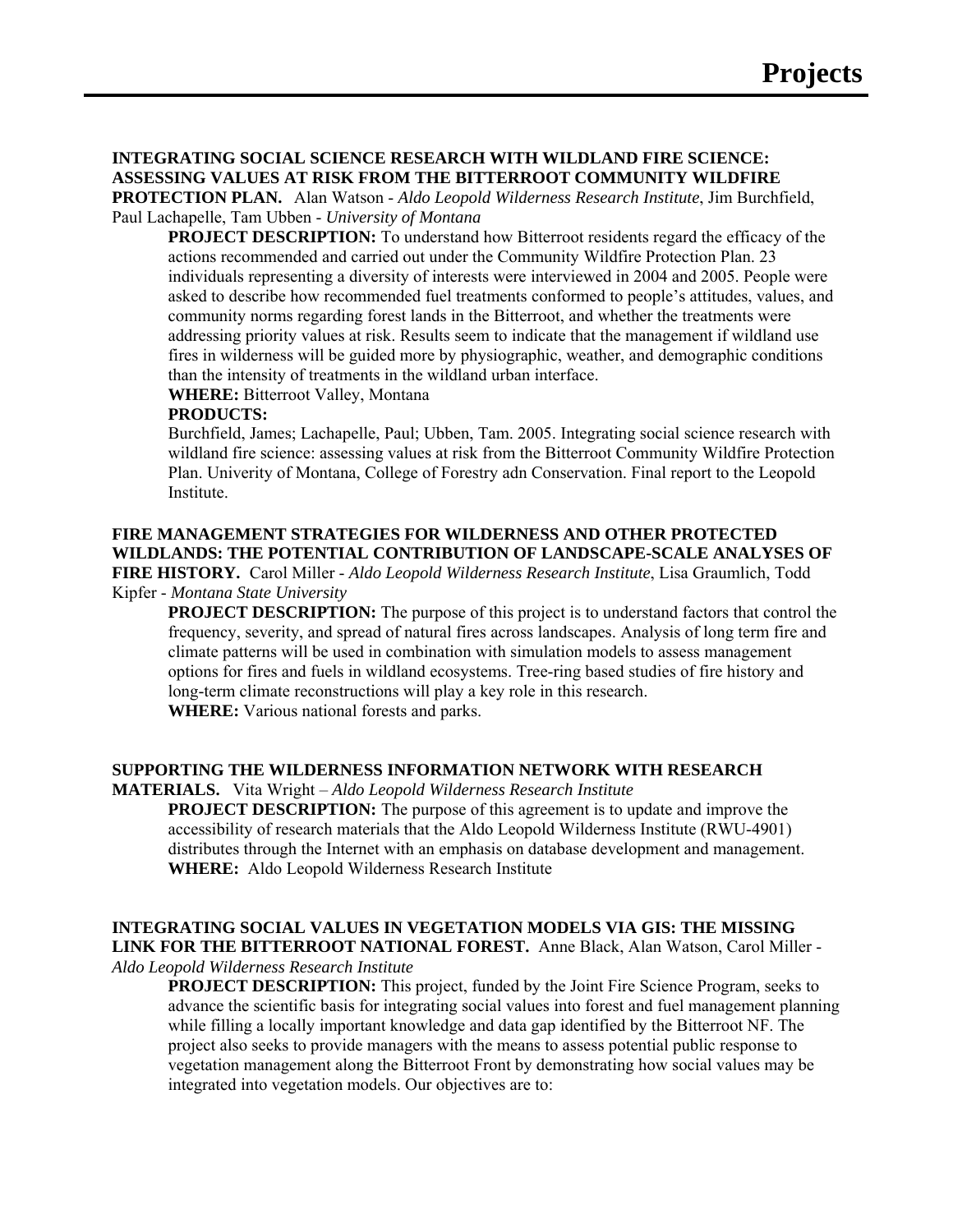- identify and represent the local public's relationship to the Bitterroot Front their special places, meanings, uses, and landscape values in GIS datasets - and incorporate into the SIMPPLLE/MAGIS vegetation simulation model and scheduler to assess possible affects of hazardous fuels reduction efforts on these relationships.
- verify these datasets with all users the public, the land managers, and the model developers.
- provide to managers a usable guide for replicating methods in the future
- publish our conceptual model providing scientific basis for integration of human values into vegetation simulation models.

**WHERE:** Bitterroot National Forest, MT

#### **PRODUCTS:**

FINAL REPORT - Integrating Social Values in Vegetation Models via GIS: The Missing Link for the Bitterroot National Forest

#### **HIGH RELIABILITY ORGANIZATION OF PUBLIC INVOLVEMENT IN AGENCY DECISIONS TO ACCOMPLISH WILDERNESS FIRE MANAGEMENT OBJECTIVES.** Katie Knotek, Alan Watson, Carol Miller - *Aldo Leopold Wilderness Research Institute*

**PROJECT DESCRIPTION:** A qualitative study focusing specifically on the USDA Forest Service (USFS), as a wildland fire management organization, and how it can learn from high reliability organizations to improve public outreach for its fire and fuels management. Public outreach conducted during the planning and implementation of the South Fork of the Sun River Prescribed Burn in the Scapegoat Wilderness, Rocky Mountain Ranger District, Lewis and Clark National Forest, is used as a case study.

**WHERE:** Rocky Mountain District, Lewis and Clark National Forest, including the communities of Choteau and Augusta, MT.

#### **PRODUCTS:**

Knotek, Katie. 2005. Human aspects of fire and fuels management in the Northern Rockies. Eco-Report (Fall 2005). Missoula, MT: Bitterroot Ecosystem Management Research Project, USDA Forest Service, Rocky Mountain Research Station. Leopold Publication Number 573

Knotek, Katie; Watson, Alan. E. 2006. Organizational characteristics that contribute to success in engaging the public to accomplish fuels management at the wilderness/non-wilderness interface. In: Andrews, Patricia L.; Butler, Bret W., comps. Fuels Management – How to Measure Success: Conference Proceedings. 28 – 30 March 2006; Portland, OR. Proceedings RMRS-P-41. Fort Collins, CO: U.S. Department of Agriculture, Forest Service, Rocky Mountain Research Station. Leopold Publication Number 590

Organizational Characteristics that Contribute to Success in Engaging the Public to Accomplish Fuels Management at the Wilderness/Non-Wilderness Interface - Presented at the *1st Fire Behavior and Fuels Conference: Fuels Management – How to Measure Success*, March 28-30, 2006, Portland, OR.

Managing the Unexpected in Public Outreach for Fire and Fuels Management - Summary article featured in the Rocky Mountains Cooperative Ecosystem Studies Unit (CESU) Newsletter, Sept. 2006.

FINAL PROJECT REPORT: - Managing with Mindfulness: Learning from High Reliability Organizations to Improve Public Outreach for Fire and Fuels Management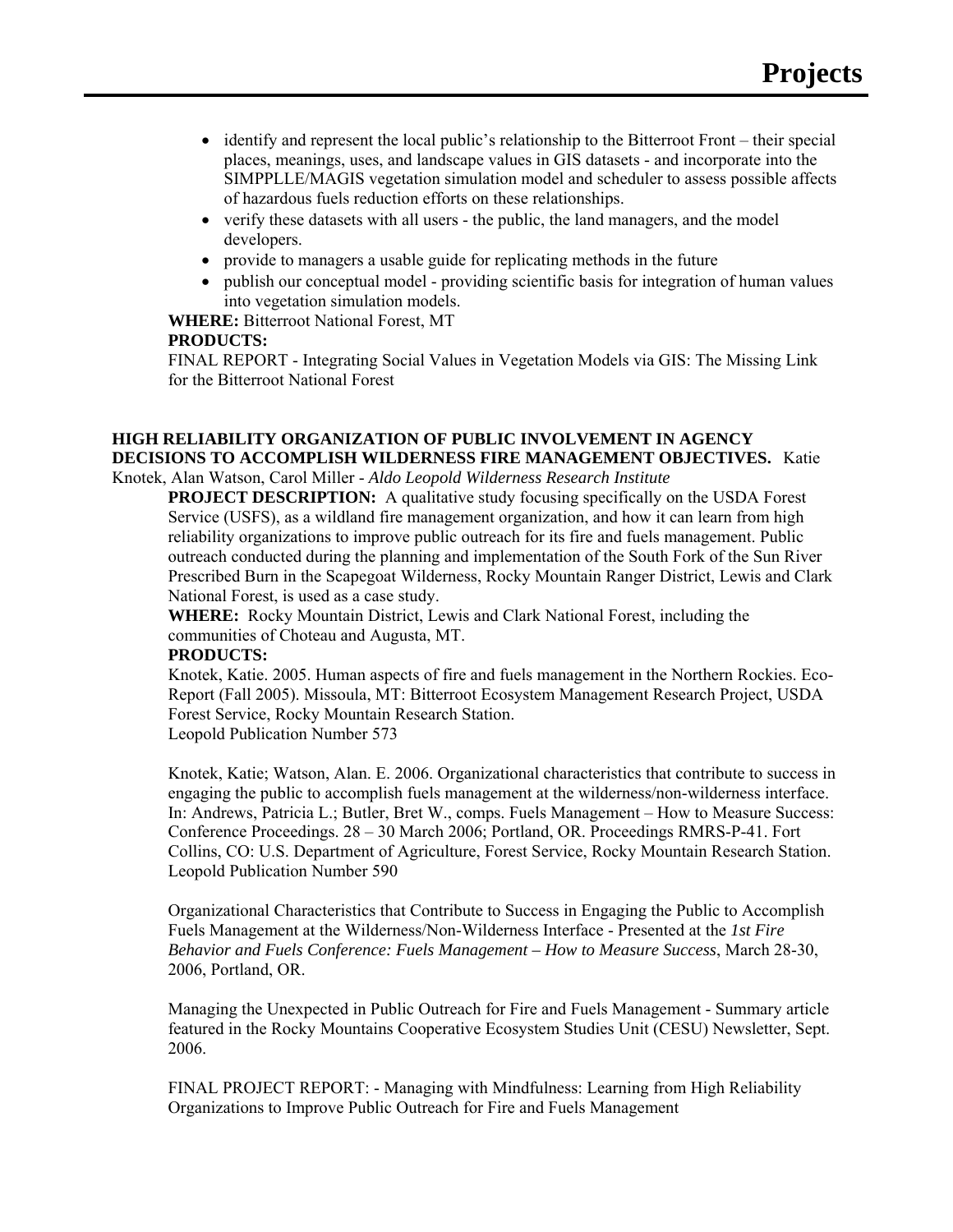In addition to conducting and coordinating research and research application projects, Leopold Institute staff organize and participate in conferences and symposia, host visiting scientists and managers, participate on committees and task forces, work collaboratively with University staff and graduate students, edit and review manuscripts for journals, books, and proceedings, review research proposals, and make presentations at scientific and management conferences and training sessions. A sampling of those activities are listed below.

| <b>Presentation Title</b>                                           | <b>Meeting Name and Location</b>                                  | <b>Staff</b>          |
|---------------------------------------------------------------------|-------------------------------------------------------------------|-----------------------|
| Delivering the goods: a case study on                               | Science Synthesis: FuelsTools, Missoula, MT                       | A. Black              |
| moving research results to the field                                |                                                                   |                       |
| Translating and communicating fire                                  | USGS Wildland Fire Science Workshop,                              | A. Black              |
| research results in forms useful to                                 | Tucson, AZ                                                        |                       |
| managers                                                            |                                                                   |                       |
| Integrating Physical, Ecological and                                | International Association of Landscape                            | A. Black              |
| Social sciences using a spatially                                   | Ecologists Annual Meeting, San Diego, CA                          |                       |
| explicit dynamic simulation model                                   |                                                                   |                       |
| Integrating Social Science into                                     | Missoula Fire Lab, Missoula, MT                                   | A. Black              |
| Ecosystem Theory using a spatially                                  |                                                                   |                       |
| explicit dynamic simulation system                                  |                                                                   |                       |
| Research to support wildland fire use                               | Yosemite Fire Science Symposium, Yosemite                         | <b>B.</b> Davis       |
| decisions in Yosemite National Park                                 | National Park                                                     |                       |
| Retrospective fire modeling to quantify                             | JFSP Governing Board field trip, Lubrecht                         | <b>B.</b> Davis       |
| the cumulative effects of suppression                               | Experimental Forest, MT                                           |                       |
| The Leopold Institute and wilderness                                | Geography and Recreation Management                               | D. Cole               |
| research: past, present and future                                  | Department, Flagstaff, AZ                                         |                       |
| The adaptable human: investigations of                              | International Symposium on Society and                            | D. Cole               |
| experiences in and opinions about                                   | Natural Resources, Vancouver, BC                                  |                       |
| management of heavily-used                                          |                                                                   |                       |
| wilderness                                                          |                                                                   |                       |
| Integrating recreation ecology and the                              | International Symposium on Society and                            | D. Cole               |
| social sciences; promises and pitfalls                              | Natural Resources, Vancouver, BC                                  |                       |
| Recreational displacement versus                                    | International Symposium on Society and                            | D. Cole               |
| avoiding undesirable recreation                                     | Natural Resources, Vancouver, BC                                  |                       |
| settings                                                            |                                                                   |                       |
| Assessing attitudinal change caused by                              | International Symposium on Society and                            | D. Cole               |
| information and deliberation in public                              | Natural Resources, Vancouver, BC                                  |                       |
| meetings                                                            |                                                                   |                       |
| Recreation ecology research: lessons                                | Third International Conference on Monitoring                      | D. Cole               |
| from the past                                                       | and Management of Visitor Flows in                                |                       |
|                                                                     | Recreational and Protected Areas,                                 |                       |
|                                                                     | Rapperswil, Switzerland<br>American Society of Ichthyologists and | $\overline{S}$ . Corn |
| Line-Distance Sampling of Desert<br>Tortoises in the Mojave Desert, | Herpetologists/Herpetologists'                                    |                       |
| $2001 - 2005$                                                       | League/Society for the Study of Amphibians                        |                       |
|                                                                     | and Reptiles, New Orleans, LA                                     |                       |
| Species-specific responses of                                       | Northwest Science Association/ Idaho                              | S. Corn               |
| amphibians to wildfire in Glacier                                   | Chapter of The Wildlife Society, Boise, ID                        |                       |

# **PRESENTATIONS TO SCIENTIFIC/PROFESSIONAL ORGANIZATIONS:**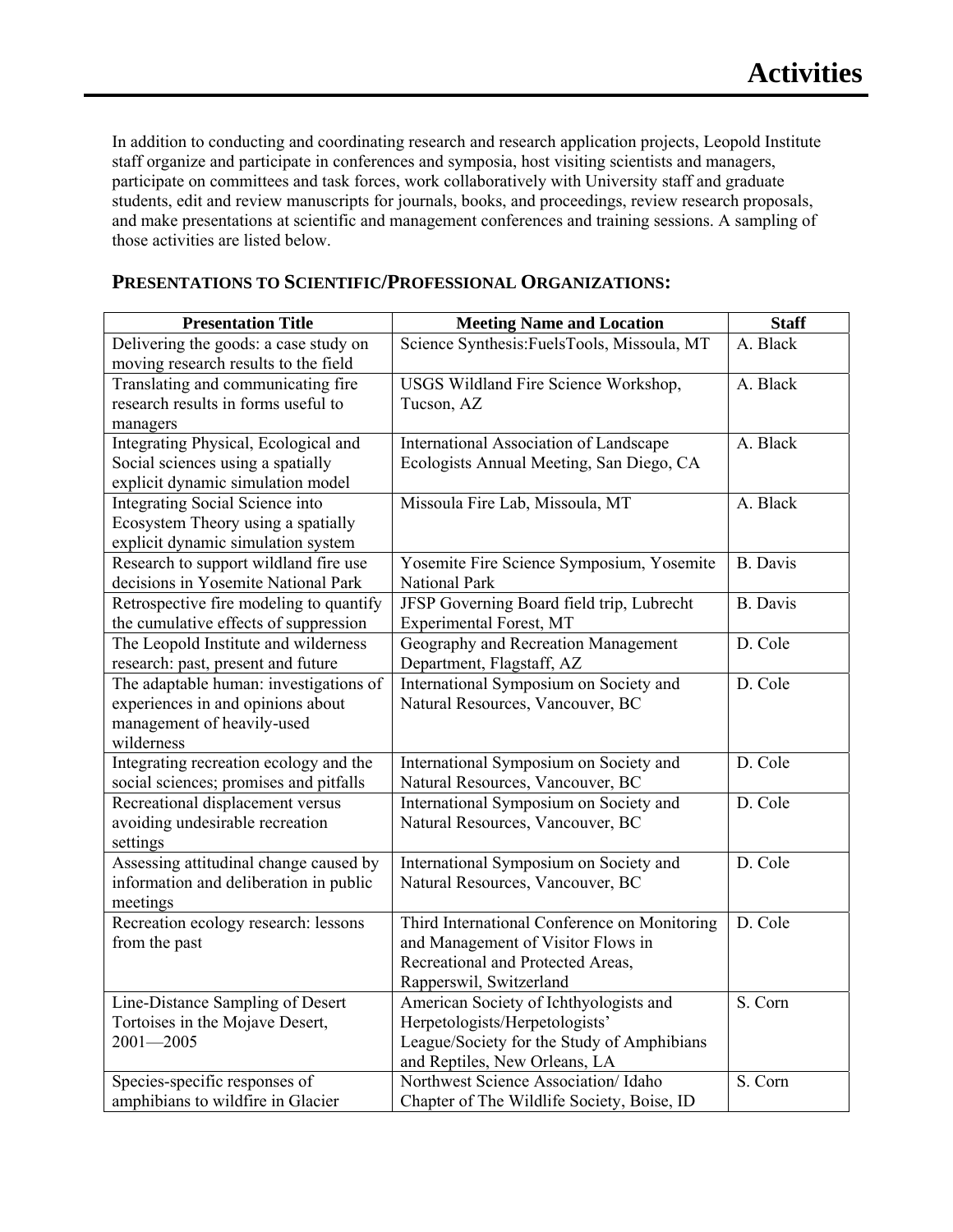| National Park                            |                                                           |                         |
|------------------------------------------|-----------------------------------------------------------|-------------------------|
| The U.S. Geological Survey's             | Northwest Science Association/ Idaho                      | S. Corn                 |
| Amphibian Research And Monitoring        | Chapter of The Wildlife Society, Boise, ID                |                         |
| Initiative                               |                                                           |                         |
| Assessing bias in the estimation of      | Society for Northwestern Vertebrate Biology,              | S. Corn                 |
| abundance using distance sampling        | Olympia, WA                                               |                         |
| A model for understanding social         | 8 <sup>th</sup> World Wilderness Congress, Anchorage,     | K. Knotek               |
| elements of change in wilderness fire    | AK                                                        |                         |
| stewardship                              |                                                           |                         |
| Managing with mindfulness: Learning      | Bitterroot Ecosystem Management Program                   | K. Knotek               |
| from high reliability organizations to   | Executive Committee meeting, Missoula, MT                 |                         |
| improve public outreach for fire and     |                                                           |                         |
| fuels management                         |                                                           |                         |
| Organizational characteristics that      | 1 <sup>st</sup> Fire Behavior and Fuels Conference: Fuels | K. Knotek               |
| contribute to success in engaging the    | Management-How to Measure Success,                        |                         |
| public to accomplish fuels               | Portland, OR                                              |                         |
| management at the wilderness/non-        |                                                           |                         |
| wilderness interface                     |                                                           |                         |
| Managing with mindfulness to improve     | Northern Rockies Geographic Area Incident                 | K. Knotek               |
| public outreach in fire and fuels        | Management Teams Meeting, Missoula, MT                    |                         |
| management                               |                                                           |                         |
| Organizational characteristics that      | Northern Region Public Affairs Officers                   | K. Knotek               |
| contribute to success in engaging the    | Conference, Missoula, MT                                  |                         |
| public to accomplish fire and fuels      |                                                           |                         |
| management at the wilderness/non-        |                                                           |                         |
| wilderness interface                     |                                                           |                         |
| Case study of applying HRO               | Managing the Unexpected in Fire                           | K. Knotek               |
|                                          | Management Operations: A Third Workshop                   |                         |
|                                          | on High Reliability Organizing, Missoula,                 |                         |
|                                          | MT.                                                       |                         |
| Contrasting experience orientations at   | 12 <sup>th</sup> International Symposium on Society and   | K. Knotek               |
| Denali National Park and Preserve        | Resource Management, Vancouver, B.C.                      |                         |
| Breaking boundaries in developing        | Alaska Park Science Symposium, Denali                     | K. Knotek               |
| monitoring indicators for recreation     | National Park and Preserve, AK.                           |                         |
| visitor experiences at Denali            |                                                           |                         |
| Steps for increasing the benefits and    | 8 <sup>th</sup> World Wilderness Congress, Anchorage,     | P. Landres              |
| reducing the impacts of science in       | AK                                                        |                         |
| wilderness                               |                                                           |                         |
| Does the U.S. approach to monitoring     | 8 <sup>th</sup> World Wilderness Congress, Anchorage,     | P. Landres              |
| wilderness character fit wilderness in   | AK                                                        |                         |
| other countries?                         |                                                           |                         |
| An international comparison of           | 8 <sup>th</sup> World Wilderness Congress, Anchorage,     | P. Landres              |
| wilderness laws: a first step            | AK                                                        |                         |
| Poster: Evaluating Approaches for        | The Joint Fire Sciences Program Governing                 | C. Miller               |
| <b>Mapping Burn Probabilities</b>        | Board, Lubrecht Experimental Forest, MT                   |                         |
| Poster: Climate drivers of fire and fuel | 1 <sup>st</sup> Fire Behavior and Fuels Conference,       | $\overline{C}$ . Miller |
| in the northern Rocky Mountains: past,   | Portland, OR                                              |                         |
| present and future                       |                                                           |                         |
| Poster: Research to improve wilderness   | USGS Fire Science Workshop, Tucson, AZ                    | C. Miller               |
| fire stewardship                         |                                                           |                         |
|                                          |                                                           |                         |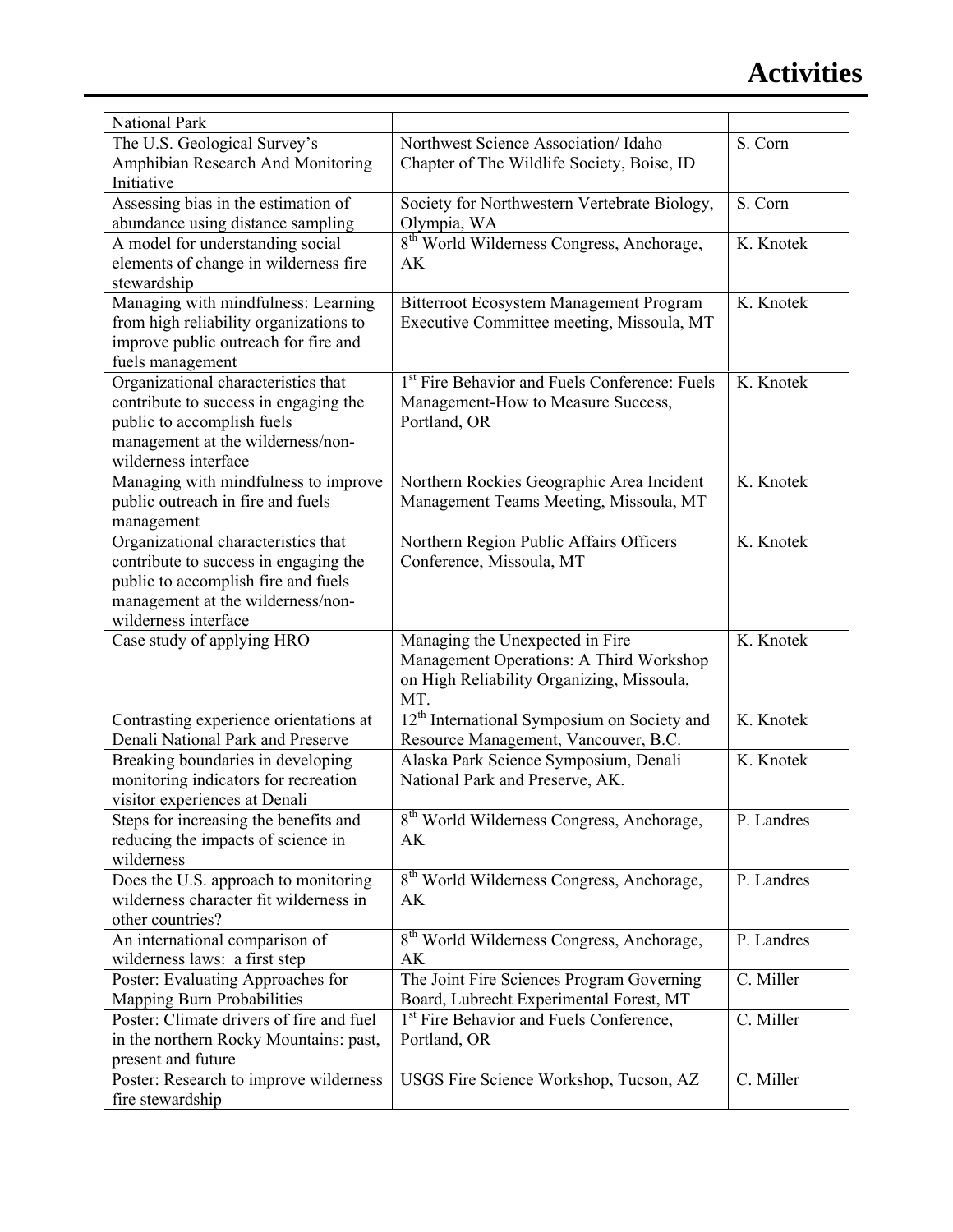| Poster: Wilderness fire research in the<br>context of larger social and ecological | World Wilderness Congress, Anchorage, AK              | C. Miller  |
|------------------------------------------------------------------------------------|-------------------------------------------------------|------------|
| systems                                                                            |                                                       |            |
| Poster: Can wildland fire use restore                                              | The Joint Fire Science Program PI meeting,            | C. Miller  |
| historical fire regimes in wilderness?                                             | San Diego, CA                                         |            |
| Wilderness fire stewardship with an                                                | World Wilderness Congress, Anchorage, AK              | C. Miller  |
| aim toward a moving target                                                         |                                                       |            |
| Research to Support Wildland Fire Use                                              | Yosemite Fire Science Symposium,                      | C. Miller  |
| Decisions in Yosemite National Park                                                | Yosemite National Park, CA                            |            |
| Poster: Research to Improve                                                        | USGS Fire Workshop, Tucson, AZ                        | D. Parsons |
| Wilderness Fire Stewardship                                                        |                                                       |            |
| Poster: Providing Research to Sustain                                              | Technical Session of 8 <sup>th</sup> World Wilderness | D. Parsons |
| Wilderness Stewardship                                                             | Congress, Anchorage, AK                               |            |
| Relationships between humans and                                                   | Komarov Botanical Institute, Russian                  | A. Watson  |
| wilderness resources                                                               | Academy of Sciences, St. Petersburg, Russia           |            |
| Defining wilderness experiences                                                    | St. Petersburg State University, St.                  | A. Watson  |
| among visitors to Alaska wilderness                                                | Petersburg, Russia                                    |            |
| Linking war and peace and protected                                                | Forest Sciences Laboratory, RMRS, Missoula,           | A. Watson  |
| areas in Russia                                                                    | MT; RMRS-HQ, Ft. Collins, CO                          |            |
| Beyond traditional Wisdom: linking                                                 | American Indian Science and Engineering               | A. Watson  |
| traditional knowledge to wilderness                                                | Society, Student Chapter, Missoula, MT                |            |
| protection                                                                         |                                                       |            |
| Trust in public purpose marketing                                                  | International Symposium on Society and                | A. Watson  |
|                                                                                    | Resource Management, Vancouver, B.C.                  |            |
| Poster: Technical and Social Influences                                            | The Joint Fire Science Board Meeting,                 | V. Wright  |
| to the Success of Fire Science Delivery                                            | Missoula, MT                                          |            |

# **SHORT COURSES/TRAINING PRESENTED:**

| <b>Course/Training</b>                                 | <b>Location</b>        | <b>Staff</b>    |
|--------------------------------------------------------|------------------------|-----------------|
| ScienceSynthesis:FuelsTools                            | Redlands, CA; San      | A. Black        |
|                                                        | Bernardino, CA; Los    |                 |
|                                                        | Padres, CA; Cleveland, |                 |
|                                                        | OН                     |                 |
| Managing the Unexpected Workshop                       | Missoula, MT           | A. Black        |
| Visitor Impacts: The Science Behind the                | Missoula, MT           | D. Cole         |
| Management                                             |                        |                 |
| Backcountry impact research and monitoring at Grand    | Grand Canyon, AZ       | D. Cole         |
| <b>Canyon National Park</b>                            |                        |                 |
| Trends over 20 years on backcountry campsites at       | Grand Canyon, AZ       | D. Cole         |
| <b>Grand Canyon National Park</b>                      |                        |                 |
| Natural vs. Untrammeled                                | Helen, GA              | D. Cole         |
| Wilderness research at the Aldo Leopold Wilderness     | Helen, GA              | D. Cole         |
| <b>Research Institute</b>                              |                        |                 |
| Site Inventories: Element 6 of the Ten Year Wilderness | Helen, GA              | D. Cole         |
| <b>Stewardship Callenge</b>                            |                        |                 |
| Provided GIS consultation to Sam Cushman,              | Missoula, MT           | <b>B.</b> Davis |
| RMRS/Forestry Sciences Lab - Ecology Unit              |                        |                 |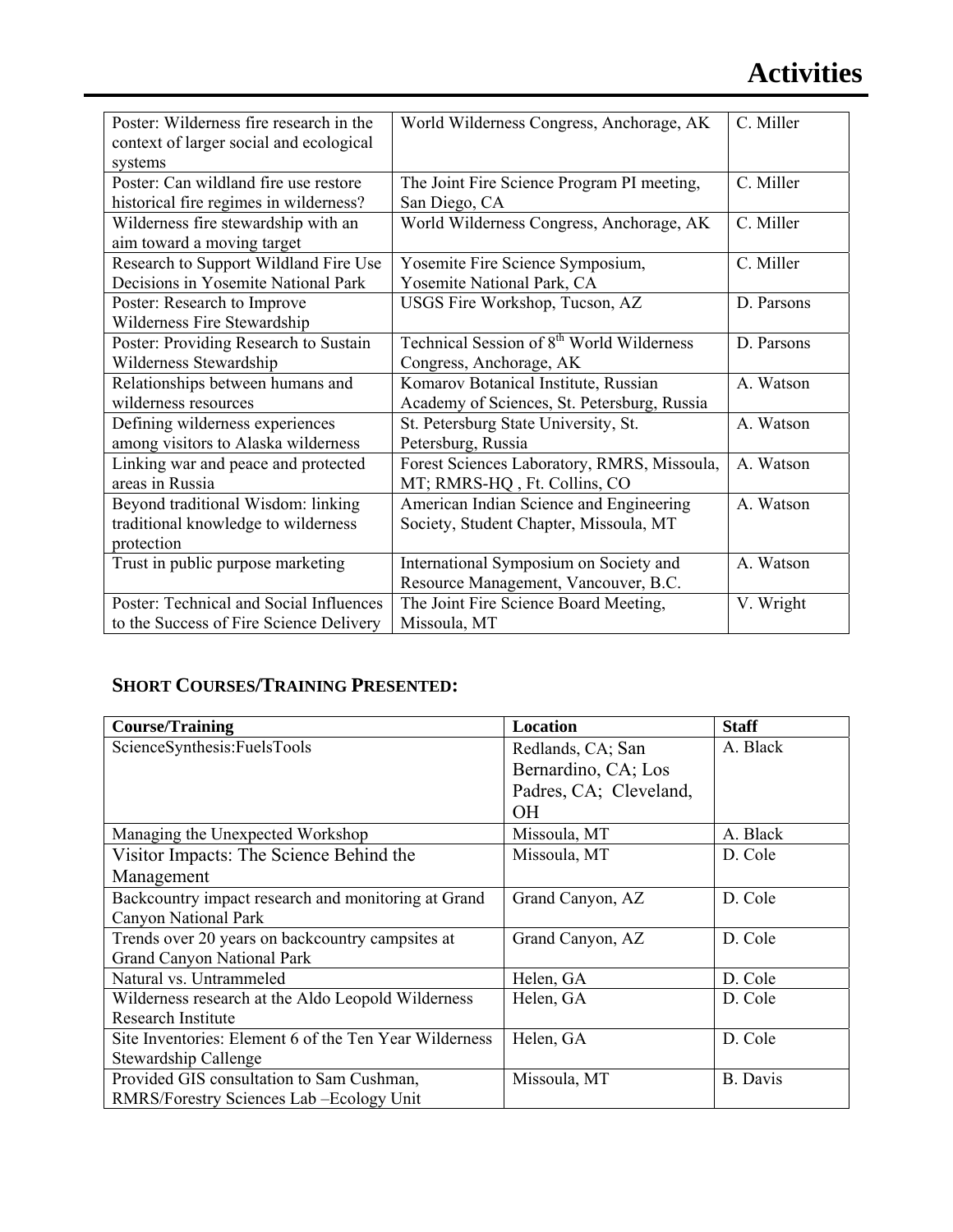# **Activities**

| Provided Support for the burn probability model<br>BurnPro, developed at ALWRI. to Scott Daily,<br>graduate student, University of Nevada                                 | Missoula, MT  | <b>B.</b> Davis |
|---------------------------------------------------------------------------------------------------------------------------------------------------------------------------|---------------|-----------------|
| Provided GIS training/support to David Wright,<br>Ecologist, RMRS/Forestry Sciences Lab - Ecology<br>Unit                                                                 | Missoula, MT  | <b>B.</b> Davis |
| The challenge of ecological restoration in wilderness:<br>What do we gain? What do we lose? at the Carhart<br>Center's National Wilderness Stewardship training<br>course | Missoula, MT  | P. Landres      |
| A practical approach to monitoring wilderness<br>character at the interagency Carhart Center's on<br>monitoring                                                           | Las Vegas, NV | P. Landres      |
| Develop monitoring goals and objectives at the<br>interagency Carhart Center's on monitoring                                                                              | Las Vegas, NV | P. Landres      |
| Evaluating proposals for monitoring and research at the<br>interagency Carhart Center's on monitoring                                                                     | Las Vegas, NV | P. Landres      |
| Preserving wilderness character: the context for natural<br>and cultural resource monitoring in wildernes" at the<br>interagency Carhart Center's on monitoring           | Las Vegas, NV | P. Landres      |
| A practical approach for monitoring wilderness<br>character at the Arthur Carhart Regional Wilderness<br><b>Stewardship Training</b>                                      | Montecito, CA | P. Landres      |
| Ecological restoration in wilderness: What do we gain?<br>What do we lose?; Arthur Carhart Regional Wilderness<br><b>Stewardship Training</b>                             | Montecito, CA | P. Landres      |
| International Wilderness Management Training, with<br>Wilderness Action Group of South Africa and the<br><b>WILD</b> Foundation                                           | Anchorage, AK | A. Watson       |

# **SELECTED TECHNOLOGY TRANSFER ACTIVITIES:**

| <b>Activity</b>                                                                    | <b>Staff</b>    |
|------------------------------------------------------------------------------------|-----------------|
| Met with 4151 staff to brief on JFSP-Social progress and integration opportunities | A. Black        |
| with SIMPPLLE.                                                                     |                 |
| Developed and supervised development of voice-over, dynamic web-delivered          | A. Black        |
| training powerpoints for Science Synthesis Project.                                |                 |
| Supervised and envisioned integrated website for Science Synthesis project.        | A. Black        |
| RMRS representative to the National Fire SPA portfolio team on Fire Science        | A. Black        |
| Delivery.                                                                          |                 |
| Member of RMRS Fire SPA team.                                                      | A. Black        |
| Member of National Science Synthesis and Integration team.                         | A. Black        |
| Site visits to Linville Gorge, Shining Rock and Ellicott Rock Wildernesses.        | D. Cole         |
| Presented initial Farsite simulation Map Library to Yosemite and Sequoia-Kings     | <b>B.</b> Davis |
| Canyon National Parks personnel and received feedback.                             |                 |
| Mailed revised Map Library to Yosemite and Sequoia-Kings Canyon National Parks     | <b>B.</b> Davis |
| personnel for use during the 2006 fire season.                                     |                 |
| Administered trust monitoring instrument at Trapper-Bunkhouse public meeting and   | K. Knotek       |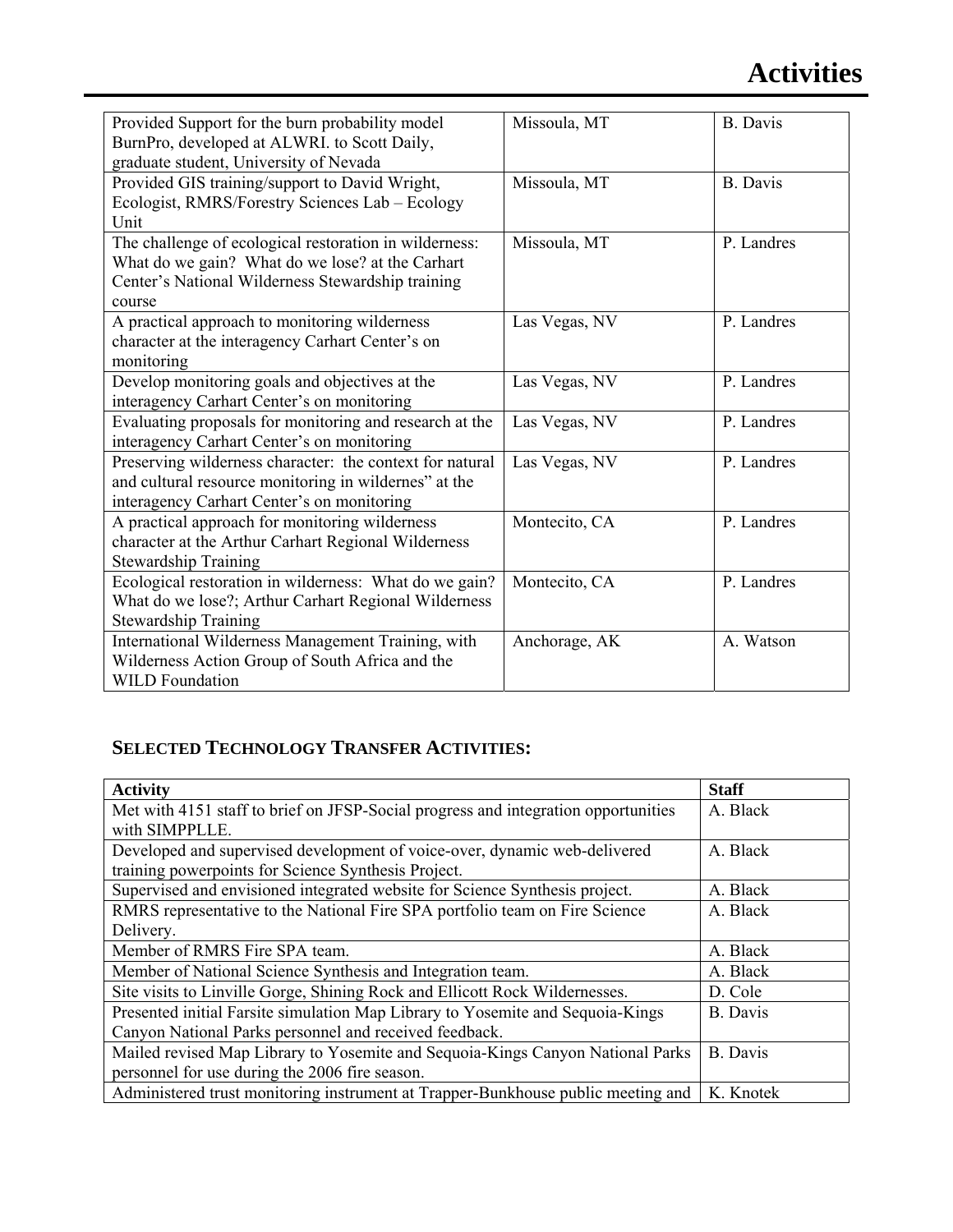| field trip to Darby MT.                                                           |             |
|-----------------------------------------------------------------------------------|-------------|
| Invited lecture on "Ecological restoration in wilderness: What do we gain? What   | P. Landres  |
| do we lose?" to the University of Montana The U.S. Environmental Movement         |             |
| course.                                                                           |             |
| Invited lecture and discussion on "Wilderness in the United States: the role of   | P. Landres  |
| 'wilderness character' in 42 years of agency stewardship" at a joint meeting of   |             |
| students from the United States and New Zealand conducted at the University of    |             |
| Montana.                                                                          |             |
| Participated in the Boise NF fire management meeting to discuss TELSA simulation  | C. Miller   |
| modeling.                                                                         |             |
| Provided, upon request, to R3 USFS, information about status of fire plans in NPS | C. Miller   |
| and USFS wilderness areas.                                                        |             |
| Expanded ALWRI Online Resources: Project Details & Resources Web Pages            | S. Schwartz |
| http://leopold.wilderness.net/research/fprojects.htm                              |             |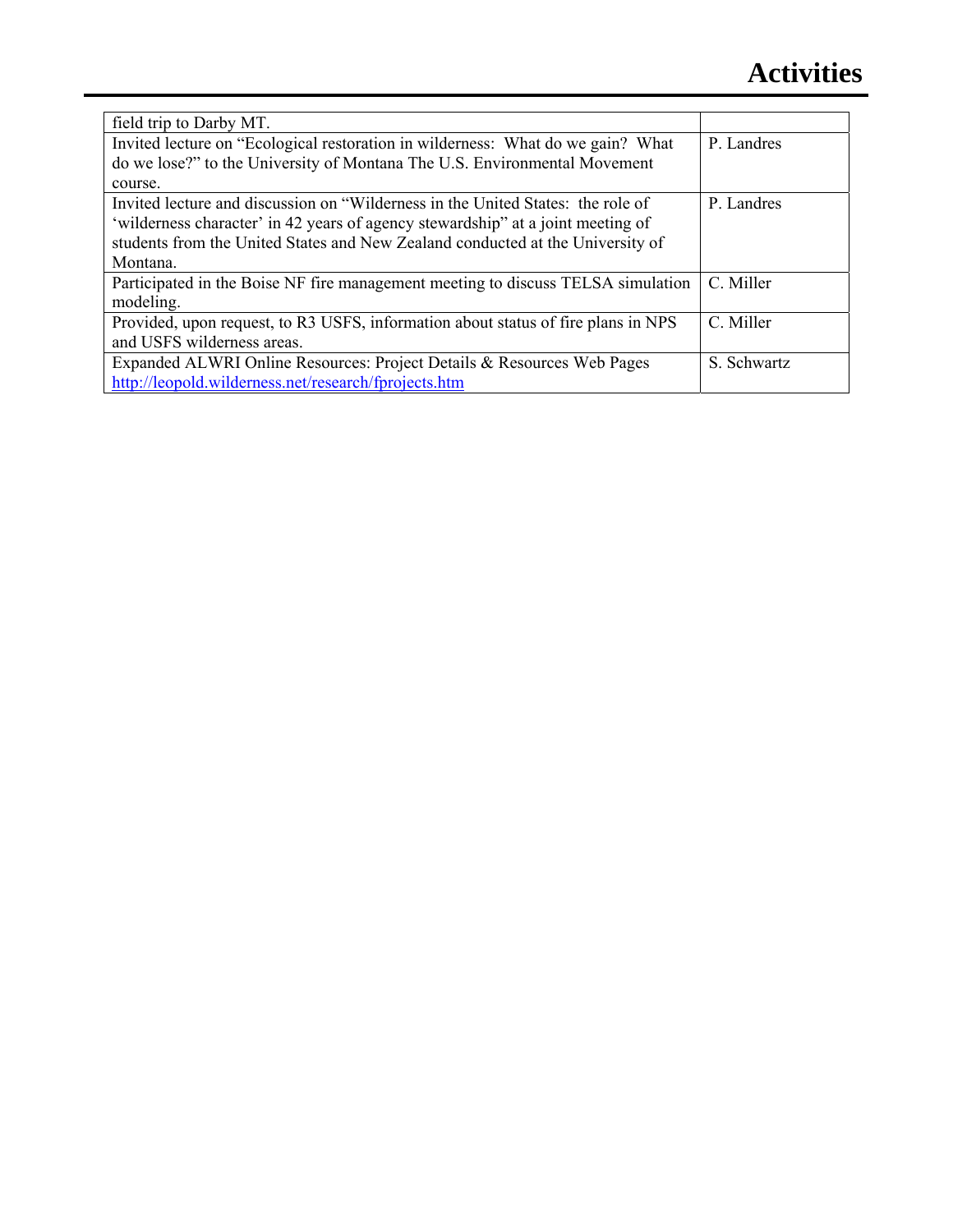In FY2006 Leopold Institute staff and collaborators published the following papers. Publications can be ordered from the Leopold Institute's web site: http://leopold.wilderness.net/pubs.cfm.

- Adams, Michael J.; Hossack, Blake R.; Knapp, Roland A.; Corn, Paul Stephen; Diamond, Stephen A.; Trenham, Peter C.; and Fagre, Dan B. 2005. Distribution patterns of lentic breeding amphibians in relation to ultraviolet radiation exposure in western North America. *Ecosystems* 8:488–500.
- Black, A.; Opperman, T. 2005. Fire Effects Planning Framework: a user's guide. Gen. Tech. Rep.GTR-RMRS-163WWW. Fort Colins, CO: U.S. Department of Agriculture, Forest Service, Rocky Mountain Research Station. 63 p.
- Brooks, Paul D.; O'Reilly, Catherine M., Diamond, Stephen A.; Campbell, Don H.; Knapp, Roland; Bradford, David; Corn, Paul Stephen; Hossack, Blake; and Tonnessen, Kathy. 2005. Spatial and temporal variability in the amount and source of dissolved organic carbon: implications for UV exposure in amphibian habitats. *Ecosystems* 8:478–487.
- Cole, David N. 2006. Monitoring to Protect the character of individual wildernesses. *In*: Aguirre-Bravo, Celedonio, et al. Eds. 2004. Monitoring Science and Technology Symposium: Unifying Knowledge for Sustainability in the Western Hemisphere; 2004 September 20-24; Denver, CO. Proceedings RMR P-37-cd. Ogden, UT: U.S. Department of Agriculture, Forest Service, Rocky Mountain Research Station.
- Cole, David N. 2006. Visitor and recreation impact monitoring: is it lost in the gulf between science and management? *The George Wright Society Forum* 23(2): 11-16.
- Cole, David N.; Hall, Troy E. 2006. Wilderness zoning: should we purposely manage to different standard? *In*: Harmon, David. People, places and parks. Proceedings of the 2005 George Wright Society Conference on Parks, Protected Areas and Cultural Sites. Hancock, MI: The George Wright Society: 33-38.
- Cole, David N.; Spildie, David R. 2006. Restoration of plant cover in subalpine forests disturbed by camping: success of transplanting. *Natural Areas Journal* 26: 168-178.
- Corn, P.S. 2005. Climate change and amphibians. *Animal Biodiversity and Conservation* 28:59–67.
- Diamond, Stephen A.; Trenham, Peter C.; Adams, Michael J.; Hossack, Blake R.; Knapp, Roland A.; Stark, Stacey L.; Bradford, David; Corn, P. Stephen; Czarnowski, Ken; Brooks, Paul D.; Fagre, Dan; Breen, Bob; Detenbeck, Naomi E.; and Tonnessen, Kathy. 2005. Estimated ultraviolet radiation doses in wetlands in six national parks. *Ecosystems* 8:462–477.
- Doane, D., O'Laughlin, J., Morgan, P., Miller, C. 2006. Barriers to wildland fire use: a preliminary problem analysis. *International Journal of Wilderness* 12(1): 36-38.
- Glaspell, B.; Watson, A.; Kneeshaw, K.; Pendergrast, D. 2006. It's elemental my dear! What makes an experience different at Gates of the Arctic National Park and Preserve? *Natural Enquirer*. 7(1): 6- 15.
- Hossack, Blake.R. 2006. Amphibians and wildfire in the U.S. northwest. *International Journal of Wilderness* 12:26, 43.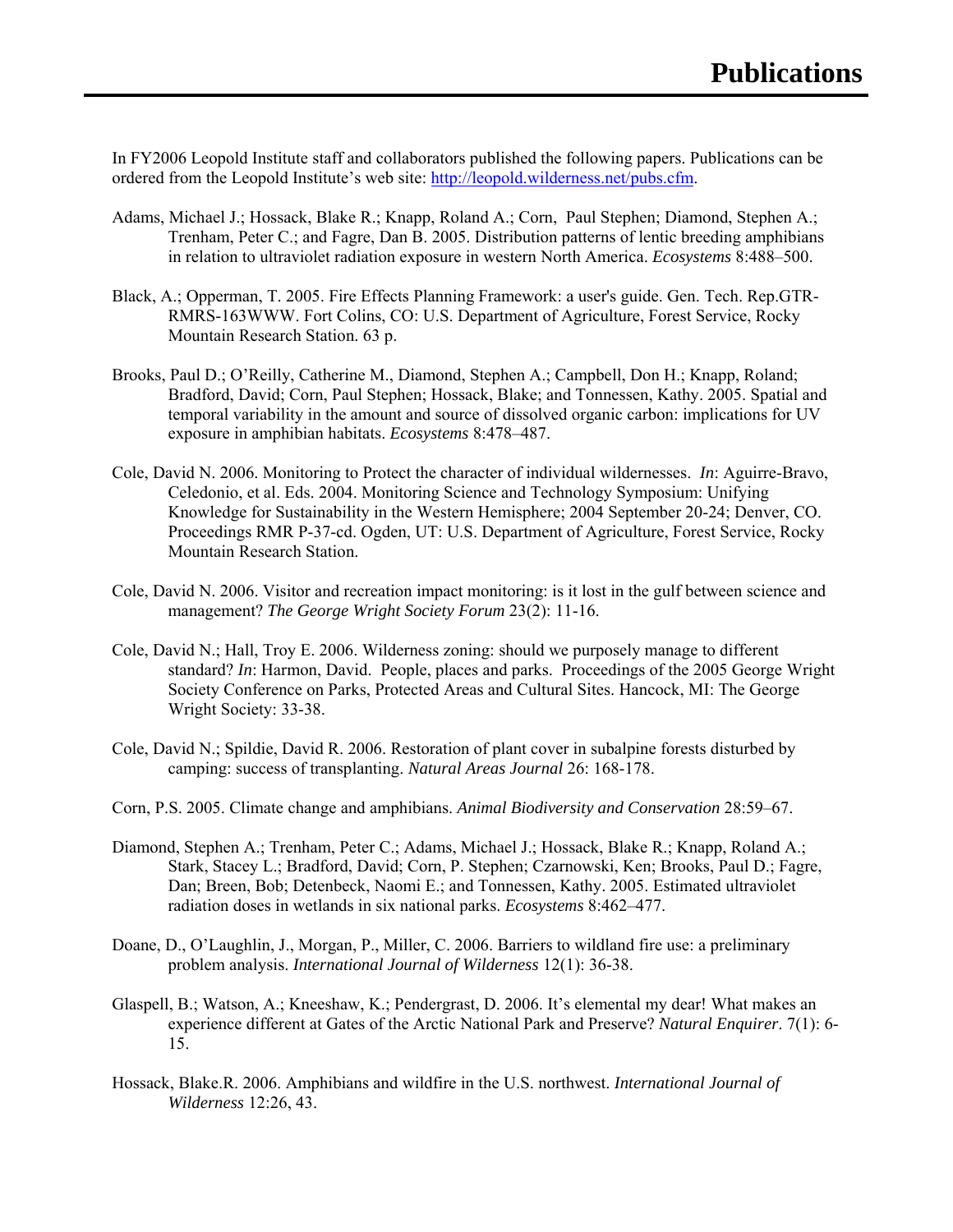- Hossack, Blake R.; Corn, Stephen P.; Pilliod, David S. 2005. Lack of Significant Changes in the Herpetofauna of Theodore Roosevelt National Park, North Dakota, Since the 1920s. *American Midland Naturalist* 154: 423-432.
- Hossack, Blake R.; Diamond, Stephen A.; Corn, Stephen P. 2006. Distribution of boreal toad populations in relation to estimated UV-B dose in Glacier National Park, Montana. *Canadian Journal of Zoology* 84(1):98-107.
- Knotek, K. 2005. Human aspects of fire and fuels management in the Northern Rockies. Eco-Report (Fall 2005). Missoula, MT: Bitterroot Ecosystem Management Research Project, USDA Forest Service, Rocky Mountain Research Station.
- Knotek, K. 2005. Social and institutional influences on wilderness fire stewardship. *International Journal of Wilderness*. 11(3): 30 & 12.
- Knotek, K. 2006. Understanding social influences on wilderness fire stewardship decisions. *International Journal of Wilderness* 12(1): 22-25.
- Landres, P.B. 2005. Balancing the benefits and impacts of science in Alaska's wilderness. *Alaska Park Science* 4(2): 44-46.
- Lawson, Steven; Itami, Robert; Gimblett, Randy; Manning, Robert. 2006. Benefits and challenges of computer simulation modeling of backcountry recreation use in the Desolation Lake area of the John Muir Wilderness. *Journal Of Leisure Research*. 38(2): 187-207.
- Liljeblad, A. & Borrie, W.T. 2006. Trust in Wildland Fire and Fuel Management Decisions. *International Journal of Wilderness* 12(1): 39-43.
- Miller, C. 2006. Wilderness fire management in a changing world. *International Journal of Wilderness* 12(1): 18-21,13.
- Muths, Erin; Jung, Robin E.; Bailey, Larissa L.; Adams, Michael J.; Corn, P. Stephen; Dodd, C. Kenneth, Jr.; Fellers, Gary M.; Sadinski, Walter J.; Schwalbe, Cecil R.; Walls, Susan C.; Fisher, Robert N.; Gallant, Alisa L.; Battaglin, William A.; and Green, D. Earl. 2005. The U.S. Department of Interior's Amphibian Research and Monitoring Initiative: a successful start to a national program. *Applied Herpetology* 2:355–371.
- Parsons, David J. 2006. Revisiting Wilderness Science Priorities. *International Journal of Wilderness* 12(2):22,35.
- Pilliod, David S.; Bull, Evelyn L.; Hayes, Jane L.; Wales, Barbara C. 2006. Wildlife and invertebrate response to fuel reduction treatments in dry coniferous forests of the Western United States: a synthesis. Gen. Tech. Rep. RMRS-GTR-173. Fort Collins, CO: U.S. Department of Agriculture, Forest Service, Rocky Mountain Research Station. 34 p.
- Roeper, Nancy; Landres, Peter; Fisher, Don. 2006. The Global Wilderness Seminar for Government Agencies: A Meeting at the Crossroads of Wildlands Stewardship. *International Journal of Wilderness* 12(2):45-46.